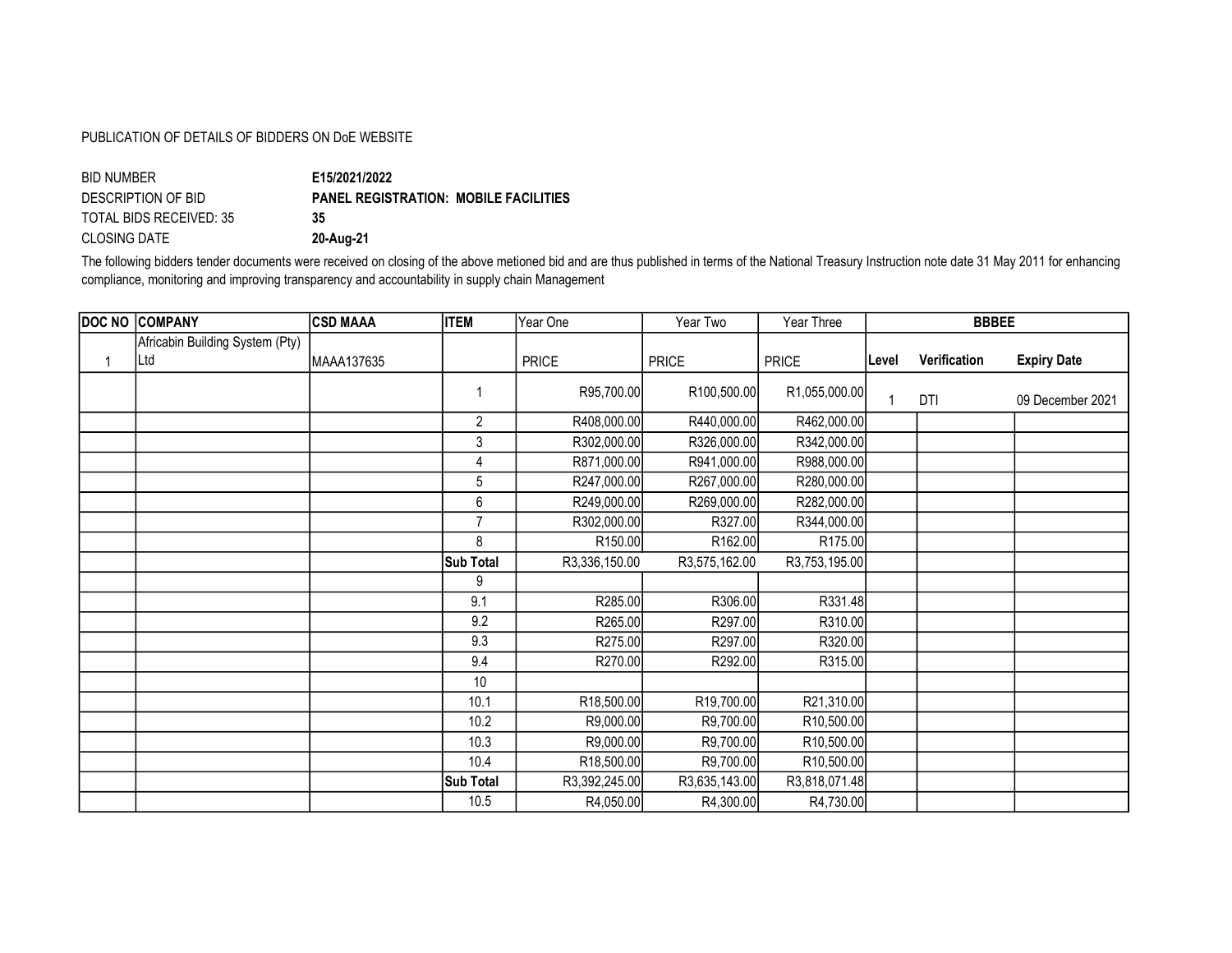|  | 10.6             | R4,050.00               | R4,300.00               | R4,730.00               |  |  |
|--|------------------|-------------------------|-------------------------|-------------------------|--|--|
|  | 10.7             | R9,000.00               | R9,700.00               | R <sub>10</sub> ,500.00 |  |  |
|  | 11               |                         |                         |                         |  |  |
|  | 11.1             | R <sub>18</sub> ,500.00 | R <sub>19</sub> ,700.00 | R21,310.00              |  |  |
|  | 11.2             | R9,000.00               | R9,700.00               | R <sub>10</sub> ,500.00 |  |  |
|  | 11.3             | R9,000.00               | R9,700.00               | R <sub>10</sub> ,500.00 |  |  |
|  | 11.4             | R18,500.00              | R <sub>19</sub> ,700.00 | R21,310.00              |  |  |
|  | 11.5             | R4,050.00               | R4,300.00               | R4,730.00               |  |  |
|  | 11.6             | R4,050.00               | R4,300.00               | R4,730.00               |  |  |
|  | 11.7             | R9,000.00               | R9,700.00               | R <sub>10</sub> ,500.00 |  |  |
|  | <b>Sub Total</b> | R3,481,445.00           | R3,730,543.00           | R3,921,611.48           |  |  |
|  | 15 % VAT         | R522,216.75             | R559,581.45             | R588,241.72             |  |  |
|  | <b>TOTAL</b>     | R4,003,661.75           | R4,290,124.45           | R4,509,853.20           |  |  |

| 2 | Tsitello (Pty) Ltd / Group Ywo<br>Trading Enterprise (JV) | MAAA0818800 /<br>MAAA0129810 |                  | R770,725.29   | 832,412.47              |                          | R899,005.47 NO CONSOLIDATED BBBEE |               |
|---|-----------------------------------------------------------|------------------------------|------------------|---------------|-------------------------|--------------------------|-----------------------------------|---------------|
|   |                                                           |                              | 2                | R290,317.82   | R313,543.25             | R338,626.71              | Sworn Affidavit                   | 10 March 2022 |
|   |                                                           |                              | 3                | R315,233.47   | R340,452.15             | R367,688.32              | Sworn Affidavit                   | 18 May 2022   |
|   |                                                           |                              | 4                | R851,039.20   | R919,122.34             | R992,652.12              |                                   |               |
|   |                                                           |                              | 5                | R250,106.77   | R270,115.31             | R291,724.54              |                                   |               |
|   |                                                           |                              | 6                | R225,127.70   | R243,137.92             | R262,588.95              |                                   |               |
|   |                                                           |                              | 7                | R126,630.74   | R136,761.20             | R147,702.10              |                                   |               |
|   |                                                           |                              | 8                | R50.00        | R54.00                  | R58.32                   |                                   |               |
|   |                                                           |                              | <b>Sub Total</b> | R2,829,257.99 | R3,055,598.63           | R3,300,046.52            |                                   |               |
|   |                                                           |                              | 9                |               |                         |                          |                                   |               |
|   |                                                           |                              | 9.1              | R50.00        | R54.00                  | R58.32                   |                                   |               |
|   |                                                           |                              | 9.2              | R50.00        | R54.00                  | R58.32                   |                                   |               |
|   |                                                           |                              | 9.3              | R50.00        | R54.00                  | R58.32                   |                                   |               |
|   |                                                           |                              | 9.4              | R50.00        | R54.00                  | R58.32                   |                                   |               |
|   |                                                           |                              | 10               |               |                         |                          |                                   |               |
|   |                                                           |                              | 10.1             | R14,600.00    | R <sub>15</sub> ,768.00 | R <sub>17</sub> ,029.44  |                                   |               |
|   |                                                           |                              | 10.2             | R11,500.00    | R12,420.00              | R13,413.60               |                                   |               |
|   |                                                           |                              | 10.3             | R9,800.00     | R <sub>10</sub> ,584.00 | R11,430.72               |                                   |               |
|   |                                                           |                              | 10.4             | R14,000.00    | R <sub>15</sub> ,120.00 | R <sub>16</sub> , 329.60 |                                   |               |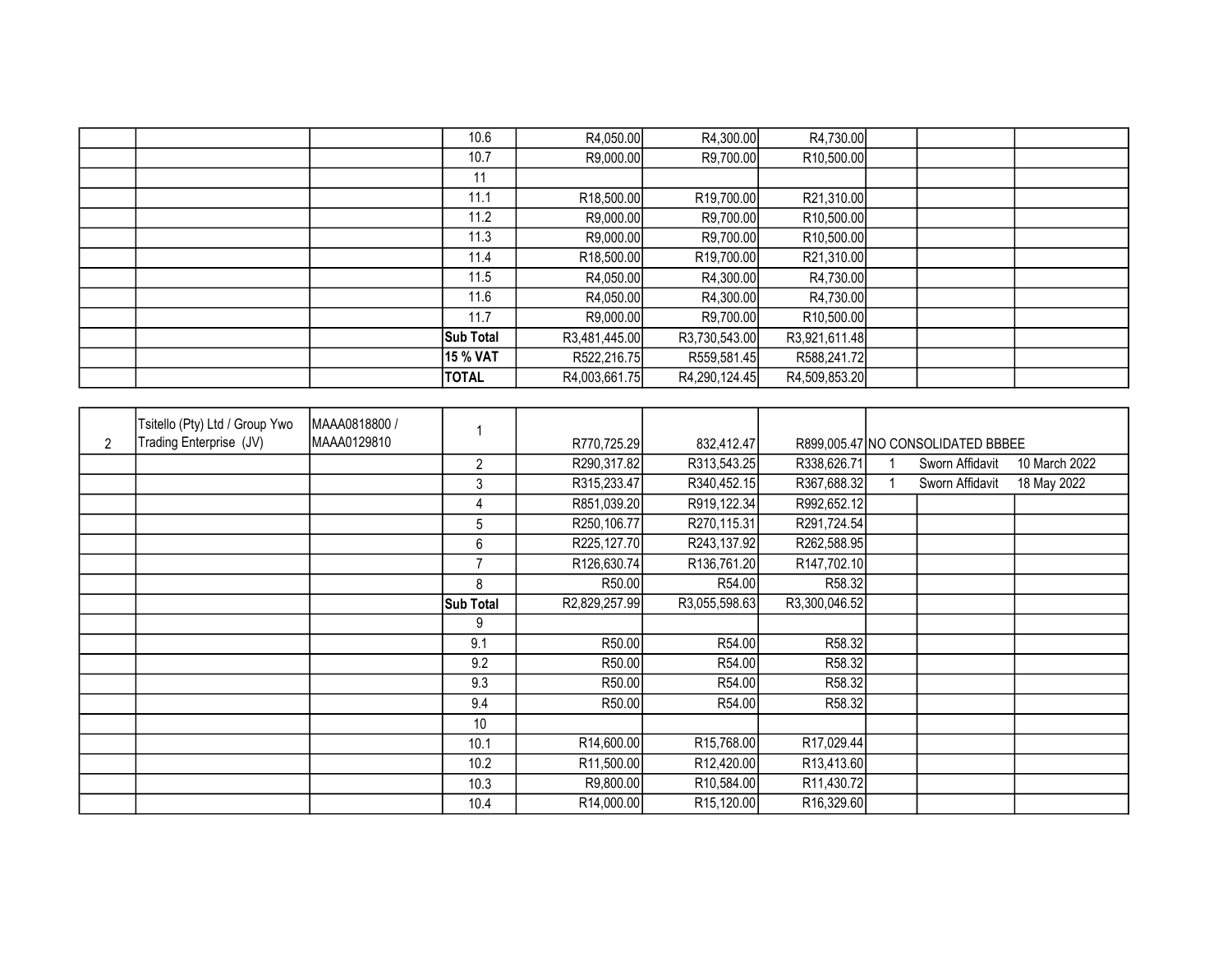|  | <b>Sub Total</b> | R2,879,407.99           | R3,109,760.63            | R3,358,541.48           |  |  |
|--|------------------|-------------------------|--------------------------|-------------------------|--|--|
|  | 10.5             | R9,000.00               | R9,720.00                | R <sub>10</sub> ,497.60 |  |  |
|  | 10.6             | R9,500.00               | R <sub>10</sub> ,260.00  | R <sub>11</sub> ,080.80 |  |  |
|  | 10.7             | R <sub>10</sub> ,000.00 | R <sub>10</sub> ,800.00  | R <sub>11</sub> ,664.00 |  |  |
|  | 11               |                         |                          |                         |  |  |
|  | 11.1             | R25,000.00              | R27,000.00               | R29,160.00              |  |  |
|  | 11.2             | R20,000.00              | R21,600.00               | R23,328.00              |  |  |
|  | 11.3             | R <sub>18</sub> ,600.00 | R20,088.00               | R21,695.00              |  |  |
|  | 11.4             | R18,000.00              | R <sub>19</sub> ,440.00  | R20,995.20              |  |  |
|  | 11.5             | R <sub>15</sub> ,500.00 | R <sub>16</sub> ,740.00  | R <sub>18</sub> ,079.00 |  |  |
|  | 11.6             | R16,300.00              | R <sub>17</sub> ,604.00  | R <sub>19</sub> ,012.32 |  |  |
|  | 11.7             | R <sub>16</sub> ,800.00 | R <sub>18</sub> , 144.00 | R <sub>19</sub> ,595.52 |  |  |
|  | <b>Sub Total</b> | R3,038,107.99           | R3,281,156.63            | R3,543,649.16           |  |  |
|  | 15 % VAT         | R455,716.20             | R492,173.49              | R531,547.37             |  |  |
|  | <b>TOTAL</b>     | R3,493,824.19           | R3,773,330.12            | R4,075,196.53           |  |  |

|   | <b>Thobile Building Construction</b> |             |                  |                |                           |               |       |                  |
|---|--------------------------------------|-------------|------------------|----------------|---------------------------|---------------|-------|------------------|
| 3 | (Pty) Ltd                            | MAAA0274788 |                  | R690,188.31    | R735,050.55               | R782,728.84   | Sanas | 01 February 2021 |
|   |                                      |             | 2                | R27,335,788.00 | R291,126.14               | R310,049.34   |       |                  |
|   |                                      |             | 3                | R286,358.63    | R304,971.94               | R324,795.11   |       |                  |
|   |                                      |             | 4                | R876,524.25    | R933,498.33               | R994,175.72   |       |                  |
|   |                                      |             | 5                | R277,512.25    | R295,550.55               | R314,761.33   |       |                  |
|   |                                      |             | 6                | R273,133.05    | R290,886.70               | R309,794.33   |       |                  |
|   |                                      |             | 7                | R144,963.25    | R <sub>154</sub> , 385.86 | R164,420.94   |       |                  |
|   |                                      |             | 8                | R64.18         | R68.35                    | R72.79        |       |                  |
|   |                                      |             | <b>Sub Total</b> | R2,822,101.79  | R3,005,538.40             | R3,200,898.40 |       |                  |
|   |                                      |             | 9                |                |                           |               |       |                  |
|   |                                      |             | 9.1              | R64.18         | R68.35                    | R72.79        |       |                  |
|   |                                      |             | 9.2              | R64.18         | R68.35                    | R72.79        |       |                  |
|   |                                      |             | 9.3              | R64.18         | R68.35                    | R72.79        |       |                  |
|   |                                      |             | 9.4              | R64.18         | R68.35                    | R72.79        |       |                  |
|   |                                      |             | 10               |                |                           |               |       |                  |
|   |                                      |             | 10.1             | R6,844.82      | R7,289.74                 | R7,763.58     |       |                  |
|   |                                      |             | 10.2             | R6,750.00      | R7,188.75                 | R7,656.02     |       |                  |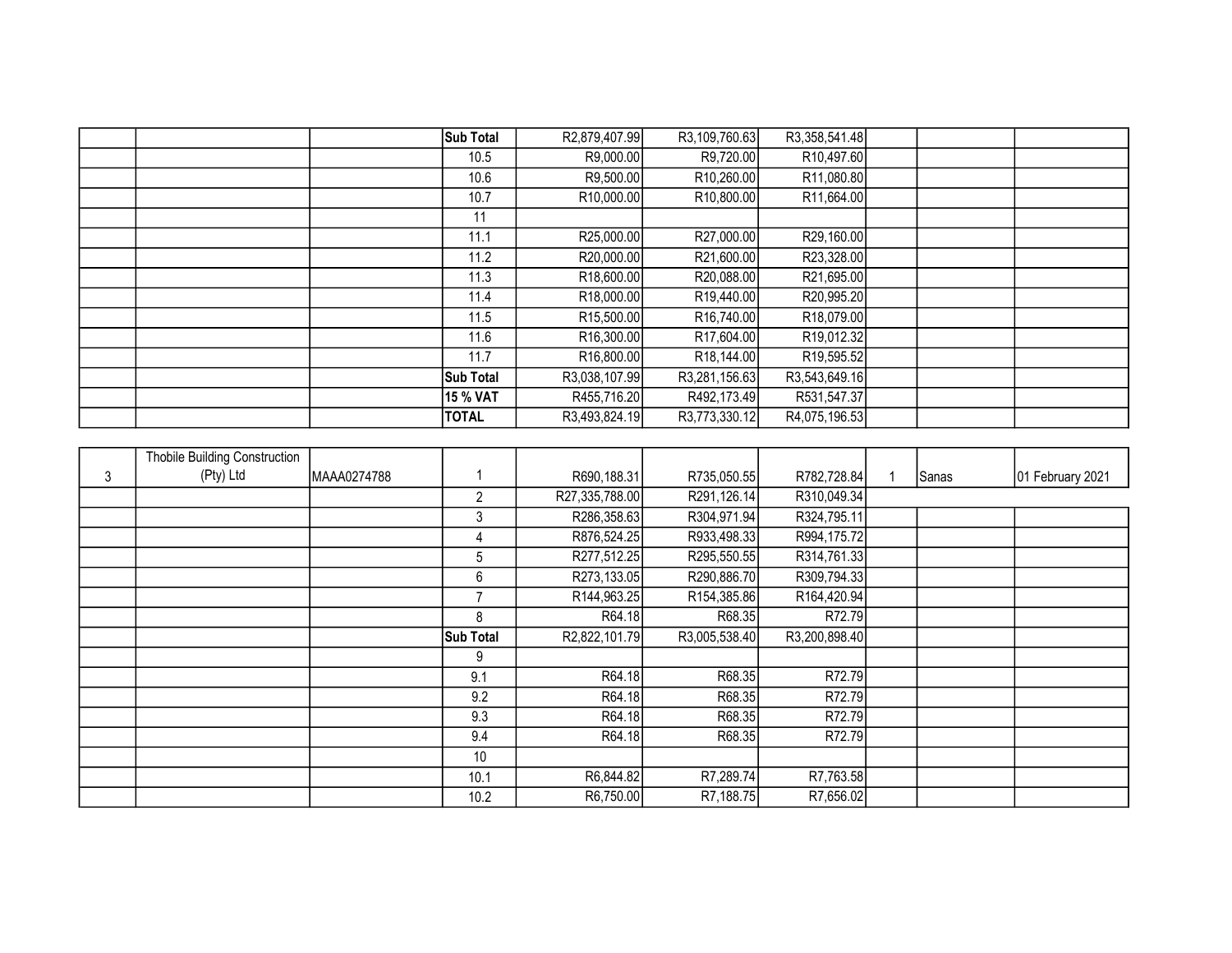|  | 10.3             | R6,844.83     | R7,289.74               | R7,763.58               |  |  |
|--|------------------|---------------|-------------------------|-------------------------|--|--|
|  | 10.4             | R13,920.00    | R14,824.80              | R15,788.41              |  |  |
|  | <b>Sub Total</b> | R48,476.38    | R51,627.34              | R54,983.10              |  |  |
|  | 10.5             | R6,590.00     | R7,018.35               | R7,474.54               |  |  |
|  | 10.6             | R6,590.00     | R7,018.35               | R7,474.54               |  |  |
|  | 10.7             | R6,250.00     | R6,656.25               | R7,088.91               |  |  |
|  | 11               |               |                         |                         |  |  |
|  | 11.1             | R6,744.83     | R7,183.24               | R7,650.15               |  |  |
|  | 11.2             | R6,650.00     | R7,082.25               | R7,542.60               |  |  |
|  | 11.3             | R6,744.83     | R7,183.24               | R7,650.15               |  |  |
|  | 11.4             | R13,820.00    | R <sub>14</sub> ,718.30 | R <sub>15</sub> ,674.99 |  |  |
|  | 11.5             | R6,490.00     | R6,911.85               | R7,361.12               |  |  |
|  | 11.6             | R6,490.00     | R6,911.85               | R7,361.12               |  |  |
|  | 11.7             | R6,150.00     | R6,549.75               | R6,975.48               |  |  |
|  | Sub Total        | R2,956,857.83 | R3,252,308.26           | R3,463,708.26           |  |  |
|  | 15 % VAT         | R443,528.67   | R487,846.24             | R519,556.24             |  |  |
|  | <b>TOTAL</b>     | R3,400,386.50 | R3,740,154.49           | R3,983,264.50           |  |  |

| ML Engineering | MAAA0837182 |                  | R894,395.00   | R965,946.00   | R1,043,222.00              | Sanas | 22 February 2022 |
|----------------|-------------|------------------|---------------|---------------|----------------------------|-------|------------------|
|                |             | 2                | R408,041.00   | R440,684.00   | R475,938.00                |       |                  |
|                |             | 3                | R375,083.00   | R405,089.00   | R437,496.00                |       |                  |
|                |             | 4                | R891,825.00   | R963,171.00   | R <sub>1</sub> ,040,225.00 |       |                  |
|                |             | 5                | R265,203.00   | R286,419.00   | R309,333.00                |       |                  |
|                |             | 6                | R253,826.00   | R274,132.00   | R296,062.00                |       |                  |
|                |             |                  | R419,333.00   | R452,879.00   | R489,109.00                |       |                  |
|                |             | 8                | R32.00        | R35.00        | R38.00                     |       |                  |
|                |             | <b>Sub Total</b> | R3,507,736.00 | R3,788,354.00 | R4,091,423.00              |       |                  |
|                |             | 9                |               |               |                            |       |                  |
|                |             | 9.1              | R32.00        | R35.00        | R38.00                     |       |                  |
|                |             | 9.2              | R32.00        | R35.00        | R38.00                     |       |                  |
|                |             | 9.3              | R32.00        | R35.00        | R38.00                     |       |                  |
|                |             | 9.4              | R32.00        | R35.00        | R38.00                     |       |                  |
|                |             | 10               |               |               |                            |       |                  |
|                |             | 10.1             | R4,500.00     | R4,860.00     | R5,346.00                  |       |                  |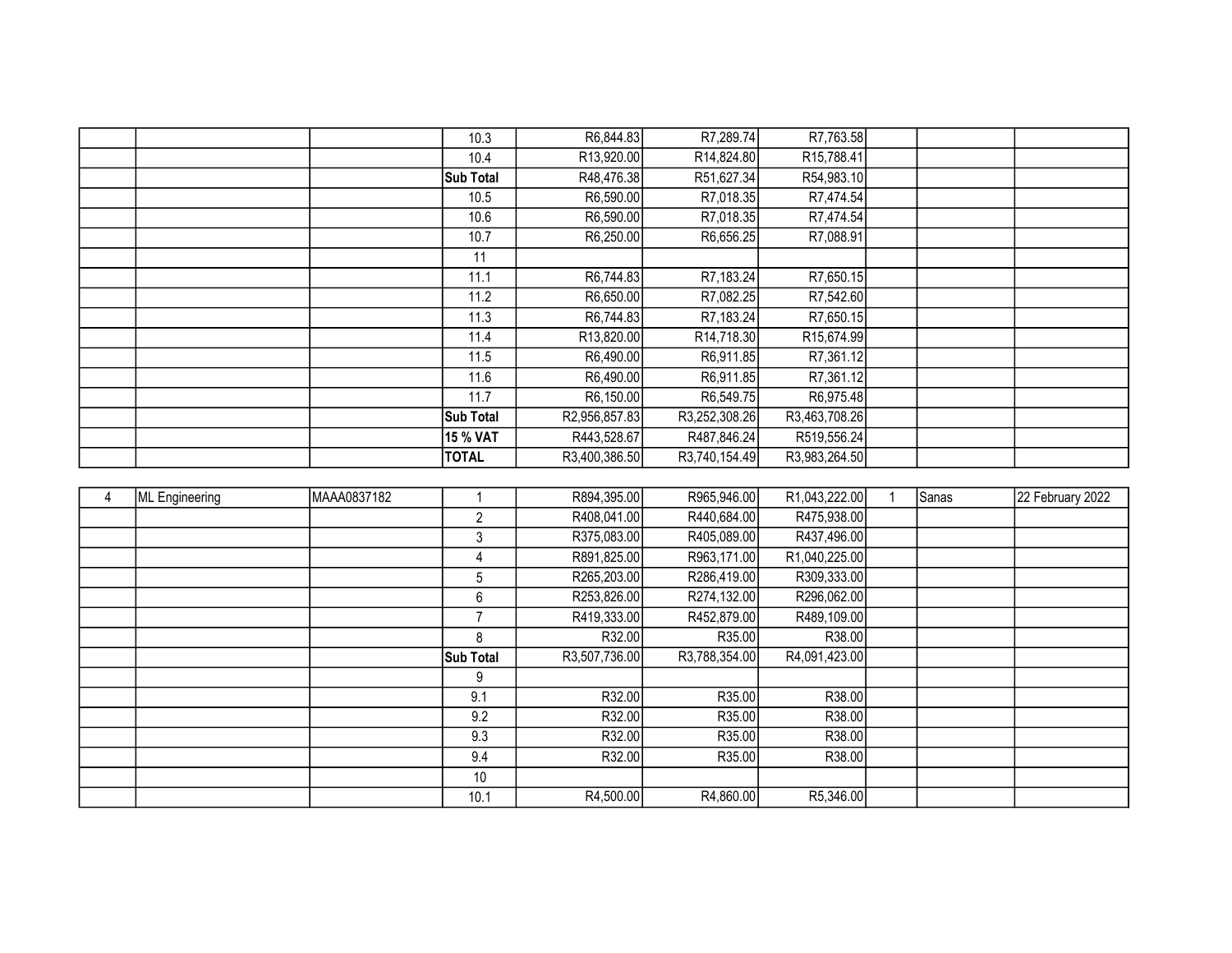|  | 10.2         | R4,500.00     | R4,860.00     | R5,346.00     |  |  |
|--|--------------|---------------|---------------|---------------|--|--|
|  | 10.3         | R4,500.00     | R4,860.00     | R5,346.00     |  |  |
|  | 10.4         | R4,500.00     | R4,860.00     | R5,346.00     |  |  |
|  | Sub Total    | R3,525,864.00 | R3,807,933.00 | R4,112,959.00 |  |  |
|  | 10.5         | R4,500.00     | R4,860.00     | R5,346.00     |  |  |
|  | 10.6         | R4,500.00     | R4,860.00     | R5,346.00     |  |  |
|  | 10.7         | R4,500.00     | R4,860.00     | R5,346.00     |  |  |
|  | 11           |               |               |               |  |  |
|  | 11.1         | R6,500.00     | R7,020.00     | R7,722.00     |  |  |
|  | 11.2         | R6,500.00     | R7,020.00     | R7,722.00     |  |  |
|  | 11.3         | R6,500.00     | R7,020.00     | R7,722.00     |  |  |
|  | 11.4         | R6,500.00     | R7,020.00     | R7,722.00     |  |  |
|  | 11.5         | R6,500.00     | R7,020.00     | R7,722.00     |  |  |
|  | 11.6         | R6,500.00     | R7,020.00     | R7,722.00     |  |  |
|  | 11.7         | R6,500.00     | R7,020.00     | R7,722.00     |  |  |
|  | Sub Total    | R3,584,864.00 | R3,871,653.00 | R4,183,051.00 |  |  |
|  | 15 % VAT     | R537,730.00   | R580,748.00   | R627,458.00   |  |  |
|  | <b>TOTAL</b> | R4,122,593.00 | R4,452,400.00 | R4,810,509.00 |  |  |
|  |              |               |               |               |  |  |

| 5 | Parkhome Modular Units | MAAA0141242 |                  | R1,436,046.64                    | R1,576,046.64              | R1,736,046.64              |  | Sanas          | 14 November 2020 |
|---|------------------------|-------------|------------------|----------------------------------|----------------------------|----------------------------|--|----------------|------------------|
|   |                        |             |                  | R772,255.41                      | R849,355.41                | R929,355.41                |  | <b>EXPIRED</b> |                  |
|   |                        |             |                  | R412,812.29                      | R453,840.29                | R493,840.30                |  |                |                  |
|   |                        |             |                  | R121,416.74                      | R <sub>1</sub> ,312,416.74 | R <sub>1</sub> ,622,416.74 |  |                |                  |
|   |                        |             |                  | R329,016.87                      | R361,016.87                | R397,016.89                |  |                |                  |
|   |                        |             |                  | R323,698.01                      | R355,698.01                | R388,698.01                |  |                |                  |
|   |                        |             |                  | R669,643.44                      | R718,653.44                | R780,653.14                |  |                |                  |
|   |                        |             |                  | R4,500.00                        | R4,850.00                  | R5,000.00                  |  |                |                  |
|   |                        |             | <b>Sub Total</b> | ITEM 9 to 11,7 NO OFFER RECEIVED |                            |                            |  |                |                  |

|  | National & Overseas Modular |             |             |             |             |              |              |
|--|-----------------------------|-------------|-------------|-------------|-------------|--------------|--------------|
|  | Construction (Pty) Ltd      | MAAA0172742 | R757,108.00 | R817,677.00 | R883,091.00 | <b>SANAS</b> | 28 June 2022 |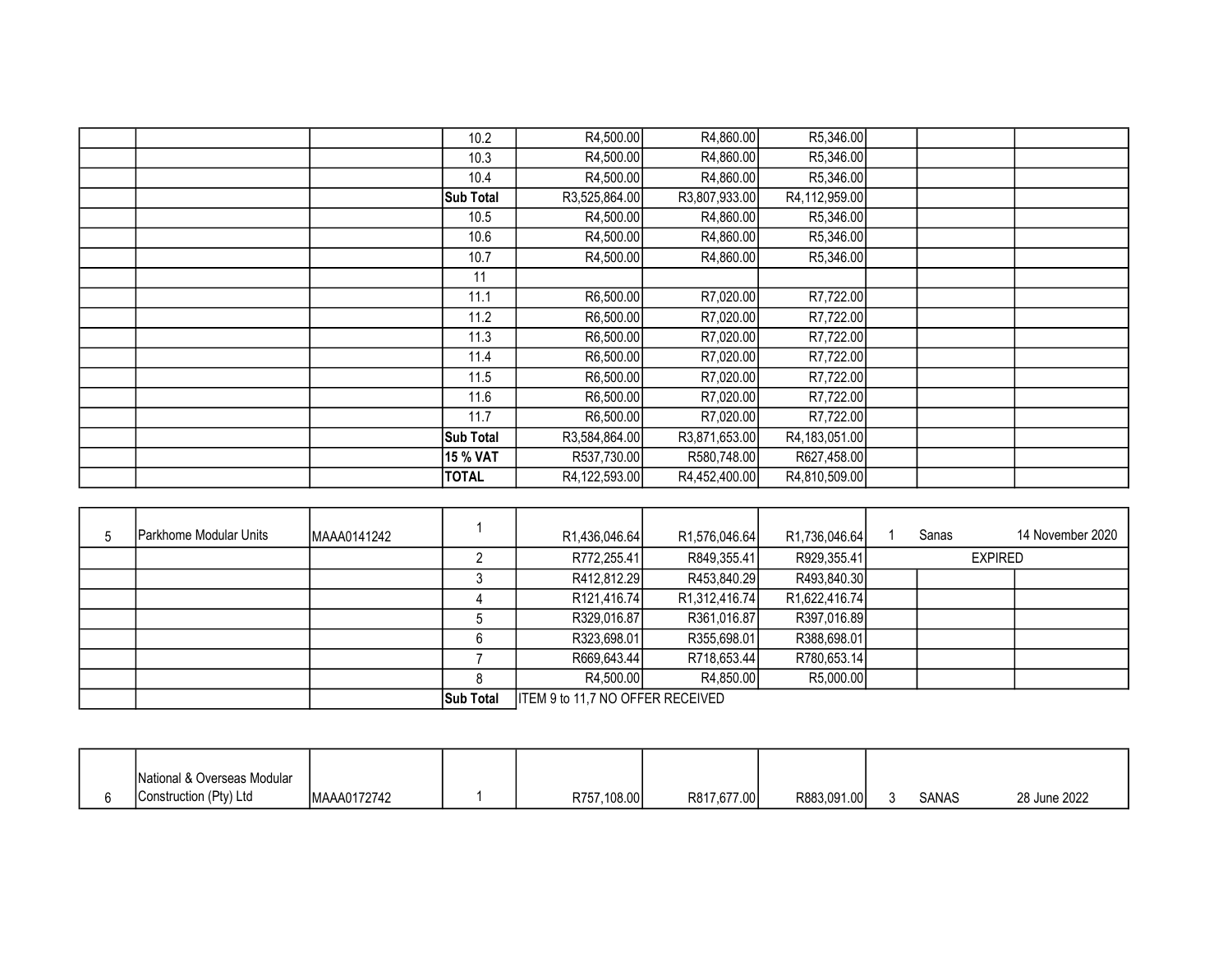|  | $\overline{2}$   | R357,412.00   | R386,005.00   | R416,886.00   |  |  |
|--|------------------|---------------|---------------|---------------|--|--|
|  | 3                | R329,225.00   | R355,563.00   | R384,009.00   |  |  |
|  | 4                | R791,797.00   | R870,977.00   | R940,655.00   |  |  |
|  | $\sqrt{5}$       | R304,260.00   | R328,601.00   | R354,889.00   |  |  |
|  | 6                | R291,570.00   | R314,896.00   | R340,088.00   |  |  |
|  | $\overline{7}$   | R155,810.00   | R168,275.00   | R181,737.00   |  |  |
|  | 8                | R75.50        | R81.50        | R88.10        |  |  |
|  | Sub Total        | R2,982,257.50 | R3,242,075.50 | R3,501,443.10 |  |  |
|  | 9                |               |               |               |  |  |
|  | 9.1              | R65.00        | R70.00        | R76.00        |  |  |
|  | 9.2              | R98.00        | R105.00       | R115.00       |  |  |
|  | 9.3              | R85.00        | R92.00        | R100.00       |  |  |
|  | 9.4              | R98.00        | R105.00       | R115.00       |  |  |
|  | 10               |               |               |               |  |  |
|  | 10.1             | R9,100.00     | R9,828.00     | R10,615.00    |  |  |
|  | 10.2             | R9,750.00     | R10,530.00    | R11,373.00    |  |  |
|  | 10.3             | R10,750.00    | R11,610.00    | R12,539.00    |  |  |
|  | 10.4             | R13,500.00    | R14,580.00    | R15,747.00    |  |  |
|  | Sub Total        | R3,025,703.50 | R3,288,995.50 | R3,552,123.10 |  |  |
|  | 10.5             | R7,150.00     | R7,722.00     | R8,340.00     |  |  |
|  | 10.6             | R7,150.00     | R7,722.00     | R8,340.00     |  |  |
|  | 10.7             | R5,950.00     | R6,426.00     | R6,940.00     |  |  |
|  | $\overline{11}$  |               |               |               |  |  |
|  | 11.1             | R9,100.00     | R9,828.00     | R10,615.00    |  |  |
|  | 11.2             | R9,750.00     | R10,530.00    | R11,373.00    |  |  |
|  | 11.3             | R10,750.00    | R11,610.00    | R12,539.00    |  |  |
|  | 11.4             | R13,500.00    | R14,580.00    | R15,747.00    |  |  |
|  | 11.5             | R7,150.00     | R7,722.00     | R8,340.00     |  |  |
|  | 11.6             | R7,150.00     | R7,722.00     | R8,340.00     |  |  |
|  | 11.7             | R5,950.00     | R6,426.00     | R6,940.00     |  |  |
|  | <b>Sub Total</b> | R3,109,303.50 | R3,379,283.50 | R3,649,637.10 |  |  |
|  | 15 % VAT         | R466,395.53   | R506,892.53   | R547,445.57   |  |  |
|  | <b>TOTAL</b>     | R3,575,699.03 | R3,886,176.03 | R4,197,082.67 |  |  |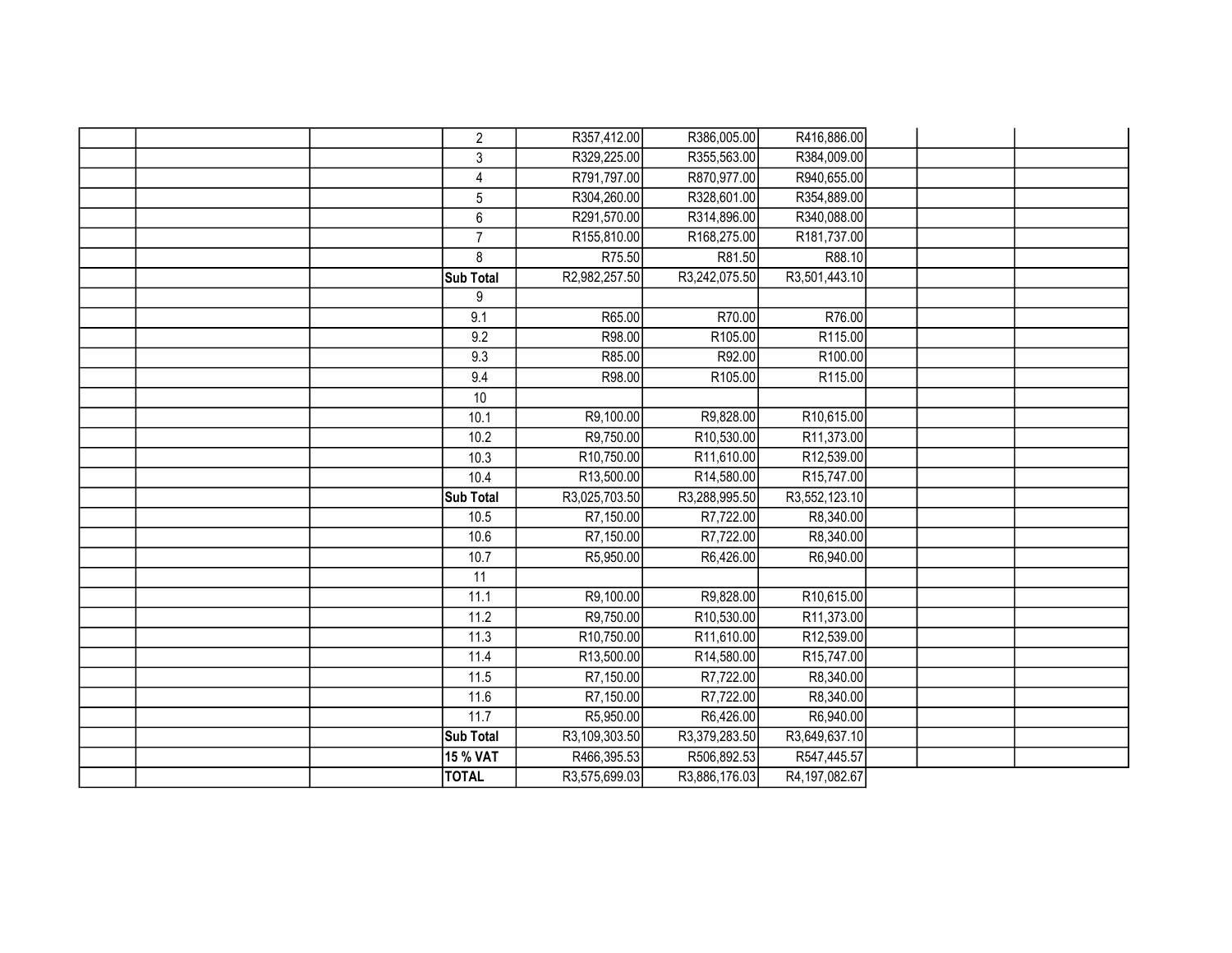| $\overline{7}$ | Matela Civil and Construction | MAA0127524 | 1                | R770,000.00 R   | 800,000.00    | R830,000.00   | 1 | Sworn Affidavit | 10 August 2022 |
|----------------|-------------------------------|------------|------------------|-----------------|---------------|---------------|---|-----------------|----------------|
|                |                               |            | 2                | R420,000.00 R   | 440,000.00    | R460,000.00   |   |                 |                |
|                |                               |            | 3                | R430,000.00 R   | 450,000.00    | R480,000.00   |   |                 |                |
|                |                               |            | $\overline{4}$   | R1,200,000.00 R | 1,250,000.00  | R1,300,000.00 |   |                 |                |
|                |                               |            | 5                | R375,000.00 R   | 395,000.00    | R410,000.00   |   |                 |                |
|                |                               |            | $\boldsymbol{6}$ | R375,000.00 R   | 395,000.00    | R410,000.00   |   |                 |                |
|                |                               |            | $\overline{7}$   | R210,000.00 R   | 230,000.00    | R250,000.00   |   |                 |                |
|                |                               |            | 8                | $R70.00$ R      | 80.00         | R90.00        |   |                 |                |
|                |                               |            | Sub Total        | R3,780,070.00 R | 3,960,080.00  | R4,140,090.00 |   |                 |                |
|                |                               |            | 9                |                 |               |               |   |                 |                |
|                |                               |            | 9.1              | R70.00          | R80.00        | R90.00        |   |                 |                |
|                |                               |            | 9.2              | R70.00          | R80.00        | R90.00        |   |                 |                |
|                |                               |            | 9.3              | R70.00          | R80.00        | R90.00        |   |                 |                |
|                |                               |            | 9.4              | R70.00          | R80.00        | R90.00        |   |                 |                |
|                |                               |            | $\overline{10}$  |                 |               |               |   |                 |                |
|                |                               |            | 10.1             | R5,000.00       | R6,000.00     | R7,000.00     |   |                 |                |
|                |                               |            | 10.2             | R5,000.00       | R6,000.00     | R7,000.00     |   |                 |                |
|                |                               |            | 10.3             | R5,000.00       | R6,000.00     | R7,000.00     |   |                 |                |
|                |                               |            | 10.4             | R5,000.00       | R6,000.00     | R7,000.00     |   |                 |                |
|                |                               |            | Sub Total        | R3,800,350.00   | R3,984,480.00 | R4,168,540.00 |   |                 |                |
|                |                               |            | 10.5             | R5,000.00       | R6,000.00     | R7,000.00     |   |                 |                |
|                |                               |            | 10.6             | R5,000.00       | R6,000.00     | R7,000.00     |   |                 |                |
|                |                               |            | 10.7             | R5,000.00       | R6,000.00     | R7,000.00     |   |                 |                |
|                |                               |            | 11               |                 |               |               |   |                 |                |
|                |                               |            | 11.3             | R5,000.00       | R6,000.00     | R7,000.00     |   |                 |                |
|                |                               |            | 11.4             | R5,000.00       | R6,000.00     | R7,000.00     |   |                 |                |
|                |                               |            | 11.5             | R5,000.00       | R6,000.00     | R7,000.00     |   |                 |                |
|                |                               |            | 11.6             | R5,000.00       | R6,000.00     | R7,000.00     |   |                 |                |
|                |                               |            | 11.7             | R5,000.00       | R6,000.00     | R7,000.00     |   |                 |                |
|                |                               |            | <b>Sub Total</b> | R3,850,350.00   | R4,044,480.00 | R4,238,540.00 |   |                 |                |
|                |                               |            | <b>15 % VAT</b>  | R577,552.50     | R606,672.00   | R635,781.00   |   |                 |                |
|                |                               |            | <b>TOTAL</b>     | R4,427,902.50   | R4,651,152.00 | R4,874,321.00 |   |                 |                |
|                |                               |            |                  |                 |               |               |   |                 |                |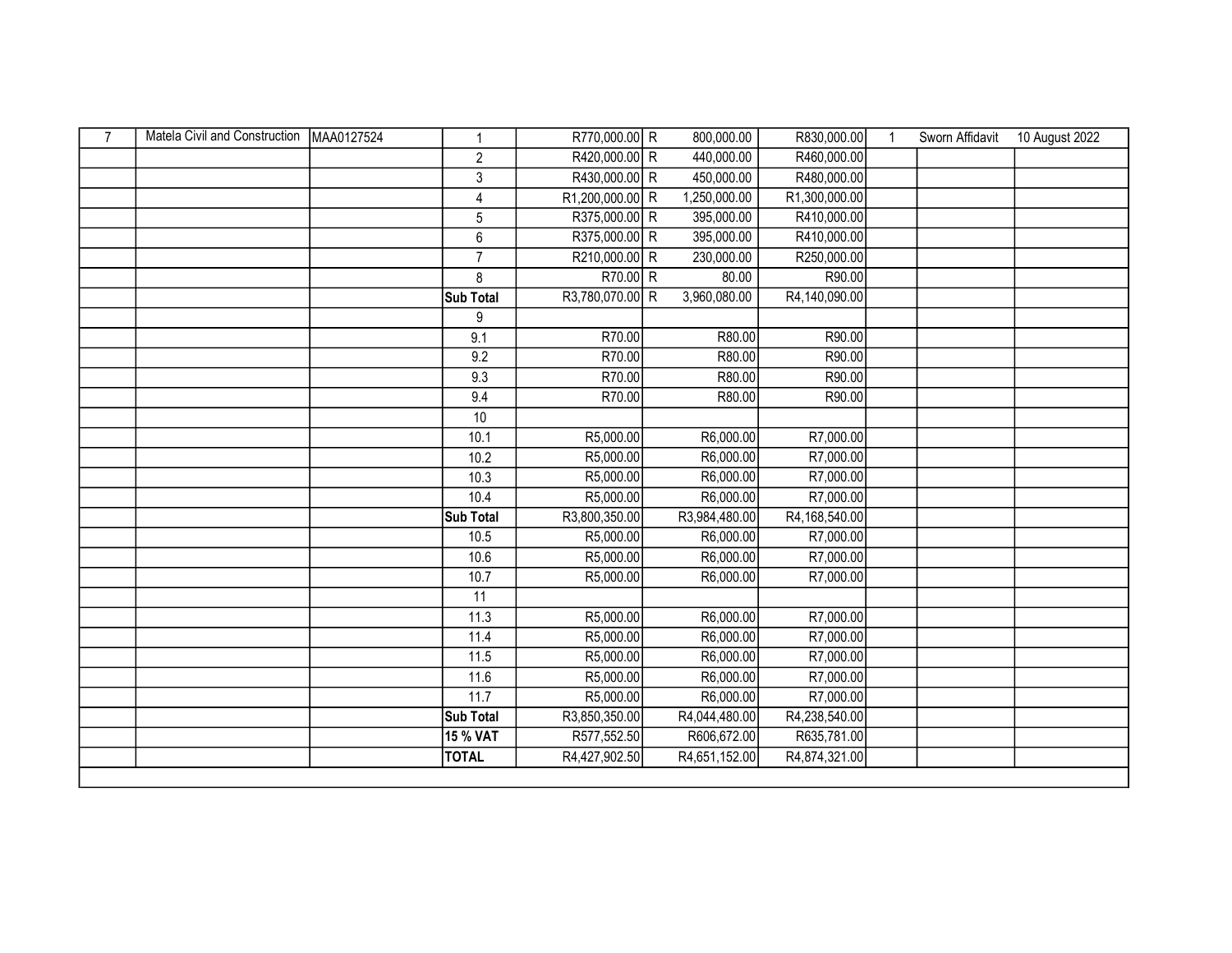|   | Khetwayo / Remothamo | MAAA0238294 |                  |                 |               |               |                |                                   |                |
|---|----------------------|-------------|------------------|-----------------|---------------|---------------|----------------|-----------------------------------|----------------|
| 8 | Construction (JV)    | MAAA0470119 | $\mathbf{1}$     | R460,000.00 R   | 492,200.00    |               |                | R526,654.00 NO CONSOLIDATED BBBEE |                |
|   |                      |             | $\overline{2}$   | R360,000.00 R   | 385,200.00    | R412,164.00   | 1              | Sworn Affidavit                   | 18 August 2022 |
|   |                      |             | 3                | R280,000.00 R   | 299,600.00    | R320,572.00   | $\overline{2}$ | Sworn Affidavit                   | 18 August 2022 |
|   |                      |             | $\overline{4}$   | R455,000.00 R   | 486,850.00    | R520,929.50   |                |                                   |                |
|   |                      |             | 5                | R185,000.00 R   | 197,950.00    | R211,806.50   |                |                                   |                |
|   |                      |             | $\boldsymbol{6}$ | R205,000.00 R   | 219,350.00    | R234,704.50   |                |                                   |                |
|   |                      |             | $\overline{7}$   | R255,000.00 R   | 272,850.00    | R291,949.50   |                |                                   |                |
|   |                      |             | 8                | R90.00 R        | 96.30         | R103.04       |                |                                   |                |
|   |                      |             | <b>Sub Total</b> | R2,200,090.00 R | 2,354,096.30  | R2,518,883.04 |                |                                   |                |
|   |                      |             | 9                |                 |               |               |                |                                   |                |
|   |                      |             | 9.1              | R90.00          | R96.30        | R103.04       |                |                                   |                |
|   |                      |             | 9.2              | R85.00          | R90.95        | R97.32        |                |                                   |                |
|   |                      |             | 9.3              | R90.00          | R96.30        | R103.04       |                |                                   |                |
|   |                      |             | 9.4              | R115.00         | R123.05       | R131.04       |                |                                   |                |
|   |                      |             | $10$             |                 |               |               |                |                                   |                |
|   |                      |             | 10.1             | R10,000.00      | R10,700.00    | R11,449.00    |                |                                   |                |
|   |                      |             | 10.2             | R9,600.00       | R10,272.00    | R10,991.04    |                |                                   |                |
|   |                      |             | 10.3             | R9,300.00       | R9,951.00     | R10,647.57    |                |                                   |                |
|   |                      |             | 10.4             | R10,000.00      | R10,700.00    | R11,449.00    |                |                                   |                |
|   |                      |             | <b>Sub Total</b> | R2,239,370.00   | R2,396,125.90 | R2,563,854.09 |                |                                   |                |
|   |                      |             | 10.5             | R8,400.00       | R8,988.00     | R9,617.16     |                |                                   |                |
|   |                      |             | 10.6             | R9,500.00       | R10,165.00    | R10,876.55    |                |                                   |                |
|   |                      |             | 10.7             | R7,100.00       | R7,597.00     | R8,128.79     |                |                                   |                |
|   |                      |             | 11               |                 |               |               |                |                                   |                |
|   |                      |             | 11.1             | R17,800.00      | R19,046.00    | R20,379.22    |                |                                   |                |
|   |                      |             | 11.2             | R15,200.00      | R16,264.00    | R17,402.48    |                |                                   |                |
|   |                      |             | 11.3             | R14,200.00      | R15,194.00    | R16,257.58    |                |                                   |                |
|   |                      |             | 11.4             | R17,800.00      | R19,046.00    | R20,379.22    |                |                                   |                |
|   |                      |             | 11.5             | R9,800.00       | R10,486.00    | R11,220.02    |                |                                   |                |
|   |                      |             | 11.6             | R12,200.00      | R13,054.00    | R13,967.78    |                |                                   |                |
|   |                      |             | 11.7             | R10,200.00      | R10,914.00    | R11,677.98    |                |                                   |                |
|   |                      |             | <b>Sub Total</b> | R2,361,570.00   | R2,526,879.90 | R2,703,760.87 |                |                                   |                |
|   |                      |             | 15 % VAT         | R354,235.50     | R379,031.99   | R405,564.13   |                |                                   |                |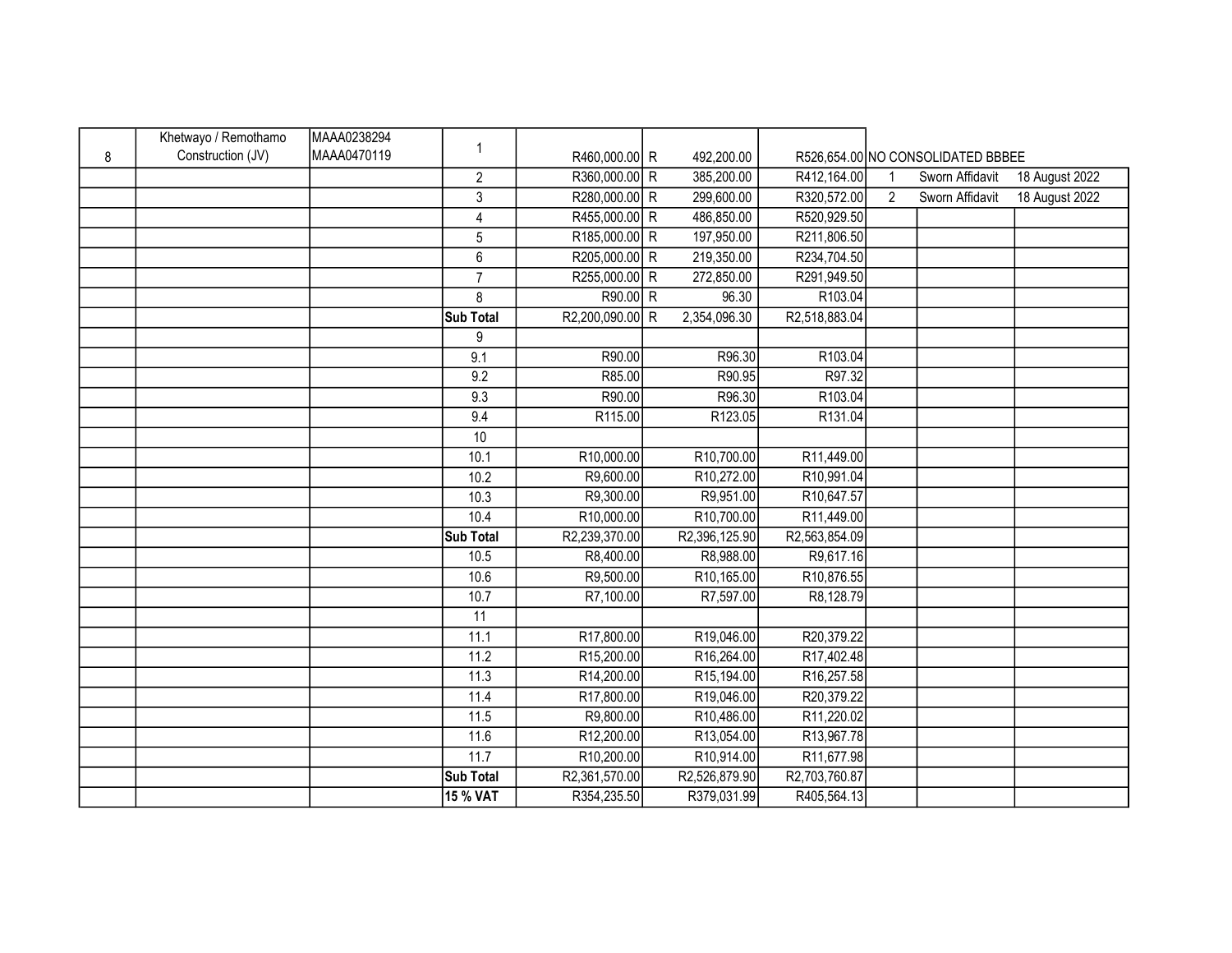|   |                 |             | <b>TOTAL</b>     | R2,715,805.50   | R2,905,911.89 | R3,109,325.00 |              |     |                  |
|---|-----------------|-------------|------------------|-----------------|---------------|---------------|--------------|-----|------------------|
|   |                 |             |                  |                 |               |               |              |     |                  |
| 9 | Spot on Trading | MAAA0130885 |                  | R628,400.00 R   | 692,340.00    | R761,574.00   | $\mathbf{1}$ | DTI | 09 December 2021 |
|   |                 |             | $\overline{2}$   | R246,800.00 R   | 271,480.00    | R298,628.00   |              |     |                  |
|   |                 |             | $\mathbf{3}$     | R362,150.00 R   | 398,365.00    | R438,201.50   |              |     |                  |
|   |                 |             | $\overline{4}$   | R1,180,170.00 R | 1,298,187.00  | R1,298,187.00 |              |     |                  |
|   |                 |             | $\sqrt{5}$       | R266,500.00 R   | 278,600.00    | R285,000.00   |              |     |                  |
|   |                 |             | $6\phantom{1}$   | R266,500.00 R   | 270,156.00    | R287,268.00   |              |     |                  |
|   |                 |             | $\overline{7}$   | R224,100.00 R   | 225,121.00    | R227,265.00   |              |     |                  |
|   |                 |             | 8                |                 |               |               |              |     |                  |
|   |                 |             | Sub Total        |                 |               |               |              |     |                  |
|   |                 |             | 9                |                 |               |               |              |     |                  |
|   |                 |             | 9.1              | R420.00         | R420.00       | R420.00       |              |     |                  |
|   |                 |             | 9.2              | R420.00         | R420.00       | R420.00       |              |     |                  |
|   |                 |             | 9.3              | R420.00         | R420.00       | R420.00       |              |     |                  |
|   |                 |             | 9.4              | R420.00         | R420.00       | R420.00       |              |     |                  |
|   |                 |             | $10$             |                 |               |               |              |     |                  |
|   |                 |             | 10.1             | R160,000.00     | R160,000.00   | R160,000.00   |              |     |                  |
|   |                 |             | 10.2             | R40,000.00      | R40,000.00    | R40,000.00    |              |     |                  |
|   |                 |             | 10.3             | R60,000.00      | R60,000.00    | R60,000.00    |              |     |                  |
|   |                 |             | 10.4             | R60,000.00      | R60,000.00    | R60,000.00    |              |     |                  |
|   |                 |             | Sub Total        |                 |               |               |              |     |                  |
|   |                 |             | 10.5             | R40,000.00      | R40,000.00    | R40,000.00    |              |     |                  |
|   |                 |             | 10.6             | R40,000.00      | R40,000.00    | R40,000.00    |              |     |                  |
|   |                 |             | 10.7             | R40,000.00      | R40,000.00    | R40,000.00    |              |     |                  |
|   |                 |             | $\overline{11}$  |                 |               |               |              |     |                  |
|   |                 |             | 11.1             | R190,000.00     | R190,000.00   | R190,000.00   |              |     |                  |
|   |                 |             | 11.2             | R55,000.00      | R55,000.00    | R55,000.00    |              |     |                  |
|   |                 |             | 11.3             | R75,000.00      | R75,000.00    | R75,000.00    |              |     |                  |
|   |                 |             | 11.4             | R75,000.00      | R75,000.00    | R75,000.00    |              |     |                  |
|   |                 |             | 11.5             | R55,000.00      | R55,000.00    | R55,000.00    |              |     |                  |
|   |                 |             | 11.6             | R55,000.00      | R55,000.00    | R55,000.00    |              |     |                  |
|   |                 |             | 11.7             | R55,000.00      | R55,000.00    | R55,000.00    |              |     |                  |
|   |                 |             | <b>Sub Total</b> | R4,176,300.00   | R4,435,929.00 | R4,597,803.50 |              |     |                  |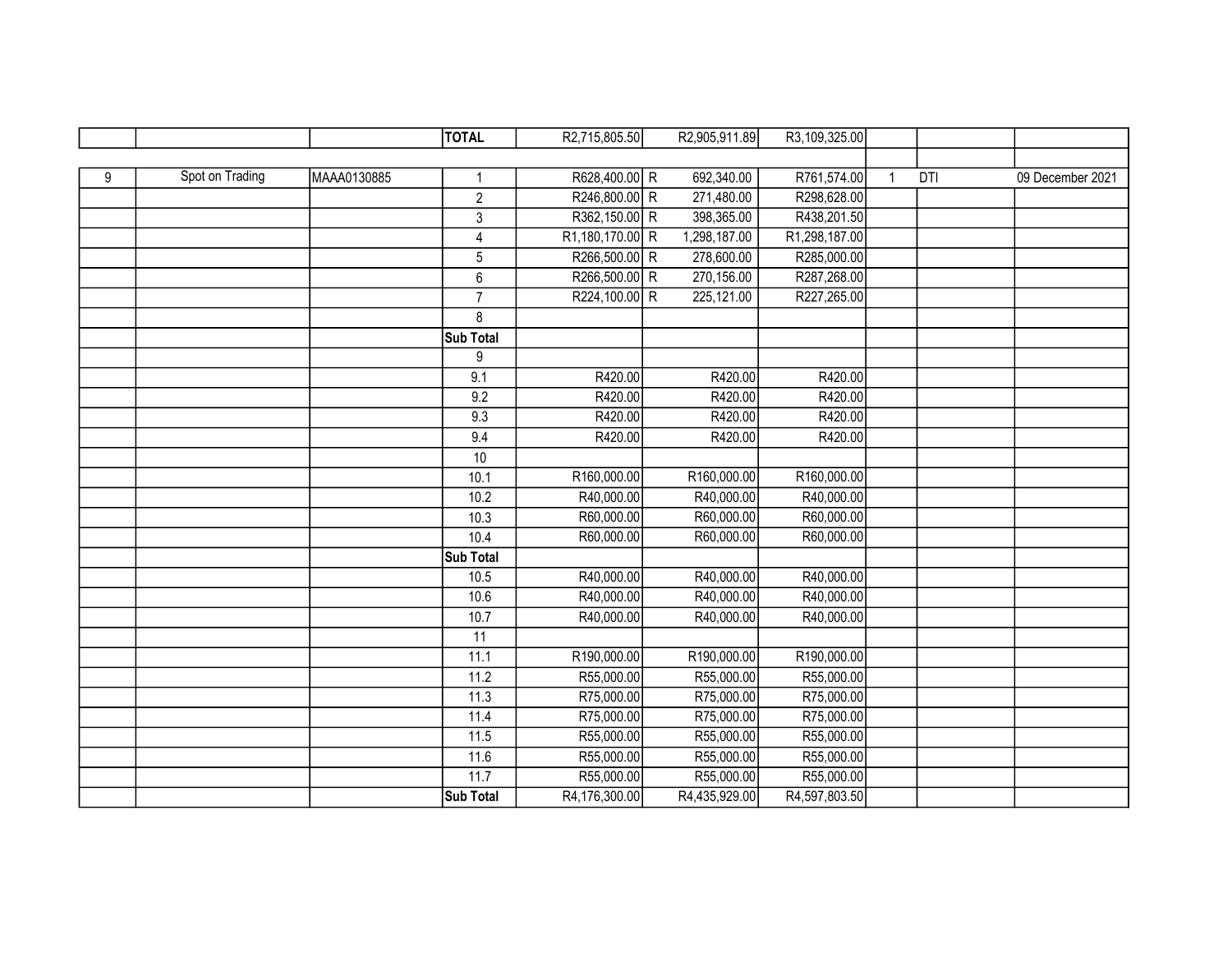|    |                         |             | 15 % VAT       | R626,445.00     | R665,389.35   | R689,670.52   |                |                 |              |
|----|-------------------------|-------------|----------------|-----------------|---------------|---------------|----------------|-----------------|--------------|
|    |                         |             | <b>TOTAL</b>   | R4,802,745.00   | R5,101,318.35 | R5,287,474.25 |                |                 |              |
|    |                         |             |                |                 |               |               |                |                 |              |
| 10 | Afripanel / Katemo (JV) | MAAA1093954 | -1             | R1,373,739.78 R | 1,456,164.16  | R1,543,544.01 | $\overline{2}$ | Sworn Affidavit | 06 July 2022 |
|    |                         |             | $\overline{2}$ | R543,148.56 R   | 575,797.47    | R610,281.72   |                |                 |              |
|    |                         |             | $\mathbf{3}$   | R574,790.49 R   | 631,790.46    | R688,790.46   |                |                 |              |
|    |                         |             | $\overline{4}$ | R1,554,326.48 R | 1,604,326.45  | R1,654,326.50 |                |                 |              |
|    |                         |             | 5              | R546,413.98 R   | 596,413.98    | R616,413.98   |                |                 |              |
|    |                         |             | $6\phantom{1}$ | R504,890.04 R   | 549,890.04    | R591,890.04   |                |                 |              |
|    |                         |             | $\overline{7}$ | R55,282.00 R    | 602,826.00    | R652,826.00   |                |                 |              |
|    |                         |             | 8              | R61.00 R        | 65.00         | R65.00        |                |                 |              |
|    |                         |             | Sub Total      | R5,152,591.33 R | 6,017,148.56  | R6,358,072.71 |                |                 |              |
|    |                         |             | 9              |                 |               |               |                |                 |              |
|    |                         |             | 9.1            | R26,108.00      | R27,820.00    | R27,820.00    |                |                 |              |
|    |                         |             | 9.2            | R6,283.00       | R6,695.00     | R6,695.00     |                |                 |              |
|    |                         |             | 9.3            | R17,507.00      | R18,655.00    | R18,655.00    |                |                 |              |
|    |                         |             | 9.4            | R17,690.00      | R18,850.00    | R18,850.00    |                |                 |              |
|    |                         |             | 10             |                 |               |               |                |                 |              |
|    |                         |             | 10.1           | R15,000.00      | R15,500.00    | R16,000.00    |                |                 |              |
|    |                         |             | 10.2           | R15,000.00      | R15,500.00    | R16,000.00    |                |                 |              |
|    |                         |             | 10.3           | R25,000.00      | R25,500.00    | R26,000.00    |                |                 |              |
|    |                         |             | 10.4           | R20,000.00      | R22,000.00    | R22,000.00    |                |                 |              |
|    |                         |             | Sub Total      | R142,588.00     | R150,520.00   | R152,020.00   |                |                 |              |
|    |                         |             | 10.5           | R15,000.00      | R15,500.00    | R16,000.00    |                |                 |              |
|    |                         |             | 10.6           | R15,000.00      | R15,500.00    | R16,000.00    |                |                 |              |
|    |                         |             | 10.7           | R15,000.00      | R15,500.00    | R16,000.00    |                |                 |              |
|    |                         |             | 11             |                 |               |               |                |                 |              |
|    |                         |             | 11.1           | R30,000.00      | R33,000.00    | R35,000.00    |                |                 |              |
|    |                         |             | 11.2           | R30,000.00      | R33,000.00    | R36,000.00    |                |                 |              |
|    |                         |             | 11.3           | R40,000.00      | R44,000.00    | R44,000.00    |                |                 |              |
|    |                         |             | 11.4           | R40,500.00      | R40,100.00    | R40,500.00    |                |                 |              |
|    |                         |             | 11.5           | R35,000.00      | R38,000.00    | R40,000.00    |                |                 |              |
|    |                         |             | 11.6           | R35,000.00      | R38,000.00    | R38,000.00    |                |                 |              |
|    |                         |             | 11.7           | R25,000.00      | R25,500.00    | R25,500.00    |                |                 |              |

F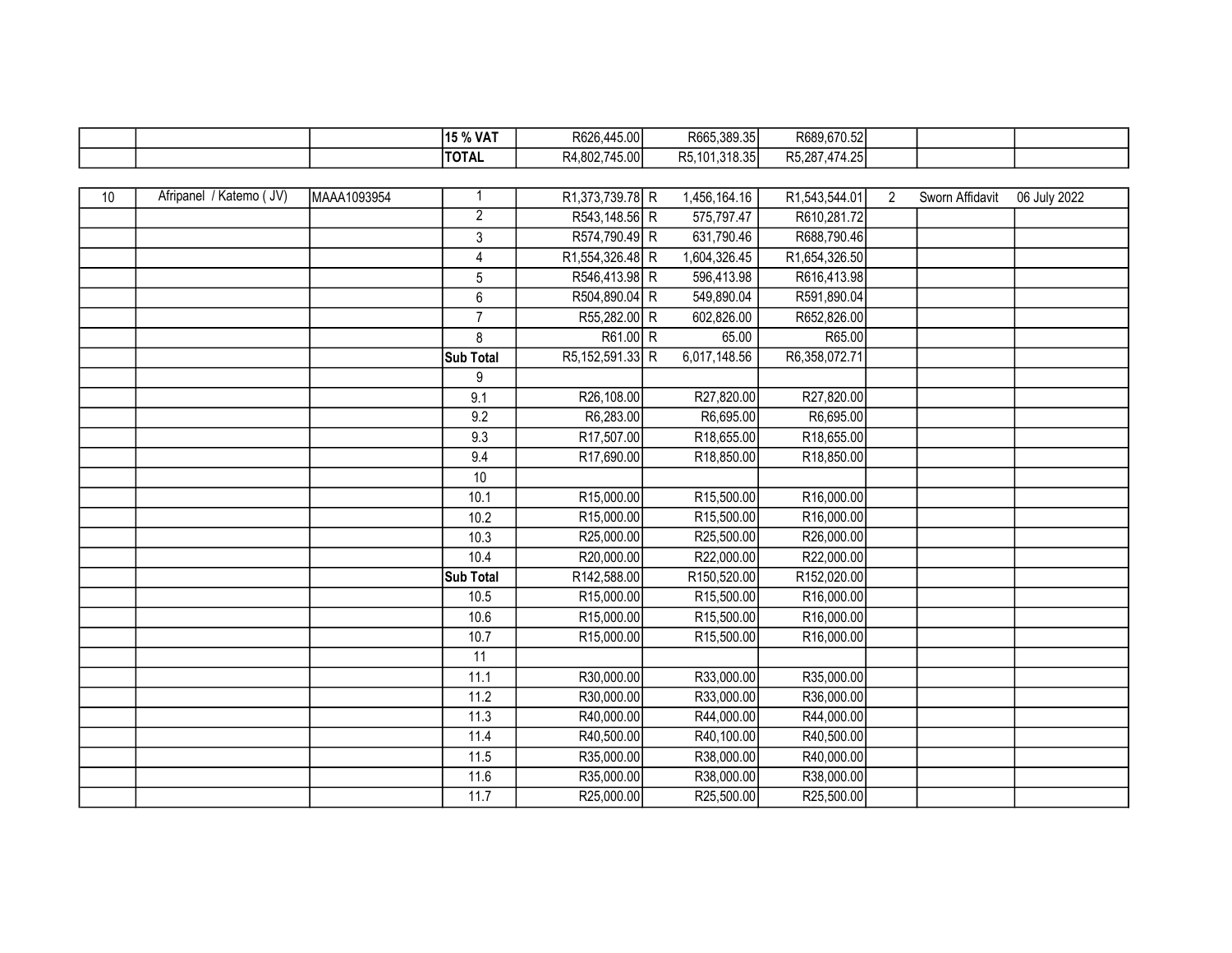|  | 'Sub          | ` Totaï | R5.578.679.33 | R6,465,768.56 | R6,817,092.71             |  |  |
|--|---------------|---------|---------------|---------------|---------------------------|--|--|
|  | 15 % VAT      |         | R836.801.90   | R969.865.30   | R <sub>1.022.563.91</sub> |  |  |
|  | <b>ITOTAL</b> |         | R6,415,481.23 | R7,435,633.84 | R7.839.656.62             |  |  |

|    | Amabuyaze Trading and |              | -1             |               |               |               |                |       |                 |
|----|-----------------------|--------------|----------------|---------------|---------------|---------------|----------------|-------|-----------------|
| 11 | Projects              | MAAA 0038989 |                | R842,112.00   | R901,059.00   | R964,133.00   | $\overline{2}$ | Sanas | 17 January 2022 |
|    |                       |              | $\overline{2}$ | R399,127.00   | R427,065.00   | R456,959.00   |                |       |                 |
|    |                       |              | $\mathfrak{Z}$ | R295,044.00   | R315,697.00   | R337,795.00   |                |       |                 |
|    |                       |              | 4              | R908,193.00   | R971,766.00   | R1,039,789.00 |                |       |                 |
|    |                       |              | 5              | R271,683.00   | R290,700.00   | R311,049.00   |                |       |                 |
|    |                       |              | $6\phantom{a}$ | R263,123.00   | R281,541.00   | R301,248.00   |                |       |                 |
|    |                       |              | $\overline{7}$ | R155,318.00   | R155,325.00   | R166,197.00   |                |       |                 |
|    |                       |              | 8              | R102.00       | R109.00       | R116.00       |                |       |                 |
|    |                       |              | Sub Total      | R3,134,702.00 | R3,343,262.00 | R3,577,286.00 |                |       |                 |
|    |                       |              | 9              |               |               |               |                |       |                 |
|    |                       |              | 9.1            | R102.00       | R109.00       | R116.00       |                |       |                 |
|    |                       |              | 9.2            | R102.00       | R109.00       | R116.00       |                |       |                 |
|    |                       |              | 9.3            | R102.00       | R109.00       | R116.00       |                |       |                 |
|    |                       |              | 9.4            | R102.00       | R109.00       | R116.00       |                |       |                 |
|    |                       |              | 10             |               |               |               |                |       |                 |
|    |                       |              | 10.1           | R7,500.00     | R8,025.00     | R8,586.00     |                |       |                 |
|    |                       |              | 10.2           | R7,500.00     | R8,025.00     | R8,586.00     |                |       |                 |
|    |                       |              | 10.3           | R7,500.00     | R8,025.00     | R8,586.00     |                |       |                 |
|    |                       |              | 10.4           | R7,500.00     | R8,025.00     | R8,586.00     |                |       |                 |
|    |                       |              | Sub Total      | R3,165,212.00 | R3,375,907.00 | R3,612,210.00 |                |       |                 |
|    |                       |              | 10.5           | R7,500.00     | R8,025.00     | R8,586.00     |                |       |                 |
|    |                       |              | 10.6           | R7,500.00     | R8,025.00     | R8,586.00     |                |       |                 |
|    |                       |              | 10.7           | R7,500.00     | R8,025.00     | R8,586.00     |                |       |                 |
|    |                       |              | 11             |               |               |               |                |       |                 |
|    |                       |              | 11.1           | R7,500.00     | R8,025.00     | R8,586.00     |                |       |                 |
|    |                       |              | 11.2           | R7,500.00     | R8,025.00     | R8,586.00     |                |       |                 |
|    |                       |              | 11.3           | R7,500.00     | R8,025.00     | R8,586.00     |                |       |                 |
|    |                       |              | 11.4           | R7,500.00     | R8,025.00     | R8,586.00     |                |       |                 |
|    |                       |              | 11.5           | R7,500.00     | R8,025.00     | R8,586.00     |                |       |                 |
|    |                       |              |                |               |               |               |                |       |                 |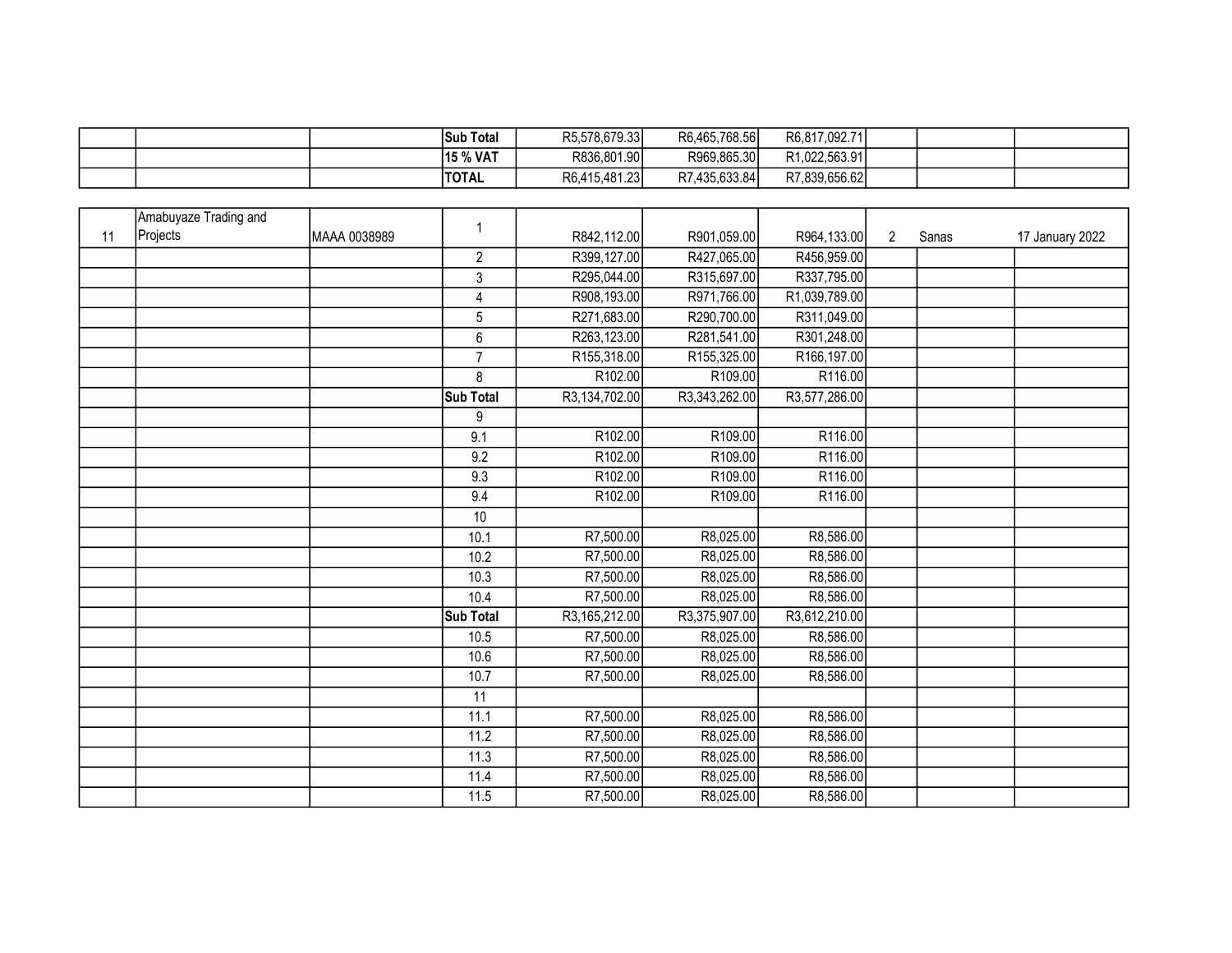|  | 11.6             | R7.500.00     | R8.025.00     | R8,586.00     |  |  |
|--|------------------|---------------|---------------|---------------|--|--|
|  | 11.7             | R7,500.00     | R8.025.00     | R8,586.00     |  |  |
|  | <b>Sub Total</b> | R3,240,212.00 | R3.456.157.00 | R3.698.070.00 |  |  |
|  | <b>15 % VAT</b>  | R486,031.00   | R518,423.00   | R554,710.00   |  |  |
|  | <b>ITOTAL</b>    | R3,726,243.00 | R3,974,580.00 | R4,252,780.00 |  |  |

|    | Mpiloshkins Projects / Prefab | MAAA0434799 / |                |               |               |                          |                 |                |
|----|-------------------------------|---------------|----------------|---------------|---------------|--------------------------|-----------------|----------------|
| 12 | Guru (JV)                     | MAAA0434799   |                | R360,000.00   | R378,420.00   | R397,340.00              | Sworn Affidavit | 18 August 2022 |
|    |                               |               | $\overline{2}$ | R380,000.00   | R399,000.00   | R418,980.00              |                 |                |
|    |                               |               | $\mathbf{3}$   | R300,000.00   | R315,000.00   | R330,750.00              |                 |                |
|    |                               |               | $\overline{4}$ | R370,000.00   | R386,400.00   | R405,720.00              |                 |                |
|    |                               |               | 5              | R153,000.00   | R160,650.00   | R168,682.50              |                 |                |
|    |                               |               | $\,6$          | R220,000.00   | R231,000.00   | R242,550.00              |                 |                |
|    |                               |               | $\overline{7}$ | R207,000.00   | R217,350.00   | R228,217.00              |                 |                |
|    |                               |               | 8              | R98.00        | R119.00       | R139.80                  |                 |                |
|    |                               |               | Sub Total      | R1,990,098.00 | R2,087,939.00 | R2,192,346.80            |                 |                |
|    |                               |               | 9              |               |               |                          |                 |                |
|    |                               |               | 9.1            | R98.00        | R119.00       | R136.80                  |                 |                |
|    |                               |               | 9.2            | R89.00        | R106.00       | R145.20                  |                 |                |
|    |                               |               | 9.3            | R98.00        | R119.00       | R136.80                  |                 |                |
|    |                               |               | 9.4            | R120.00       | R137.00       | R168.40                  |                 |                |
|    |                               |               | 10             |               |               |                          |                 |                |
|    |                               |               | 10.1           | R10,200.00    | R10,805.00    | R11,435.25               |                 |                |
|    |                               |               | 10.2           | R9,800.00     | R9,975.00     | R <sub>10</sub> ,473.75  |                 |                |
|    |                               |               | 10.3           | R9,200.00     | R9,660.00     | R <sub>10</sub> ,143.00  |                 |                |
|    |                               |               | 10.4           | R10,200.00    | R10,805.00    | R <sub>11</sub> ,435.25  |                 |                |
|    |                               |               | Sub Total      | R2,029,903.00 | R2,129,665.00 | R2,236,421.25            |                 |                |
|    |                               |               | 10.5           | R8,800.00     | R8,925.00     | R9,871.25                |                 |                |
|    |                               |               | 10.6           | R9,400.00     | R9,870.00     | R10,363.00               |                 |                |
|    |                               |               | 10.7           | R8,000.00     | R8,350.00     | R9,717.50                |                 |                |
|    |                               |               | 11             |               |               |                          |                 |                |
|    |                               |               | 11.1           | R19,000.00    | R19,950.00    | R20,947.50               |                 |                |
|    |                               |               | 11.2           | R14,000.00    | R14,700.00    | R15,435.00               |                 |                |
|    |                               |               | 11.3           | R13,000.00    | R13,650.00    | R <sub>14</sub> , 332.50 |                 |                |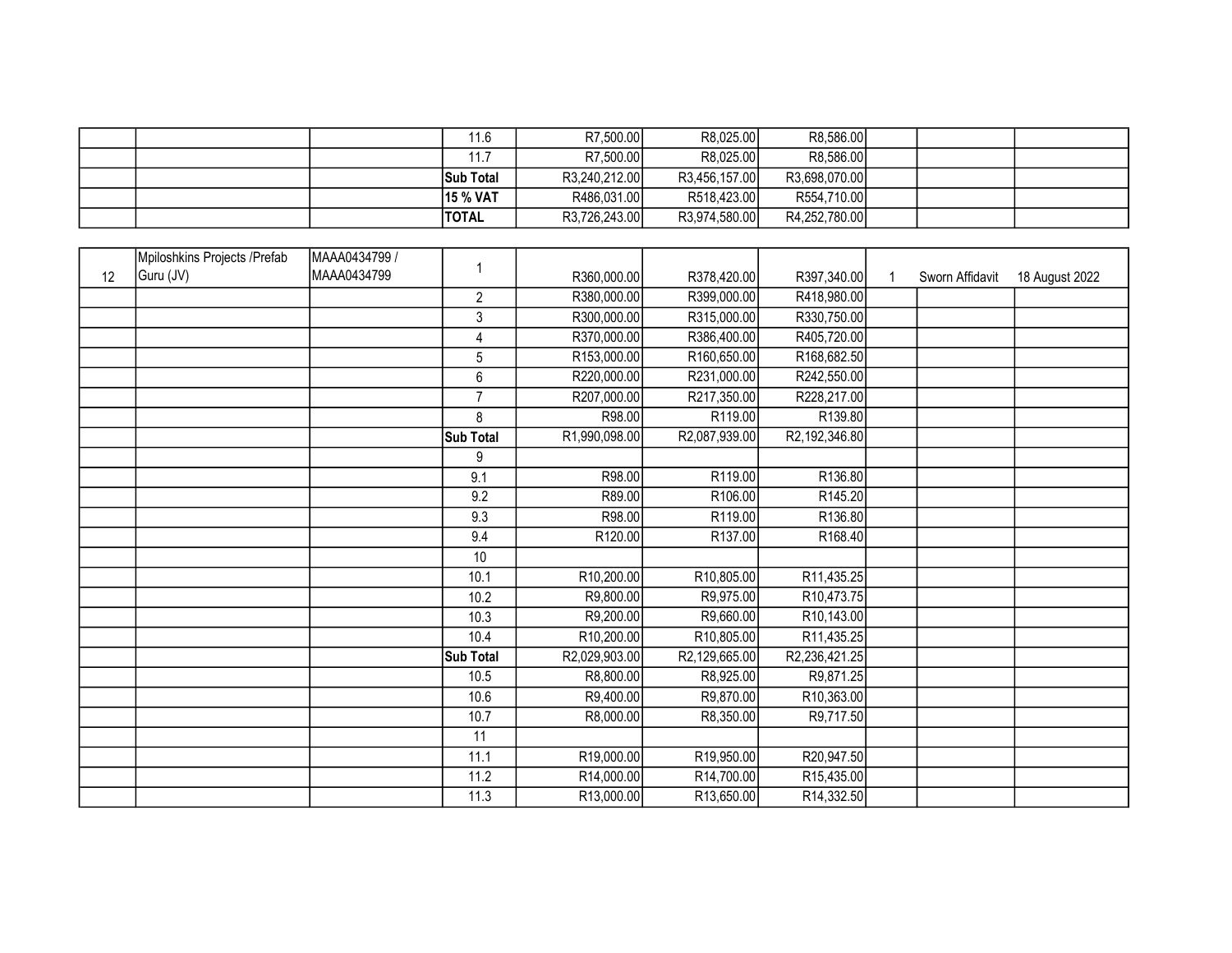|  | 11.4             | R <sub>19</sub> ,000.00 | R <sub>19,950.00</sub>  | R20,947.50              |  |  |
|--|------------------|-------------------------|-------------------------|-------------------------|--|--|
|  | 11.5             | R <sub>10</sub> ,000.00 | R <sub>10</sub> ,500.00 | R11,025.00              |  |  |
|  | 11.6             | R <sub>12</sub> ,000.00 | R12,600.00              | R <sub>13</sub> ,230.00 |  |  |
|  | 11.7             | R <sub>10</sub> ,000.00 | R <sub>10,500.00</sub>  | R11,025.00              |  |  |
|  | <b>Sub Total</b> | R2,153,103.00           | R2,258,660.00           | R2,373,316.00           |  |  |
|  | 15 % VAT         | R322,965.45             | R338,799.00             | R355,977.40             |  |  |
|  | <b>TOTAL</b>     | R2,476,068.45           | R2,597,459.00           | R2,729,313.40           |  |  |

| 13 | Accurate structure(Pty) Ltd | MAAA0871271 | $\overline{1}$  | R965,215.21             | R1,042,432.43              | R11,325,827.02          | Sworn Affidavit | 28 July 2022 |
|----|-----------------------------|-------------|-----------------|-------------------------|----------------------------|-------------------------|-----------------|--------------|
|    |                             |             | $\overline{2}$  | R300,939.74             | R325,014.92                | R351,016.12             |                 |              |
|    |                             |             | 3               | R294,708.91             | R318,285.62                | R343,748.47             |                 |              |
|    |                             |             | 4               | R1,050,892.93           | R <sub>1</sub> ,139,964.36 | R1,225,761.51           |                 |              |
|    |                             |             | 5               | R264,539.52             | R285,702.68                | R308,558.90             |                 |              |
|    |                             |             | $6\phantom{1}6$ | R264,539.52             | R285,702.68                | R308,558.90             |                 |              |
|    |                             |             | $\overline{7}$  | R294,708.91             | R318,285.62                | R343,748.47             |                 |              |
|    |                             |             | 8               | R66.75                  | R72.10                     | R77.86                  |                 |              |
|    |                             |             | Sub Total       | R3,435,611.49           | R3,710,460.42              | R4,607,295.25           |                 |              |
|    |                             |             | 9               |                         |                            |                         |                 |              |
|    |                             |             | 9.1             | R66.75                  | R72.10                     | R77.86                  |                 |              |
|    |                             |             | 9.2             | R66.75                  | R72.10                     | R77.86                  |                 |              |
|    |                             |             | 9.3             | R66.75                  | R72.10                     | R77.86                  |                 |              |
|    |                             |             | 9.4             | R66.75                  | R72.10                     | R77.86                  |                 |              |
|    |                             |             | 10              |                         |                            |                         |                 |              |
|    |                             |             | 10.1            | R14,375.00              | R15,525.00                 | R <sub>16</sub> ,767.00 |                 |              |
|    |                             |             | 10.2            | R10,200.00              | R11,016.00                 | R <sub>11</sub> ,897.28 |                 |              |
|    |                             |             | 10.3            | R <sub>10</sub> ,200.00 | R11,016.00                 | R11,897.28              |                 |              |
|    |                             |             | 10.4            | R14,375.00              | R15,525.00                 | R <sub>16</sub> ,767.00 |                 |              |
|    |                             |             | Sub Total       | R3,485,028.49           | R3,763,830.82              | R4,064,935.25           |                 |              |
|    |                             |             | 10.5            | R7,475.00               | R8,073.00                  | R8,718.84               |                 |              |
|    |                             |             | 10.6            | R7,475.00               | R8,073.00                  | R8,718.84               |                 |              |
|    |                             |             | 10.7            | R <sub>10</sub> ,200.00 | R11,016.00                 | R <sub>11</sub> ,897.28 |                 |              |
|    |                             |             | 11              |                         |                            |                         |                 |              |
|    |                             |             | 11.1            | R25,875.00              | R27,945.00                 | R30,180.60              |                 |              |
|    |                             |             | 11.2            | R13,794.00              | R14,897.79                 | R16,089.61              |                 |              |
|    |                             |             |                 |                         |                            |                         |                 |              |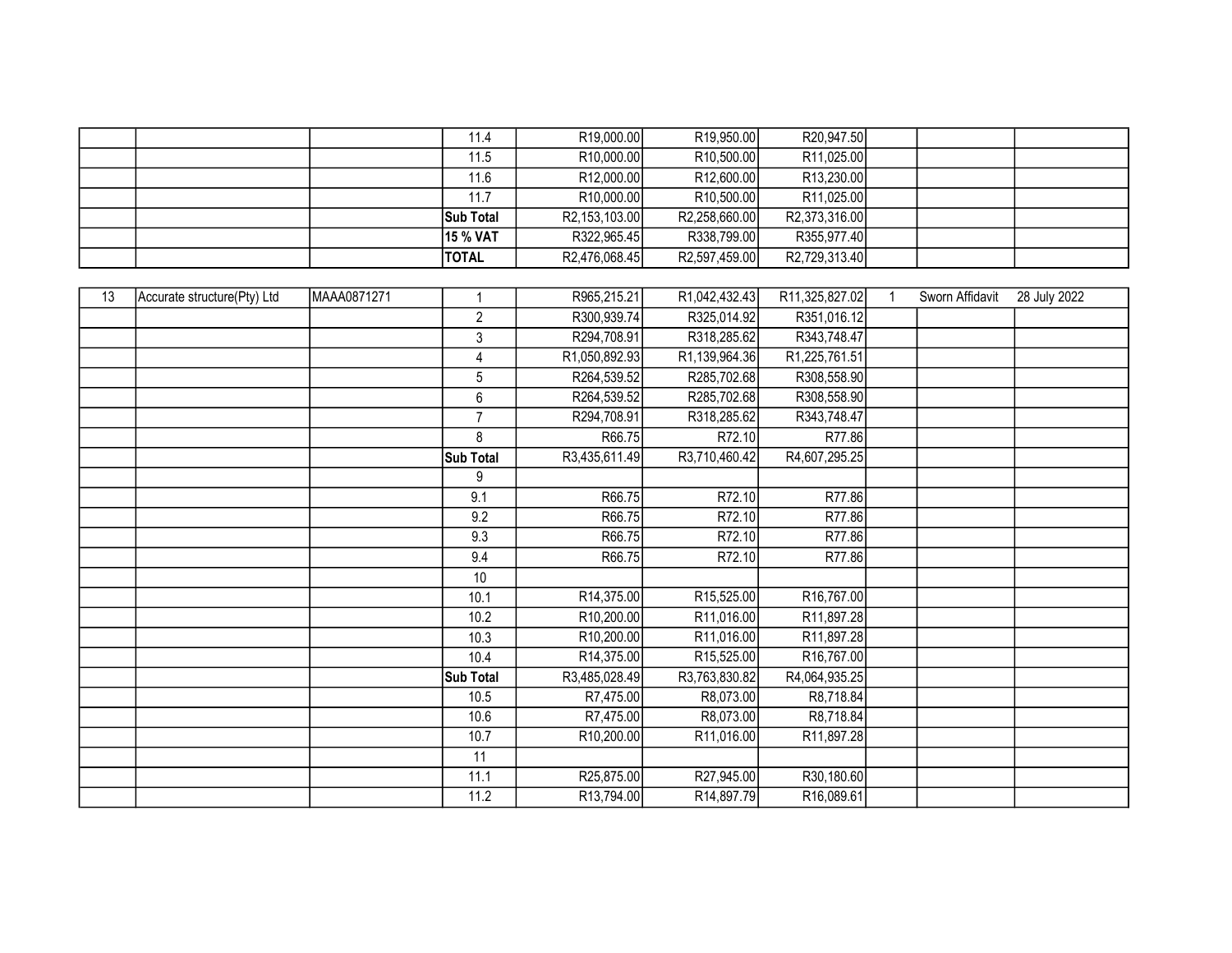|    |                       |             | 11.3            | R <sub>13</sub> ,794.25 | R14,897.79    | R16,089.61    |                   |                |
|----|-----------------------|-------------|-----------------|-------------------------|---------------|---------------|-------------------|----------------|
|    |                       |             | 11.4            | R25,875.00              | R27,945.00    | R30,180.60    |                   |                |
|    |                       |             | 11.5            | R9,995.00               | R10,794.60    | R11,658.17    |                   |                |
|    |                       |             | 11.6            | R9,995.00               | R10,794.60    | R11,658.17    |                   |                |
|    |                       |             | 11.7            | R13,794.25              | R14,897.79    | R16,089.61    |                   |                |
|    |                       |             | Sub Total       | R3,623,301.25           | R3,913,165.39 | R4,226,216.58 |                   |                |
|    |                       |             | <b>15 % VAT</b> | R543,495.19             | R586,974.81   | R633,932.49   |                   |                |
|    |                       |             | <b>TOTAL</b>    | R4,166,796.44           | R4,500,140.20 | R4,860,149.10 |                   |                |
|    |                       |             |                 |                         |               |               |                   |                |
| 14 | BT Projects (Pty) Ltd | MAAA0079178 | 1               | R649,278.00             | R701,220.00   | R757,317.00   | 1 Sworn Affidavit | 16 August 2022 |
|    |                       |             | $\overline{c}$  | R303,249.00             | R327,508.00   | R353,709.00   |                   |                |
|    |                       |             | $\mathsf 3$     | R215,773.00             | R233,037.00   | R251,680.00   |                   |                |
|    |                       |             | $\overline{4}$  | R678,700.00             | R732,998.00   | R791,637.00   |                   |                |
|    |                       |             | $\sqrt{5}$      | R202,826.00             | R219,052.00   | R236,576.00   |                   |                |
|    |                       |             | 6               | R196,415.00             | R212,128.00   | R229,098.00   |                   |                |
|    |                       |             | $\overline{7}$  | R115,665.00             | R124,918.00   | R134,912.00   |                   |                |
|    |                       |             | 8               | R81.00                  | R87.50        | R94.50        |                   |                |
|    |                       |             | Sub Total       | R2,361,989.00           | R2,550,948.50 | R2,991,593.50 |                   |                |
|    |                       |             | 9               |                         |               |               |                   |                |
|    |                       |             | 9.1             | R3,190.00               | R3,661.00     | R3,954.00     |                   |                |
|    |                       |             | 9.2             | R1,080.00               | R1,160.00     | R1,259.00     |                   |                |
|    |                       |             | 9.3             | R2,365.00               | R2,555.00     | R2,759.00     |                   |                |
|    |                       |             | 9.4             | R2,619.00               | R2,828.00     | R3,055.00     |                   |                |
|    |                       |             | 10              |                         |               |               |                   |                |
|    |                       |             | 10.1            | R22,245.00              | R23,802.00    | R25,468.00    |                   |                |
|    |                       |             | 10.2            | R22,243.00              | R23,802.00    | R25,408.00    |                   |                |
|    |                       |             | 10.3            | R14,116.00              | R15,104.00    | R16,161.00    |                   |                |
|    |                       |             | 10.4            | R22,245.00              | R23,802.00    | R25,468.00    |                   |                |
|    |                       |             | Sub Total       | R90,105.00              | R96,714.00    | R103,592.00   |                   |                |
|    |                       |             | 10.5            | R13,372.00              | R14,308.00    | R15,310.00    |                   |                |
|    |                       |             | 10.6            | R13,372.00              | R14,308.00    | R15,310.00    |                   |                |
|    |                       |             | 10.7            | R10,665.00              | R11,411.00    | R12,210.00    |                   |                |
|    |                       |             | 11              |                         |               |               |                   |                |
|    |                       |             |                 |                         |               |               |                   |                |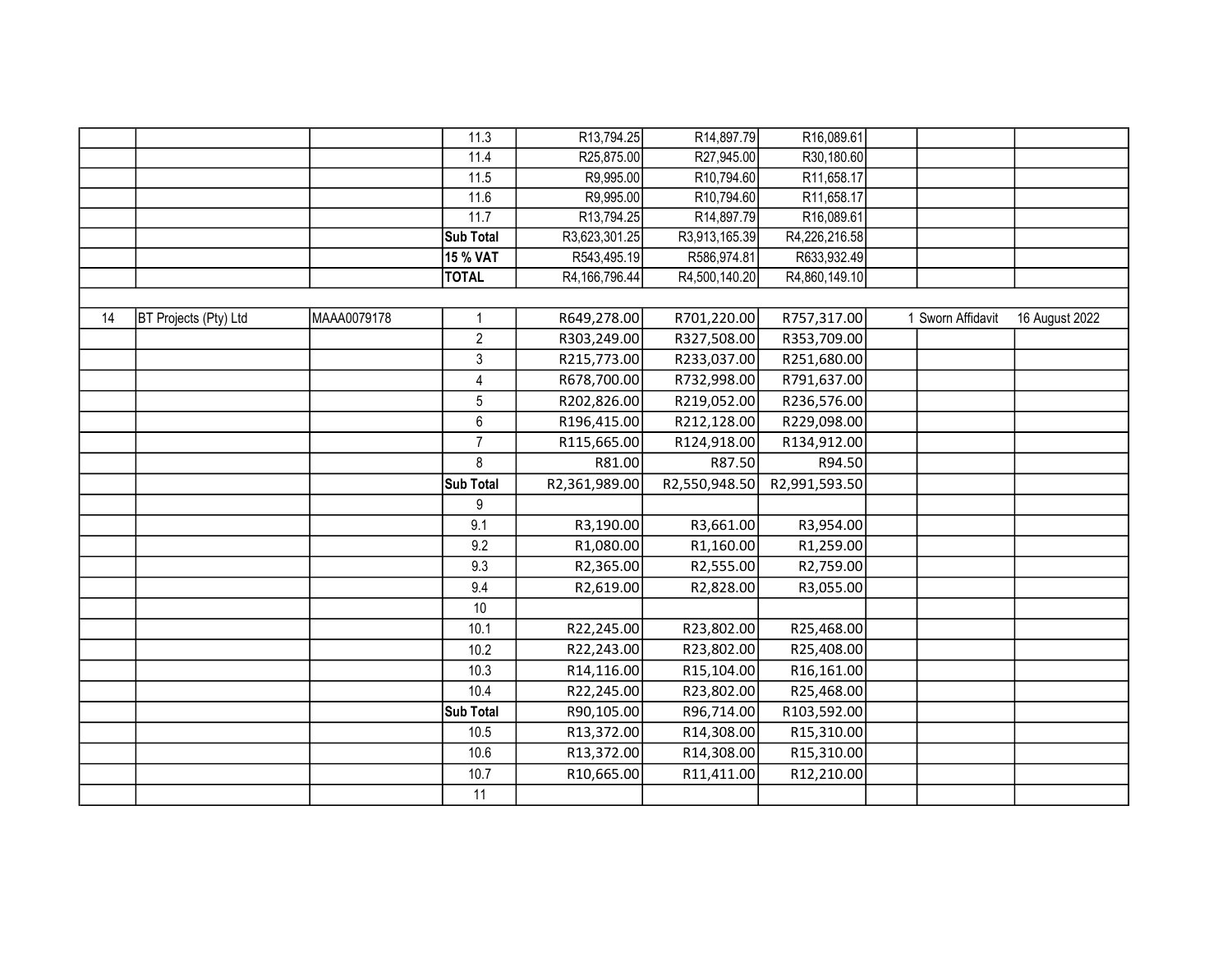|    |                                            | 11.1           |              | R13,912.00     |   | R14,886.00     |     | R15,928.00    |                |       |                  |
|----|--------------------------------------------|----------------|--------------|----------------|---|----------------|-----|---------------|----------------|-------|------------------|
|    |                                            | 11.2           |              | R7,812.00      |   | R8,359.00      |     | R8,945.00     |                |       |                  |
|    |                                            | 11.3           |              | R7,812.00      |   | R8,359.00      |     | R8,945.00     |                |       |                  |
|    |                                            | 11.4           |              | R13,912.00     |   | R14,886.00     |     | R15,928.00    |                |       |                  |
|    |                                            | 11.5           |              | R4,165.00      |   | R4,458.00      |     | R4,770.00     |                |       |                  |
|    |                                            | 11.6           |              | R4,165.00      |   | R4,458.00      |     | R4,770.00     |                |       |                  |
|    |                                            | 11.7           |              | R4,165.00      |   | R4,458.00      |     | R4,770.00     |                |       |                  |
|    |                                            | Sub Total      | $\mathsf{R}$ | 2,724,938.00 R |   | 2,944,158.50 R |     | 3,406,549.50  |                |       |                  |
|    |                                            | 15 % VAT       | ${\sf R}$    | 408,740.70 R   |   | 441,623.78 R   |     | 510,982.42    |                |       |                  |
|    |                                            | <b>TOTAL</b>   | R            | 2,786,249.11   | R | 3,010,402.01   | l R | 3,483,196.86  |                |       |                  |
|    |                                            |                |              |                |   |                |     |               |                |       |                  |
|    |                                            |                |              |                |   |                |     |               |                |       |                  |
| 15 | Container Conversions (Pty) Ltd MAAA053828 | $\mathbf{1}$   |              | R821,920.00    |   | R863,020.00    |     | R906,175.00   | $\overline{2}$ | Sanas | 30 November 2021 |
|    |                                            | $\overline{2}$ |              | R288,850.00    |   | R303,295.00    |     | R318,460.00   |                |       |                  |
|    |                                            | $\mathbf{3}$   |              | R216,710.00    |   | R227,550.00    |     | R238,930.00   |                |       |                  |
|    |                                            | 4              |              | R731,860.00    |   | R768,455.00    |     | R806,880.00   |                |       |                  |
|    |                                            | $\overline{5}$ |              | R192,535.00    |   | R202,165.00    |     | R212,275.00   |                |       |                  |
|    |                                            | $6\phantom{1}$ |              | R178,360.00    |   | R187,280.00    |     | R196,645.00   |                |       |                  |
|    |                                            | $\overline{7}$ |              | R126,590.00    |   | R132,920.00    |     | R139,570.00   |                |       |                  |
|    |                                            | 8              |              | R215.00        |   | R230.00        |     | R245.00       |                |       |                  |
|    |                                            | Sub Total      |              | R2,557,040.00  |   | R2,684,915.00  |     | R2,819,180.00 |                |       |                  |
|    |                                            | 9              |              |                |   |                |     |               |                |       |                  |
|    |                                            | 9.1            |              | R215.00        |   | R230.00        |     | R245.00       |                |       |                  |
|    |                                            | 9.2            |              | R215.00        |   | R230.00        |     | R245.00       |                |       |                  |
|    |                                            | 9.3            |              | R215.00        |   | R230.00        |     | R245.00       |                |       |                  |
|    |                                            | 9.4            |              | R215.00        |   | R230.00        |     | R245.00       |                |       |                  |
|    |                                            | 10             |              |                |   |                |     |               |                |       |                  |
|    |                                            | 10.1           |              | R88,185.00     |   | R92,585.00     |     | R97,225.00    |                |       |                  |
|    |                                            | 10.2           |              | R34,070.00     |   | R35,775.00     |     | R37,565.00    |                |       |                  |
|    |                                            | 10.3           |              | R34,070.00     |   | R35,775.00     |     | R37,656.00    |                |       |                  |
|    |                                            | 10.4           |              | R70,235.00     |   | R73,750.00     |     | R77,440.00    |                |       |                  |
|    |                                            | Sub Total      | ${\sf R}$    | 2,784,460.00 R |   | 2,923,730.00 R |     | 3,069,955.00  |                |       |                  |
|    |                                            | 10.5           |              | R15,420.00     |   | R16,195.00     |     | R17,005.00    |                |       |                  |
|    |                                            |                |              |                |   |                |     |               |                |       |                  |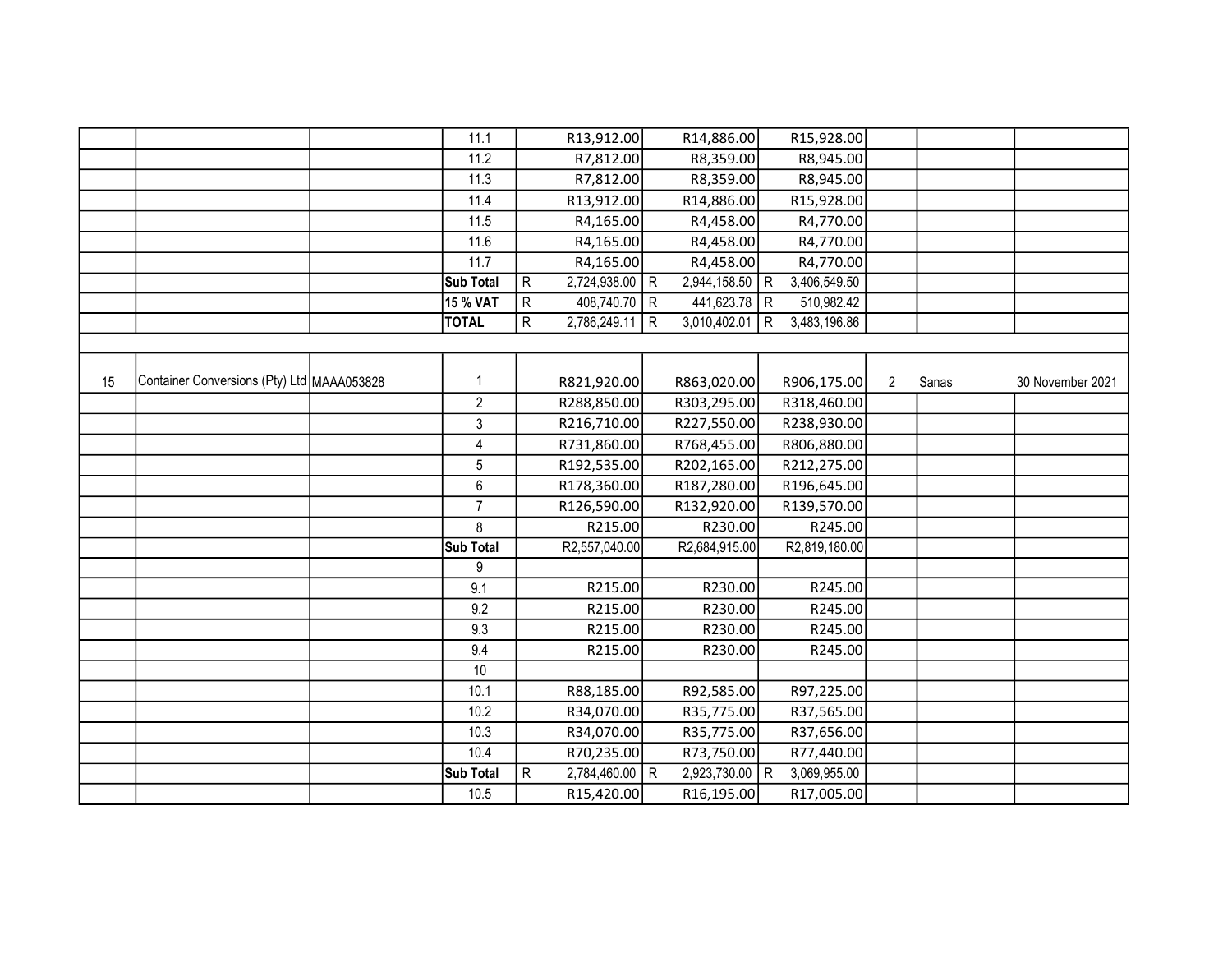|  |       | 10.6             |              | R <sub>15</sub> ,420.00 |   | R <sub>16</sub> ,195.00 |     | R17,005.00              |  |  |
|--|-------|------------------|--------------|-------------------------|---|-------------------------|-----|-------------------------|--|--|
|  |       | 10.7             |              | R <sub>10</sub> ,620.00 |   | R11,155.00              |     | R11,715.00              |  |  |
|  |       | 11               |              |                         |   |                         |     |                         |  |  |
|  |       | 11.1             |              | R95,535.00              |   | R100,315.00             |     | R105,335.00             |  |  |
|  |       | 11.2             |              | R36,910.00              |   | R38,760.00              |     | R40,700.00              |  |  |
|  |       | 11.3             |              | R36,910.00              |   | R38,760.00              |     | R40,700.00              |  |  |
|  |       | 11.4             |              | R76,090.00              |   | R79,895.00              |     | R83,890.00              |  |  |
|  |       | 11.5             |              | R <sub>16</sub> ,705.00 |   | R17,545.00              |     | R <sub>18</sub> ,425.00 |  |  |
|  |       | 11.6             |              | R <sub>16</sub> ,705.00 |   | R17,545.00              |     | R <sub>18</sub> ,425.00 |  |  |
|  |       | 11.7             |              | R11,505.00              |   | R12,085.00              |     | R12,690.00              |  |  |
|  |       | <b>Sub Total</b> | R.           | 3,116,280.00            | R | 3,272,180.00            | R   | 3,435,845.00            |  |  |
|  |       | 15 % VAT         | R.           | 467,442.00              | R | 490,827.00              | l R | 515,379.75              |  |  |
|  | TOTAL |                  | $\mathsf{R}$ | 3,583,722.00            | R | 3,763,007.00            | R   | 3,951,221.75            |  |  |

| 16 | Reder Contsruction (Pty) Ltd | MAAA0053133 |                  |    | NO PRICED OFFER RECEIVED |   |                |              |              |                      | Sanas           | 22 March 2022    |
|----|------------------------------|-------------|------------------|----|--------------------------|---|----------------|--------------|--------------|----------------------|-----------------|------------------|
|    |                              |             |                  |    |                          |   |                |              |              |                      |                 |                  |
|    | Hi-Way Park Homes and        |             |                  |    |                          |   |                |              |              |                      |                 |                  |
| 17 | Container Services (Pty) Ltd | MAAA0054758 | 1                | R  | 647,778.00               | R | 699,599.00 R   |              | 755,568.00   | $\mathbf{2}^{\circ}$ | Sworn Affidavit | 11 November 2021 |
|    |                              |             | $\overline{2}$   | R  | 307,020.00               | R | 331,581.00     | R            | 358,108.00   |                      |                 |                  |
|    |                              |             | 3                | R  | 226,955.00               | R | 245,111.00   R |              | 264,472.00   |                      |                 |                  |
|    |                              |             | 4                | R  | 698,610.00               | R | 754,498.00     | R            | 814,858.00   |                      |                 |                  |
|    |                              |             | 5                | R  | 208,985.00               | R | 225,703.00     | R            | 243,760.00   |                      |                 |                  |
|    |                              |             | 6                | R  | 202,405.00               | R | 218,597.00     | l R          | 236,085.00   |                      |                 |                  |
|    |                              |             | $\overline{7}$   | R  | 119,475.00               | R | 129,033.00     | R            | 139,355.00   |                      |                 |                  |
|    |                              |             | 8                | R  | 79.00                    | R | 85.00          | R            | 92.00        |                      |                 |                  |
|    |                              |             | <b>Sub Total</b> | R  | 2,411,307.00             | R | 2,604,207.00   | R            | 2,812,298.00 |                      |                 |                  |
|    |                              |             | 9                |    |                          |   |                |              |              |                      |                 |                  |
|    |                              |             | 9.1              | R  | 3,375.00                 | R | 3,645.00       | $\mathsf{R}$ | 3,936.00     |                      |                 |                  |
|    |                              |             | 9.2              | R  | 1,075.00                 | R | 1,161.00       | R            | 1,253.00     |                      |                 |                  |
|    |                              |             | 9.3              | R  | 2,355.00                 | R | 2,543.00       | R            | 2,746.00     |                      |                 |                  |
|    |                              |             | 9.4              | R. | 2,610.00                 | R | 2,818.00       | R            | 3,044.00     |                      |                 |                  |
|    |                              |             | 10               |    |                          |   |                |              |              |                      |                 |                  |
|    |                              |             | 10.1             | R  | 21,703.00                | R | 23,222.00      | $\mathsf{R}$ | 24,847.00    |                      |                 |                  |
|    |                              |             | 10.2             | R  | 21,703.00                | R | 23,222.00      | R            | 24,847.00    |                      |                 |                  |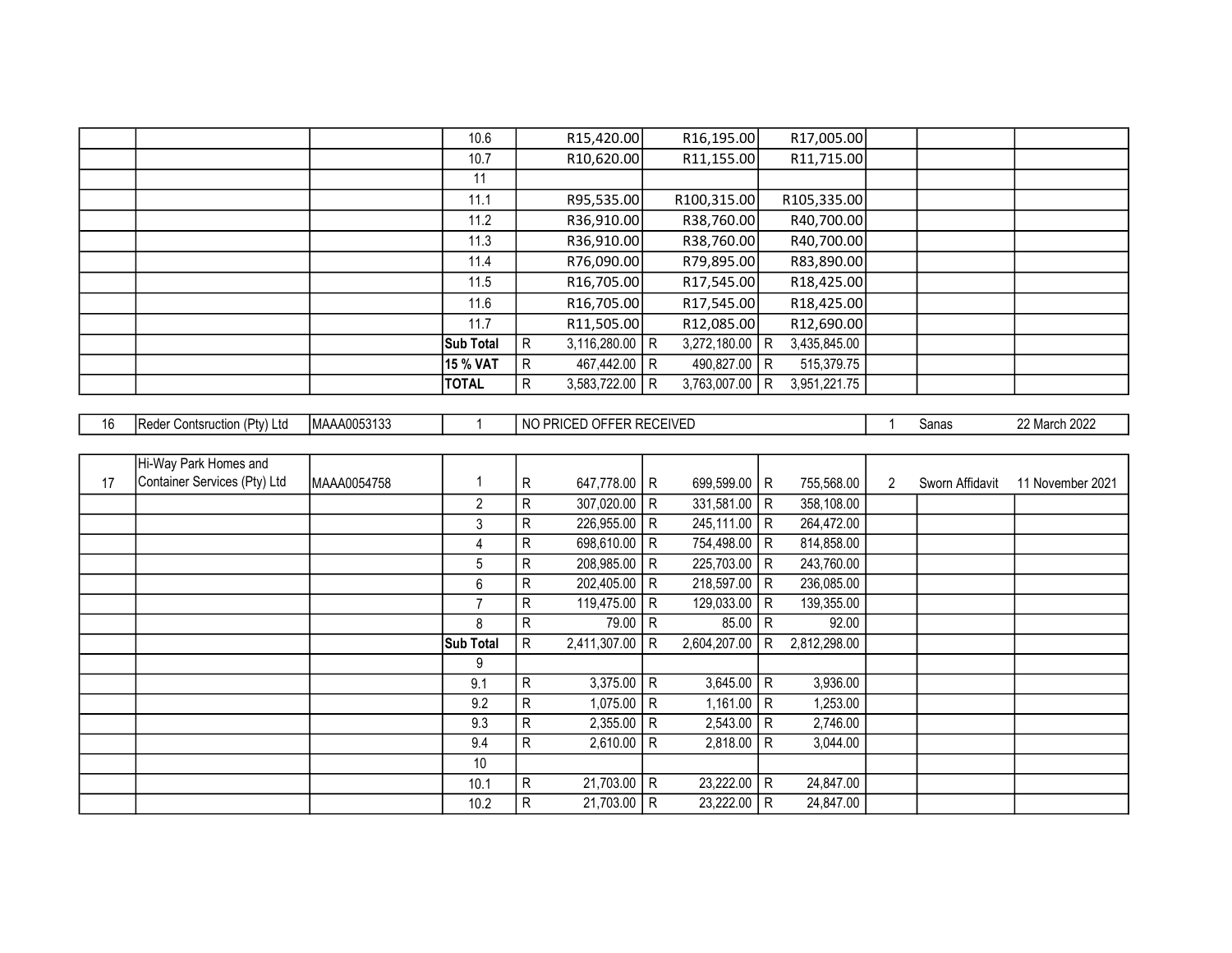|  | 10.3             | R  | 13,772.00    | R            | 14,736.00 R      |   | 15,767.00    |  |  |
|--|------------------|----|--------------|--------------|------------------|---|--------------|--|--|
|  | 10.4             | R  | 21,703.00    | R            | 23,222.00 R      |   | 24,847.00    |  |  |
|  | <b>Sub Total</b> | R  | 2,499,603.00 | R            | 2,698,776.00     | R | 2,913,585.00 |  |  |
|  | 10.5             | R  | 13,046.00    | R            | $13,959.00$ R    |   | 14,936.00    |  |  |
|  | 10.6             | R  | 13,046.00    | R.           | 13,959.00 R      |   | 14,936.00    |  |  |
|  | 10.7             | R  | 10,406.00    | R            | 11,134.00 R      |   | 11,913.00    |  |  |
|  | 11               |    |              |              |                  |   |              |  |  |
|  | 11.1             | R. | 13,573.00    | R            | 14,523.00 R      |   | 15,539.00    |  |  |
|  | 11.2             | R  | 7,622.00     | R            | $8,155.00$ R     |   | 8,726.00     |  |  |
|  | 11.3             | R. | 7,622.00     | R            | $8,155.00$ R     |   | 8,726.00     |  |  |
|  | 11.4             | R  | 13,573.00    | $\mathsf{R}$ | 14,523.00   R    |   | 15,539.00    |  |  |
|  | 11.5             | R  | 4,065.00     | R            | 4,350.00   R     |   | 4,655.00     |  |  |
|  | 11.6             | R. | 4,065.00     | R            | 4,350.00   R     |   | 4,655.00     |  |  |
|  | 11.7             | R. | 4,065.00     | R            | 4,350.00   R     |   | 4,655.00     |  |  |
|  | Sub Total        | R  | 2,590,686.00 | R            | 2,796,234.00 R   |   | 3,017,865.00 |  |  |
|  | 15 % VAT         | R  | 388,602.90   | R            | 419,435.10   R   |   | 452,679.75   |  |  |
|  | <b>TOTAL</b>     | R  | 2,979,288.90 | R            | $3,215,669.10$ R |   | 3,470,544.75 |  |  |

|    | Rem Mams Construction and |             |                  |    |                  |              |                  |   |              |                   |                |
|----|---------------------------|-------------|------------------|----|------------------|--------------|------------------|---|--------------|-------------------|----------------|
| 18 | Projects (Pty) Ltd        | MAAA0007819 |                  | R  | $1,056,863.00$ R |              | $1,125,559.73$ R |   | 1,198,721.12 | 1 Sworn Affidavit | 19 August 2022 |
|    |                           |             | $\overline{2}$   | R. | 471,345.00       | R            | $501,982.43$ R   |   | 534,611.28   |                   |                |
|    |                           |             | 3                | R  | 486,488.50 R     |              | $518,110.25$ R   |   | 551,787.42   |                   |                |
|    |                           |             | 4                | R  | 1,193,558.40   R |              | 1,271,139.70 R   |   | 1,353,763.78 |                   |                |
|    |                           |             | 5                | R. | $468,615.80$ R   |              | 499,075.83 R     |   | 531,515.76   |                   |                |
|    |                           |             | 6                | R  | $468,615.80$ R   |              | 499,075.83 R     |   | 531,515.76   |                   |                |
|    |                           |             | $\overline{7}$   | R  | 414,699.00       | R            | 441,654.44   R   |   | 470,361.97   |                   |                |
|    |                           |             | 8                | R  | 22.00            | R            | $23.43 \mid R$   |   | 24.95        |                   |                |
|    |                           |             | <b>Sub Total</b> | R  | 4,560,208.10     | R.           | 4,856,621.63     | R | 5,172,302.03 |                   |                |
|    |                           |             | 9                |    |                  |              |                  |   |              |                   |                |
|    |                           |             | 9.1              | R  | 22.00            | $\mathsf{R}$ | $23.45$ R        |   | 24.95        |                   |                |
|    |                           |             | 9.2              | R  | 22.00            | R            | $23.45$ R        |   | 24.95        |                   |                |
|    |                           |             | 9.3              | R  | 22.00            | R            | $23.45$ R        |   | 24.95        |                   |                |
|    |                           |             | 9.4              | R  | 22.00            | R            | $23.45$ R        |   | 24.95        |                   |                |
|    |                           |             | $10$             |    |                  |              |                  |   |              |                   |                |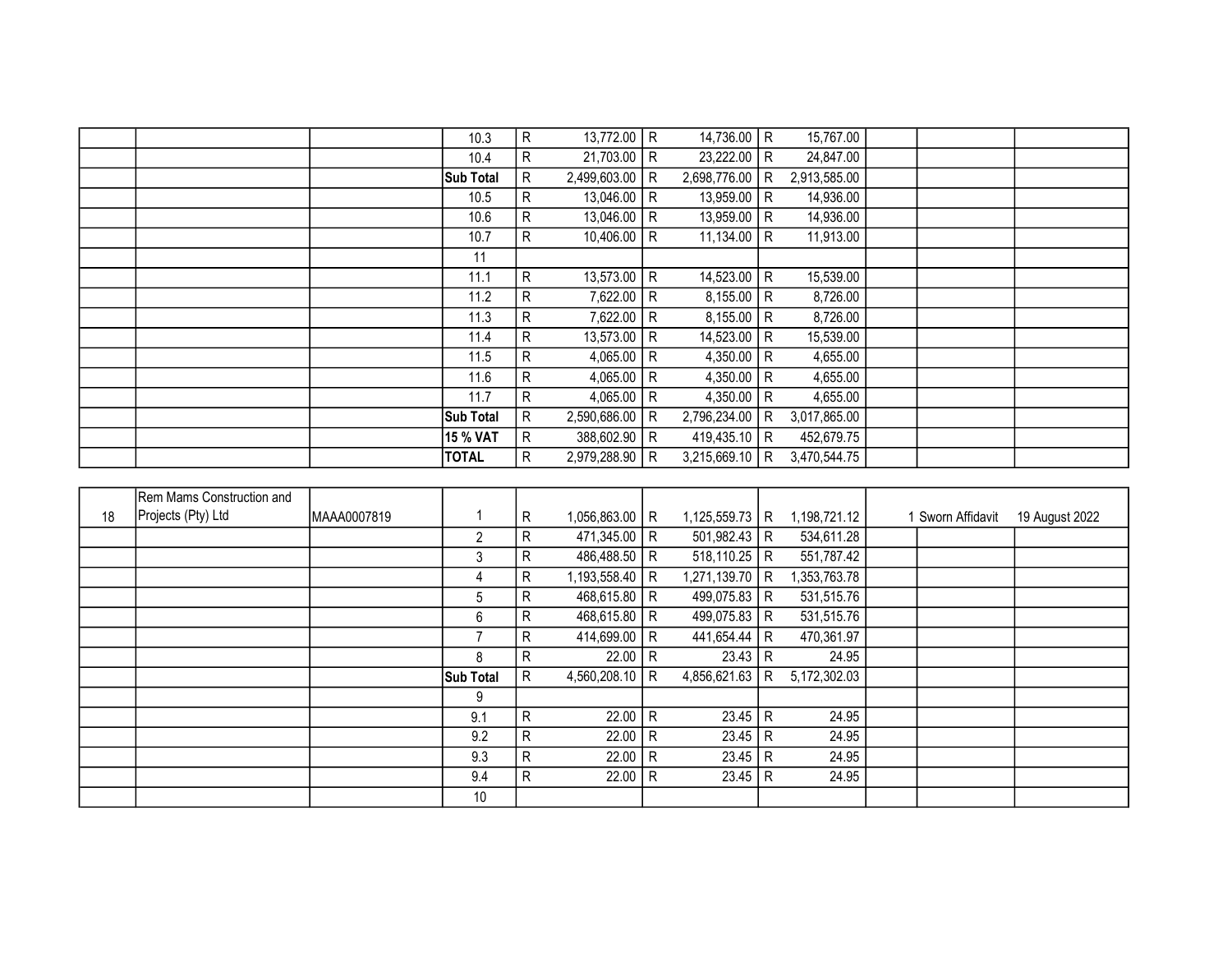|  |                  | 10.1 | 24,508.00<br>R            | R            | 26,092.50              | l R | 27,788.51    |  |  |
|--|------------------|------|---------------------------|--------------|------------------------|-----|--------------|--|--|
|  |                  | 10.2 | R<br>16,508.00            | l R          | 17,572.50 R            |     | 18,714.71    |  |  |
|  |                  | 10.3 | $\mathsf{R}$<br>16,508.00 | R            | 17,572.50              | l R | 18,714.71    |  |  |
|  |                  | 10.4 | R<br>$28,400.00$ R        |              | 30,246.00              | l R | 32,211.99    |  |  |
|  | <b>Sub Total</b> |      | 4,664,674.10   R<br>R     |              | 4,967,877.92           | R   | 5,290,789.98 |  |  |
|  |                  | 10.5 | 12,500.00   R<br>R        |              | 13,312.50              | l R | 14,177.81    |  |  |
|  |                  | 10.6 | 12,500.00   R<br>R        |              | 13,312.50              | l R | 14,177.81    |  |  |
|  |                  | 10.7 | R.<br>8,500.00            | R            | 9,052.50               | l R | 9,640.91     |  |  |
|  |                  | 11   |                           |              |                        |     |              |  |  |
|  |                  | 11.1 | R<br>24,500.00            | $\mathsf{R}$ | 26,092.50              | l R | 27,788.51    |  |  |
|  |                  | 11.2 | R.<br>32,450.00           | l R          | 34,559.25              | l R | 36,805.60    |  |  |
|  |                  | 11.3 | R<br>18,500.00   R        |              | 19,702.50              | R   | 20,983.16    |  |  |
|  |                  | 11.4 | 18,500.00   R<br>R        |              | 19,702.50              | R   | 20,983.16    |  |  |
|  |                  | 11.5 | R<br>$36,400.00$ R        |              | $\overline{38,766.00}$ | l R | 41,285.79    |  |  |
|  |                  | 11.6 | 48,400.00   R<br>R        |              | 51,546.00              | l R | 54,896.49    |  |  |
|  |                  | 11.7 | R<br>12,800.00            | l R          | 13,632.00              | l R | 14,518.08    |  |  |
|  | <b>Sub Total</b> |      | R<br>4,938,124.10         | R            | 5,259,102.17           | R   | 5,600,943.81 |  |  |
|  | <b>15 % VAT</b>  |      | R<br>740,718.62           | R            | 788,865.32             | l R | 840,141.57   |  |  |
|  | <b>TOTAL</b>     |      | R<br>5,678,842.72         | R            | 6,047,967.49           | R   | 6,441,085.38 |  |  |
|  |                  |      |                           |              |                        |     |              |  |  |

| 19 | Ricts Holdings (Pty) Ltd /<br>Valostar 159 (Pty) Ltd | MAAA0165875 /<br>MAAA0091590 | NO PRICED OFFER RECEIVED |  | INO CONSOLIDATED BBBEE |                 |
|----|------------------------------------------------------|------------------------------|--------------------------|--|------------------------|-----------------|
|    |                                                      |                              |                          |  | Sanas                  | S November 2021 |
|    |                                                      |                              |                          |  | Sworn Affidavit        | 02 July 2022    |

|    | Mathote Modular Building |             |   |                  |                  |              |                 |             |
|----|--------------------------|-------------|---|------------------|------------------|--------------|-----------------|-------------|
| 20 | Systems (PTY) LTD        | MAAA0153852 | R | $1,001,948.00$ R | $1,052,044.00$ R | 1,136,208.00 | Sworn Affidavit | 29 May 2022 |
|    |                          |             |   | 424,666.00   R   | 445,899.00 R     | 481,571.00   |                 |             |
|    |                          |             |   | $319,054.00$ R   | 335,007.00 R     | 361,807.00   |                 |             |
|    |                          |             |   | $916,138.00$ R   | 961,945.00 R     | 1,038,901.00 |                 |             |
|    |                          |             |   | 256,628.00 R     | 269,459.00 R     | 291,016.00   |                 |             |
|    |                          |             |   | 358,048.00 R     | 375,950.00 R     | 406,026.00   |                 |             |
|    |                          |             |   | $320,257.00$ R   | 336,270.00 R     | 363,171.00   |                 |             |
|    |                          |             |   | 1,165.00 R       | 1,258.40   R     | 1,359.54     |                 |             |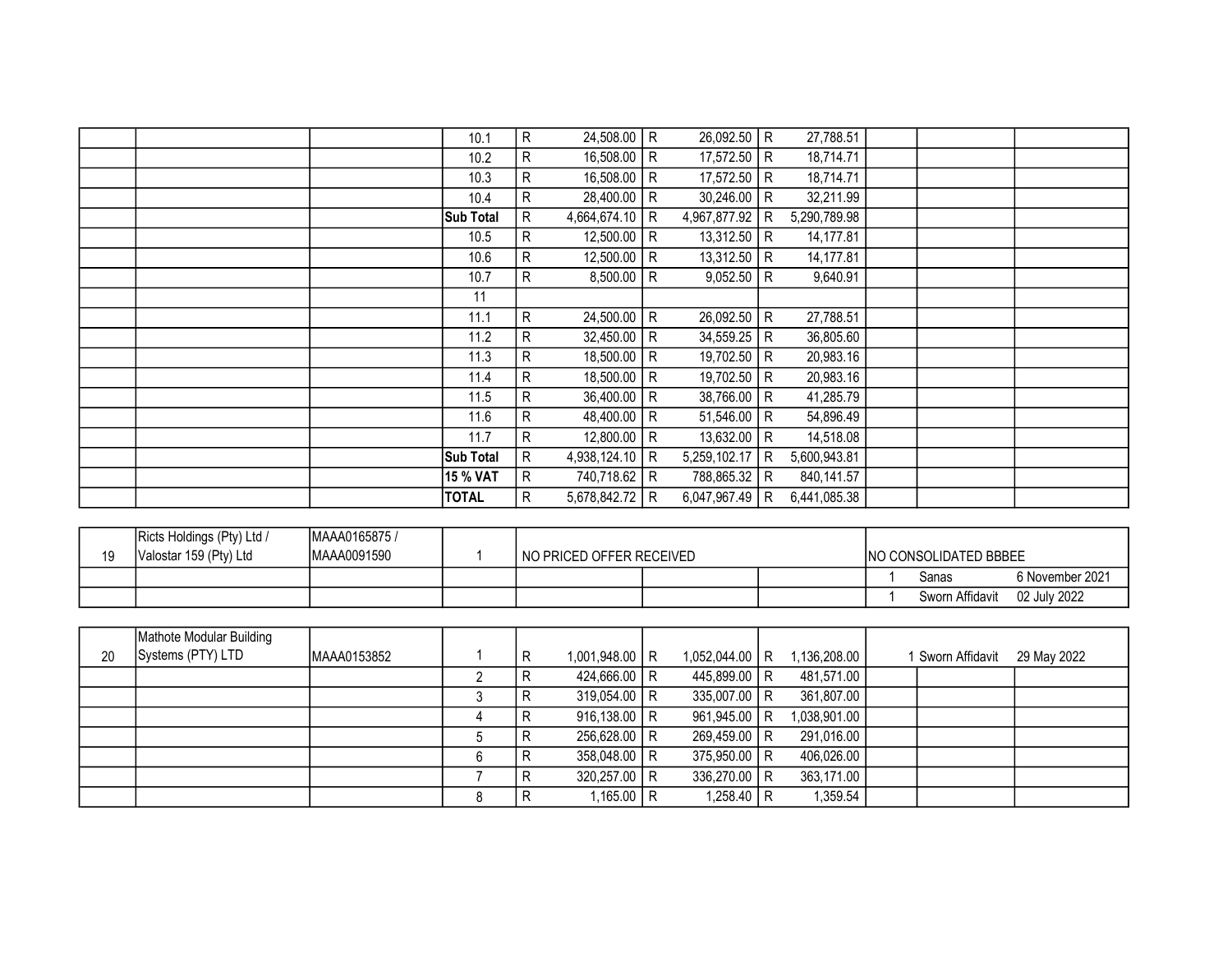|  | Sub Total    | $\mathsf{R}$   | 3,597,904.00 | l R            | $3,777,832.40$ R |              | 4,080,059.54 |  |  |
|--|--------------|----------------|--------------|----------------|------------------|--------------|--------------|--|--|
|  | 9            |                |              |                |                  |              |              |  |  |
|  | 9.1          | ${\sf R}$      | 400.00       | $\mathsf{R}$   | 432.00   R       |              | 467.00       |  |  |
|  | 9.2          | ${\sf R}$      | 200.00       | $\mathsf R$    | 216.00   R       |              | 233.30       |  |  |
|  | 9.3          | $\overline{R}$ | 355.00       | $\mathsf{R}$   | $383.40$ R       |              | 414.08       |  |  |
|  | 9.4          | ${\sf R}$      | 210.00       | ${\sf R}$      | 227.00           | $\mathsf{R}$ | 245.16       |  |  |
|  | 10           |                |              |                |                  |              |              |  |  |
|  | 10.1         | ${\sf R}$      | 25,000.00    | ${\sf R}$      | 27,000.00        | $\mathsf{R}$ | 29,160.00    |  |  |
|  | 10.2         | ${\sf R}$      | 7,000.00     | R              | 7,560.00   R     |              | 8,165.00     |  |  |
|  | 10.3         | ${\sf R}$      | 7,000.00     | $\mathsf{R}$   | 7,560.00   R     |              | 8,165.00     |  |  |
|  | 10.4         | ${\sf R}$      | 25,000.00    | R              | 27,000.00        | R            | 29,160.00    |  |  |
|  | Sub Total    | ${\sf R}$      | 3,663,069.00 | R              | 3,848,211.00     | R            | 4,156,069.08 |  |  |
|  | 10.5         | ${\sf R}$      | 5,000.00     | $\mathsf{R}$   | $5,400.00$ R     |              | 5,832.00     |  |  |
|  | 10.6         | ${\sf R}$      | 5,000.00     | $\mathsf{R}$   | 5,400.00   R     |              | 5,832.00     |  |  |
|  | 10.7         | ${\sf R}$      | 7,000.00     | ${\sf R}$      | 7,560.00         | $\mathsf{R}$ | 8,165.00     |  |  |
|  | 11           |                |              |                |                  |              |              |  |  |
|  | 11.1         | ${\sf R}$      | 25,000.00    | $\overline{R}$ | $27,000.00$ R    |              | 29,160.00    |  |  |
|  | 11.2         | ${\sf R}$      | 7,000.00     | $\mathsf{R}$   | 7,560.00   R     |              | 8,165.00     |  |  |
|  | 11.3         | ${\sf R}$      | 7,000.00   R |                | $7,560.00$ R     |              | 8,165.00     |  |  |
|  | 11.4         | ${\sf R}$      | 25,000.00    | ${\sf R}$      | 27,000.00        | $\mathsf{R}$ | 29,160.00    |  |  |
|  | 11.5         | ${\sf R}$      | 5,000.00     | $\mathsf{R}$   | 5,400.00   R     |              | 5,832.00     |  |  |
|  | 11.6         | ${\sf R}$      | 5,000.00     | R              | 5,400.00         | $\mathsf{R}$ | 5,832.00     |  |  |
|  | 11.7         | ${\sf R}$      | 7,000.00     | $\mathsf{R}$   | 7,560.00   R     |              | 8,165.00     |  |  |
|  | Sub Total    | $\mathsf{R}$   | 3,761,069.00 | R              | 3,954,051.00     | R            | 4,270,377.08 |  |  |
|  | 15 % VAT     | ${\sf R}$      | 564,160.35   | R              | 593,107.65 R     |              | 640,556.57   |  |  |
|  | <b>TOTAL</b> | R              | 4,325,229.35 | R              | 4,547,158.65   R |              | 4,910,933.65 |  |  |
|  |              |                |              |                |                  |              |              |  |  |

| 21 | Kwikspace Modular Buildings<br>(Pty) LTD | MAAA0007441 |  | $1,034,708.59$ R | $1,117,485.28$ R | 1,206,884.10 | Sanas | 05 August 2022 |
|----|------------------------------------------|-------------|--|------------------|------------------|--------------|-------|----------------|
|    |                                          |             |  | 393,236.52 R     | 424,695.44   R   | 458,671.08   |       |                |
|    |                                          |             |  | 287,401.27 R     | $310,393.37$ R   | 335,224.84   |       |                |
|    |                                          |             |  | $956,170.95$ R   | $1,032,664.63$ R | 1,115,277.80 |       |                |
|    |                                          |             |  | 285,789.72 R     | 308,652.90 R     | 333,345.13   |       |                |
|    |                                          |             |  | 282,258.99 R     | $304,839.71$ R   | 329,226.89   |       |                |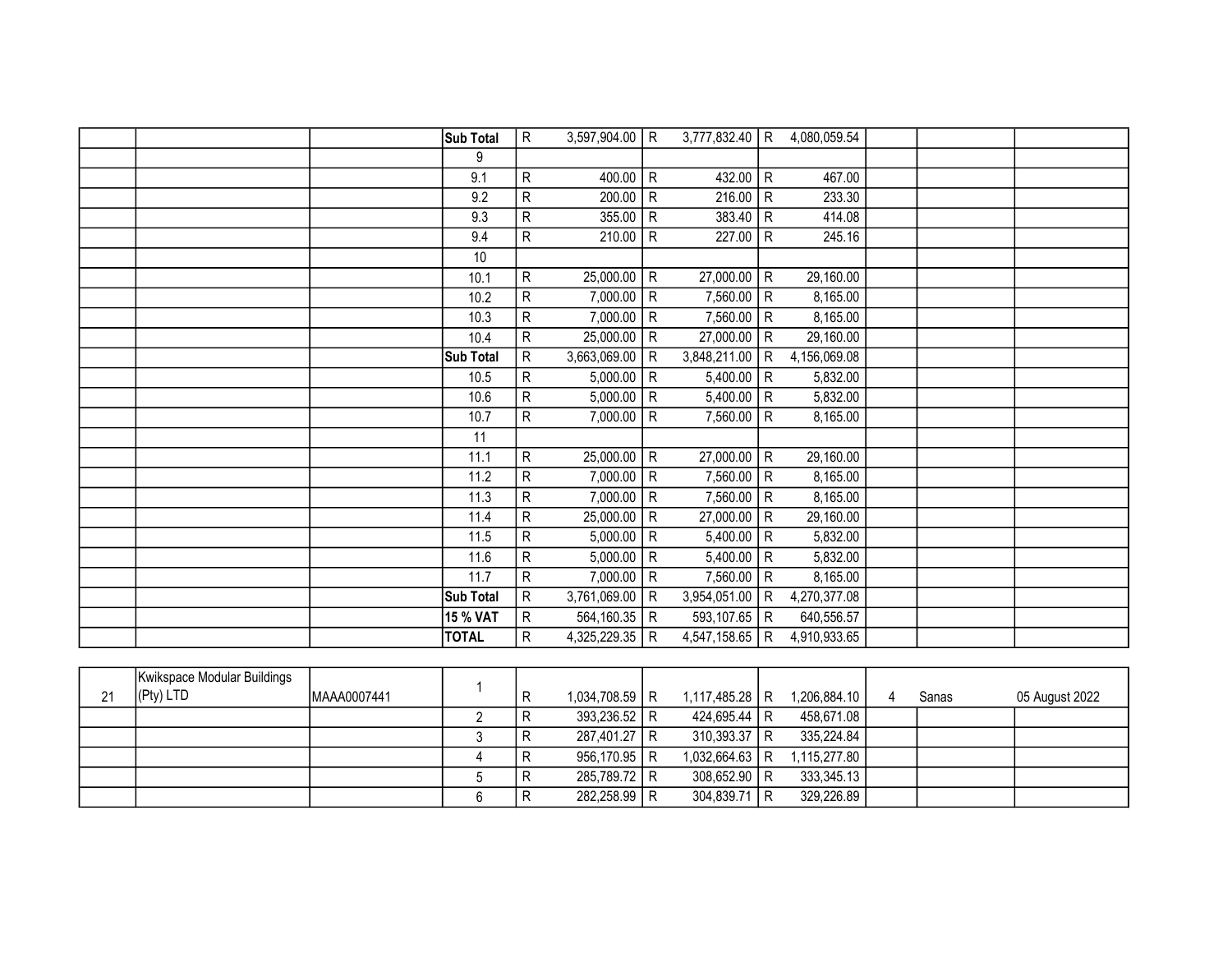|    |                             |             | $\overline{7}$  | R                       | 278,575.77   | R              | 300,861.83     | R              | 324,930.78   |              |       |              |
|----|-----------------------------|-------------|-----------------|-------------------------|--------------|----------------|----------------|----------------|--------------|--------------|-------|--------------|
|    |                             |             | 8               | R                       | 295.49       | R              | $319.13$ R     |                | 344.66       |              |       |              |
|    |                             |             | Sub Total       | $\mathsf R$             | 3,518,437.30 | $\mathsf{R}$   | 3,799,912.28   | R              | 4,103,905.27 |              |       |              |
|    |                             |             | 9               |                         |              |                |                |                |              |              |       |              |
|    |                             |             | 9.1             | R                       | 43,902.54    | $\mathsf{R}$   | 47,414.75 R    |                | 51,207.93    |              |       |              |
|    |                             |             | 9.2             | R                       | 17,710.94    | $\mathsf{R}$   | 19,127.82      | l R            | 20,658.05    |              |       |              |
|    |                             |             | 9.3             | ${\sf R}$               | 28,179.42    | $\mathsf{R}$   | $30,433.77$ R  |                | 32,868.47    |              |       |              |
|    |                             |             | 9.4             | R                       | 29,926.96    | $\mathsf{R}$   | 32,321.12      | l R            | 34,906.81    |              |       |              |
|    |                             |             | 10              |                         |              |                |                |                |              |              |       |              |
|    |                             |             | 10.1            | R                       | 43,275.02    | $\mathsf{R}$   | 46,737.02      | R              | 50,475.98    |              |       |              |
|    |                             |             | 10.2            | $\overline{R}$          | 29,564.00    | ${\sf R}$      | 31,929.12      | $\mathsf{R}$   | 34,483.45    |              |       |              |
|    |                             |             | 10.3            | ${\sf R}$               | 29,564.00    | $\mathsf{R}$   | $31,929.12$ R  |                | 34,483.45    |              |       |              |
|    |                             |             | 10.4            | ${\sf R}$               | 43,275.02    | $\mathsf{R}$   | 46,737.02      | R              | 50,475.98    |              |       |              |
|    |                             |             | Sub Total       |                         |              |                |                |                |              |              |       |              |
|    |                             |             | 10.5            | R                       | 8,839.19     | ${\sf R}$      | 9,546.32       | R              | 10,310.03    |              |       |              |
|    |                             |             | 10.6            | ${\sf R}$               | 8,839.19     | R              | $9,546.32$ R   |                | 10,310.03    |              |       |              |
|    |                             |             | 10.7            | R                       | 29,564.00    | ${\sf R}$      | 31,929.12      | $\mathsf{R}$   | 34,483.45    |              |       |              |
|    |                             |             | $\overline{11}$ |                         |              |                |                |                |              |              |       |              |
|    |                             |             | 11.1            | R                       | 43,275.02    | $\overline{R}$ | 46,737.02      | $\overline{R}$ | 50,475.98    |              |       |              |
|    |                             |             | 11.2            | ${\sf R}$               | 29,564.00    | $\mathsf{R}$   | $31,929.12$ R  |                | 34,483.45    |              |       |              |
|    |                             |             | 11.3            | $\overline{\mathsf{R}}$ | 29,564.00    | $\mathsf{R}$   | $31,929.12$ R  |                | 34,483.45    |              |       |              |
|    |                             |             | 11.4            | $\overline{R}$          | 43,275.02    | ${\sf R}$      | 46,737.02 R    |                | 50,475.98    |              |       |              |
|    |                             |             | 11.5            | $\overline{R}$          | 8,839.19     | ${\sf R}$      | $9,546.32$ R   |                | 10,310.03    |              |       |              |
|    |                             |             | 11.6            | ${\sf R}$               | 8,839.19     | ${\sf R}$      | 9,546.32       | l R            | 10,310.03    |              |       |              |
|    |                             |             | 11.7            | $\overline{\mathsf{R}}$ | 29,564.00    | $\mathsf{R}$   | $31,929.12$ R  |                | 34,483.45    |              |       |              |
|    |                             |             | Sub Total       | $\overline{R}$          | 4,023,997.98 | $\mathsf{R}$   | 4,345,917.82   | R              | 4,693,591.24 |              |       |              |
|    |                             |             | 15 % VAT        |                         |              |                |                |                |              |              |       |              |
|    |                             |             | <b>TOTAL</b>    | R                       | 4,023,997.98 | $\mathsf{R}$   | 4,345,917.82 R |                | 4,693,591.24 |              |       |              |
|    |                             |             |                 |                         |              |                |                |                |              |              |       |              |
| 22 | Temi Construction (PTY) Ltd | MAAA0437720 | 1               | ${\sf R}$               | 771,826.64   | R              | 929,807.35     | R              | 891,941.38   | $\mathbf{1}$ | Sanas | 05 July 2022 |
|    |                             |             | $\overline{2}$  | R                       | 370,192.16   | R              | 452,383.70     | R              | 427,802.90   |              |       |              |
|    |                             |             | $\mathsf 3$     | R                       | 251,498.00   | $\mathsf{R}$   | 311,291.35     | R              | 290,636.26   |              |       |              |
|    |                             |             | $\overline{4}$  | $\mathsf{R}$            | 856,204.96   | $\mathsf{R}$   | 1,030,108.05   | R              | 989,450.74   |              |       |              |

R 856,204.96 R 1,030,108.05 R<br>R 268,340.80 R 372,200.40 R 5 R 268,340.80 R 372,200.40 R 310,100.57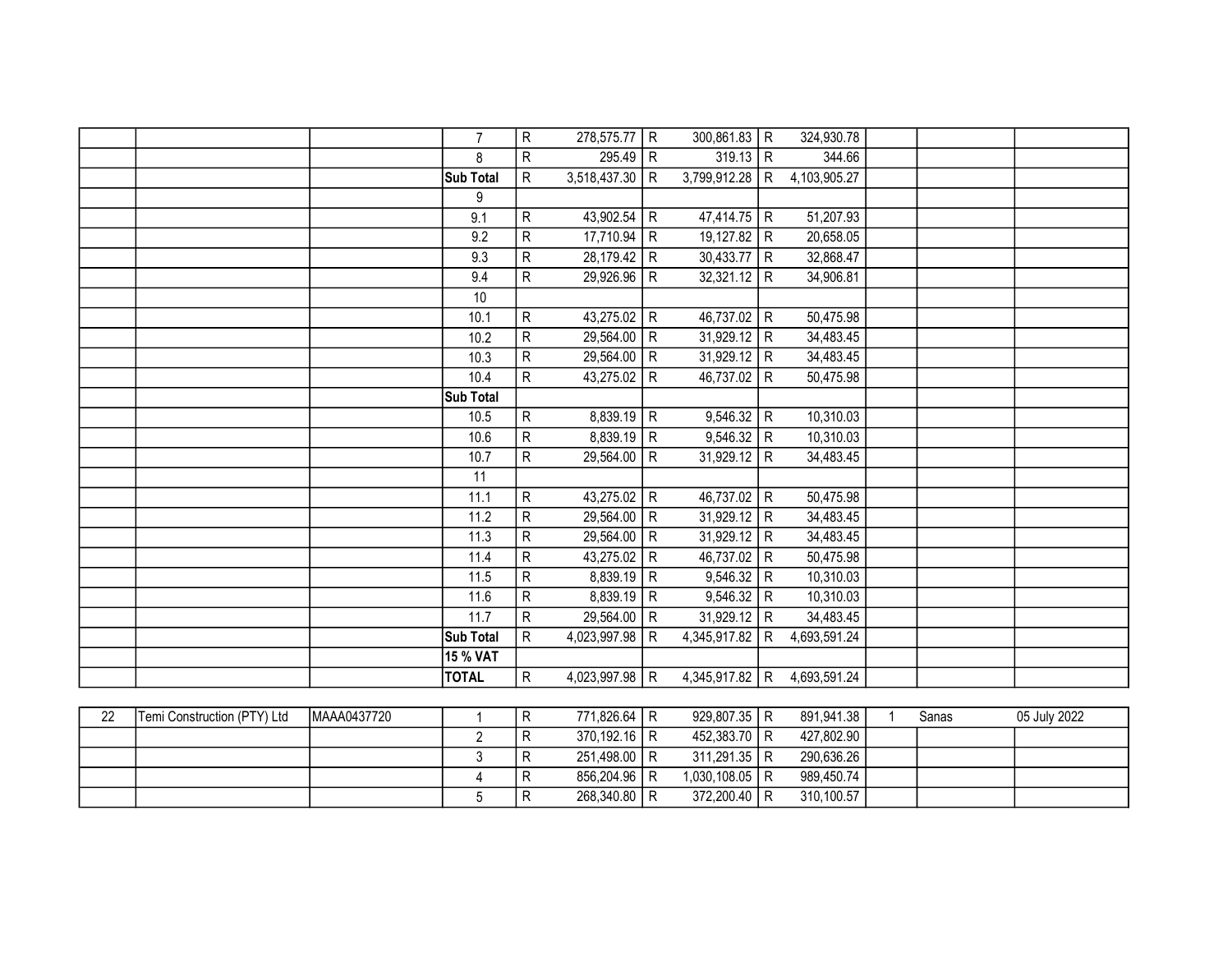|  | 6               | R                       | 256,342.32   | $\mathsf{R}$   | $312,938.10$ R |                | 296,235.29   |  |  |
|--|-----------------|-------------------------|--------------|----------------|----------------|----------------|--------------|--|--|
|  | $\overline{7}$  | R                       | 143,721.76   | ${\sf R}$      | 179,065.45     | R              | 166,087.61   |  |  |
|  | 8               | R                       | 34.17        | $\mathsf{R}$   | $36.73$ R      |                | 39.48        |  |  |
|  | Sub Total       | $\overline{\mathsf{R}}$ | 2,918,160.81 | $\mathsf{R}$   | 3,542,831.13   | l R            | 3,372,294.21 |  |  |
|  | 9               |                         |              |                |                |                |              |  |  |
|  | 9.1             | R                       | 170.83       | $\mathsf{R}$   | 183.63         | R              | 197.42       |  |  |
|  | 9.2             | ${\sf R}$               | 68.33        | $\mathsf{R}$   | 73.45          | R              | 78.97        |  |  |
|  | 9.3             | $\overline{\mathsf{R}}$ | 126.42       | ${\sf R}$      | 135.88         | R              | 146.09       |  |  |
|  | 9.4             | R                       | 123.00       | $\overline{R}$ | 132.21         | $\overline{R}$ | 142.14       |  |  |
|  | 10              |                         |              |                |                |                |              |  |  |
|  | 10.1            | R                       | 9,360.00     | R              | 10,062.00      | R              | 10,816.65    |  |  |
|  | 10.2            | ${\sf R}$               | 9,360.00     | ${\sf R}$      | 10,062.00      | R<br>R         | 10,816.65    |  |  |
|  | 10.3            | R                       | 9,360.00     | $\mathsf{R}$   | 10,062.00      | R              | 10,816.65    |  |  |
|  | 10.4            | R                       | 9,360.00     | $\mathsf{R}$   | 10,062.00      | R              | 10,816.65    |  |  |
|  | Sub Total       | R                       | 2,956,089.38 | $\mathsf{R}$   | 3,583,604.30   | R              | 3,416,125.44 |  |  |
|  | 10.5            | $\overline{R}$          | 4,680.00     | ${\sf R}$      | $5,031.00$ R   |                | 5,408.33     |  |  |
|  | 10.6            | $\overline{R}$          | 4,680.00     | $\overline{R}$ | $5,031.00$ R   |                | 5,408.33     |  |  |
|  | 10.7            | $\overline{R}$          | 4,680.00     | $\mathsf{R}$   | $5,031.00$ R   |                | 5,408.33     |  |  |
|  | 11              |                         |              |                |                |                |              |  |  |
|  | 11.1            | ${\sf R}$               | 14,040.00    | R              | $15,093.00$ R  |                | 16,224.98    |  |  |
|  | 11.2            | ${\sf R}$               | 14,040.00    | ${\sf R}$      | 15,093.00      | R              | 16,224.98    |  |  |
|  | 11.3            | R                       | 14,040.00    | $\mathsf{R}$   | 15,093.00      | R              | 16,224.98    |  |  |
|  | 11.4            | $\overline{R}$          | 14,040.00    | $\mathsf{R}$   | 15,093.00      | R              | 16,224.98    |  |  |
|  | 11.5            | R                       | 4,680.00     | $\mathsf{R}$   | $5,031.00$ R   |                | 5,408.33     |  |  |
|  | 11.6            | $\overline{\mathsf{R}}$ | 4,680.00     | ${\sf R}$      | $5,031.00$ R   |                | 5,408.33     |  |  |
|  | 11.7            | R                       | 4,680.00     | ${\sf R}$      | $5,031.00$ R   |                | 5,408.33     |  |  |
|  | Sub Total       | R                       | 3,040,329.38 | R              | 3,674,162.33   | R              | 3,513,475.29 |  |  |
|  | <b>15 % VAT</b> | R                       | 456,049.41   | $\mathsf{R}$   | 551,124.35   R |                | 527,021.29   |  |  |
|  | <b>TOTAL</b>    | R                       | 3,496,378.79 | R              | 4,225,286.68   | l R            | 4,040,496.58 |  |  |
|  |                 |                         |              |                |                |                |              |  |  |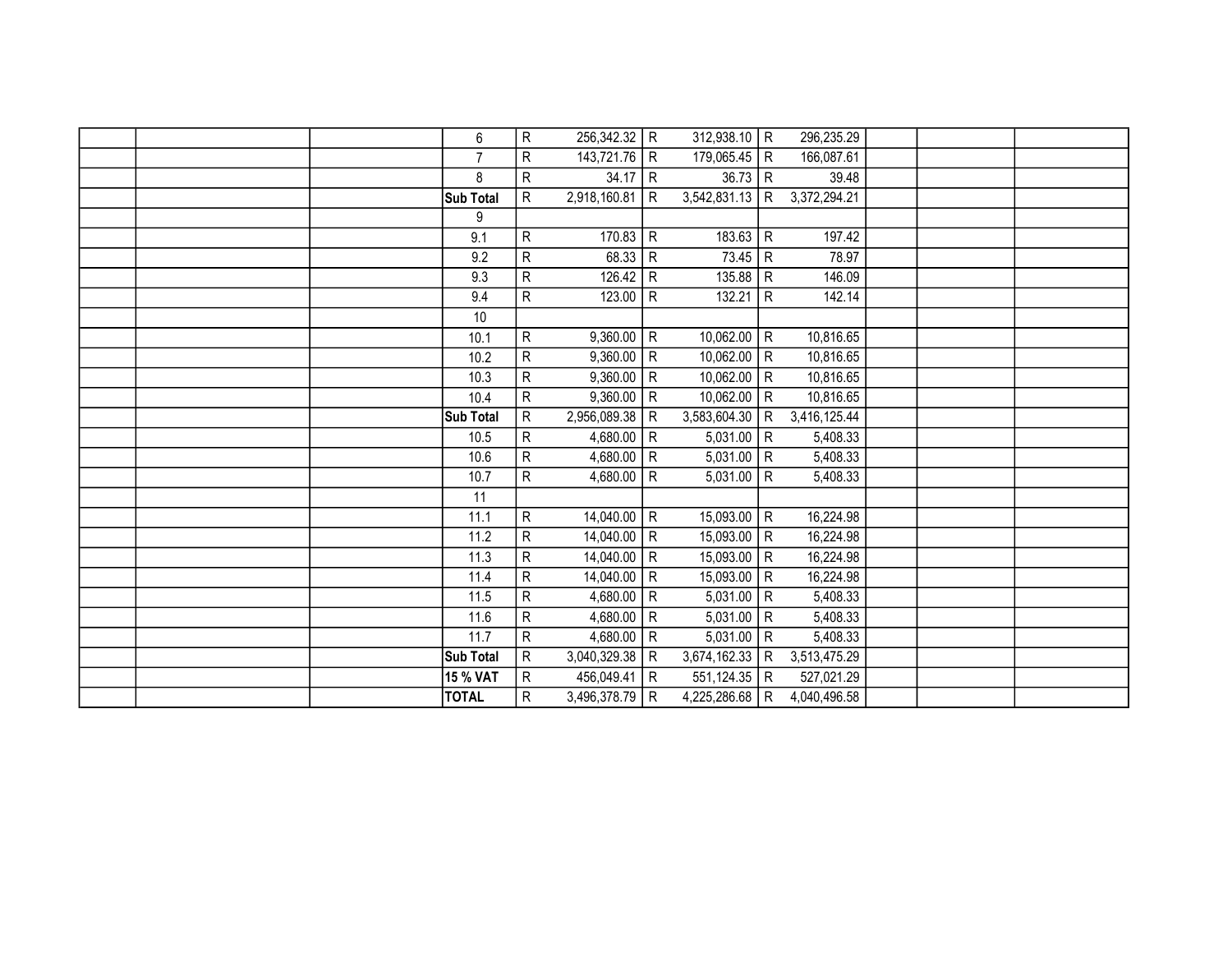|    |                               |             | $\mathbf{1}$     | <b>ARE FOR</b>          | PRICING SCHEDULE<br>E9/2021/2022 WHICH |                |               |                |              |              |                 |                 |
|----|-------------------------------|-------------|------------------|-------------------------|----------------------------------------|----------------|---------------|----------------|--------------|--------------|-----------------|-----------------|
|    | Kangwane Contracting and      |             |                  |                         | HAS BEEN                               |                |               |                |              |              |                 |                 |
| 23 | Trading cc                    | MAAA0248565 |                  |                         | CANCELLED                              |                |               |                |              | $\mathbf{1}$ | Sanas           | 28 October 2021 |
|    |                               |             |                  |                         |                                        |                |               |                |              |              |                 |                 |
|    | Masston Construction Projects |             |                  |                         |                                        |                |               |                |              |              |                 |                 |
| 24 | (Pty)Ltd                      | MAAA0924374 | $\mathbf{1}$     | ${\sf R}$               | 589,754.55 R                           |                | 598,242.27 R  |                | 628, 154.39  | $\mathbf{1}$ | Sworn Affidavit | 17 August 2022  |
|    |                               |             | $\overline{2}$   | $\mathsf{R}$            | 292,592.59 R                           |                | 307,222.22 R  |                | 322,583.33   |              |                 |                 |
|    |                               |             | $\overline{3}$   | $\overline{R}$          | 180,952.38                             | $\overline{R}$ | 189,999.99 R  |                | 199,499.99   |              |                 |                 |
|    |                               |             | $\overline{4}$   | ${\sf R}$               | 650,000.00 R                           |                | 682,500.00 R  |                | 716,625.00   |              |                 |                 |
|    |                               |             | 5                | $\mathsf{R}$            | 160,000.00 R                           |                | 168,000.00 R  |                | 176,400.00   |              |                 |                 |
|    |                               |             | $\overline{6}$   | $\mathsf{R}$            | 175,000.00                             | R              | 183,750.00 R  |                | 192,937.50   |              |                 |                 |
|    |                               |             | 7                | $\overline{R}$          | 100,000.00                             | l R            | 105,000.00 R  |                | 110,250.00   |              |                 |                 |
|    |                               |             | $\overline{8}$   | $\mathsf{R}$            | $65.00$ R                              |                | $68.25$ R     |                | 71.67        |              |                 |                 |
|    |                               |             | Sub Total        | $\overline{\mathsf{R}}$ | 2,148,364.52 R                         |                | 2,234,782.73  | R              | 2,346,455.38 |              |                 |                 |
|    |                               |             | 9                |                         |                                        |                |               |                |              |              |                 |                 |
|    |                               |             | 9.1              | ${\sf R}$               | $26,000.00$ R                          |                | $27,303.00$ R |                | 28,668.15    |              |                 |                 |
|    |                               |             | 9.2              | $\overline{R}$          | 7,413.00                               | $\overline{R}$ | $7,783.65$ R  |                | 8,172.33     |              |                 |                 |
|    |                               |             | 9.3              | $\overline{R}$          | 19,435.00                              | R              | $20,406.75$ R |                | 21,427.09    |              |                 |                 |
|    |                               |             | 9.4              | $\overline{R}$          | 15,999.00                              | $\mathsf{R}$   | 16,789.95     | l R            | 17,638.89    |              |                 |                 |
|    |                               |             | 10               |                         |                                        |                |               |                |              |              |                 |                 |
|    |                               |             | 10.1             | $\overline{R}$          | $25,000.00$ R                          |                | $26,250.00$ R |                | 27,562.50    |              |                 |                 |
|    |                               |             | 10.2             | ${\sf R}$               | 21,000.00                              | ${\sf R}$      | 22,050.00     | R              | 23,152.50    |              |                 |                 |
|    |                               |             | 10.3             | $\overline{R}$          | 14,000.00                              | R              | $14,700.00$ R |                | 15,435.00    |              |                 |                 |
|    |                               |             | 10.4             | $\overline{R}$          | 42,000.00                              | $\overline{R}$ | 44,100.00     | ĪR             | 46,305.00    |              |                 |                 |
|    |                               |             | <b>Sub Total</b> | $\overline{R}$          | 2,319,211.50                           | $\mathsf{R}$   | 2,414,166.08  | $\mathsf{R}$   | 2,534,816.84 |              |                 |                 |
|    |                               |             | 10.5             | $\mathsf R$             | 12,600.00                              | R              | 13,230.00   R |                | 13,891.50    |              |                 |                 |
|    |                               |             | 10.6             | $\overline{R}$          | 12,600.00                              | $\overline{R}$ | 13,230.00     | R              | 13,891.50    |              |                 |                 |
|    |                               |             | 10.7             | $\overline{R}$          | 7,000.00                               | $\overline{R}$ | 7,350.00      | $\overline{R}$ | 7,718.00     |              |                 |                 |
|    |                               |             | $\overline{11}$  |                         |                                        |                |               |                |              |              |                 |                 |
|    |                               |             | 11.1             | $\mathsf R$             | 52,500.00                              | $\mathsf{R}$   | 65,625.00   R |                | 70,875.00    |              |                 |                 |
|    |                               |             | 11.2             | ${\sf R}$               | 25,200.00                              | $\mathsf{R}$   | 31,500.00 R   |                | 34,020.00    |              |                 |                 |
|    |                               |             | 11.3             | $\overline{R}$          | 16,800.00                              | $\overline{R}$ | 21,000.00     | l R            | 22,680.00    |              |                 |                 |
|    |                               |             |                  |                         |                                        |                |               |                |              |              |                 |                 |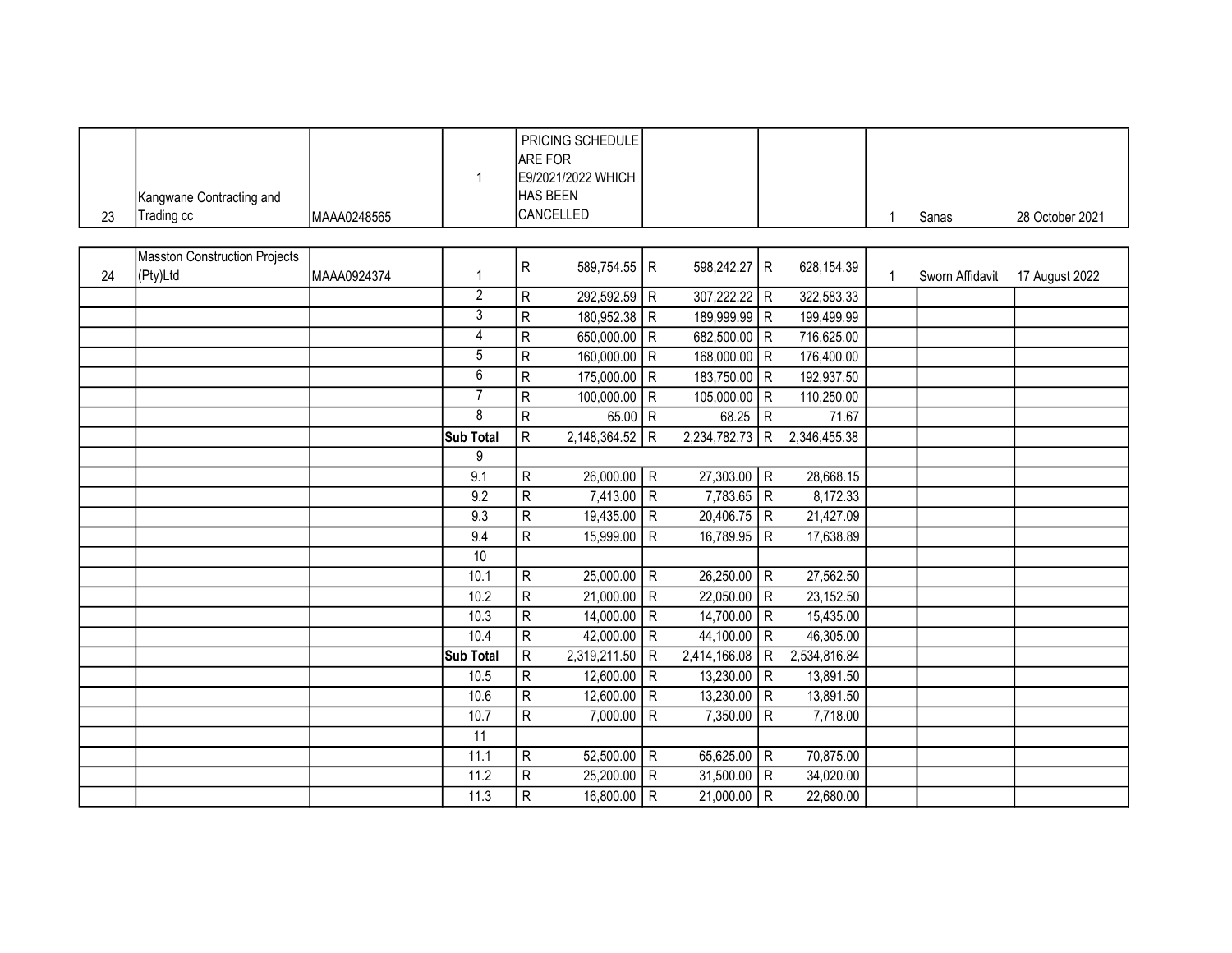|  |                  | 11.4 | $52,500.00$ R         | 65,625.00 R      | 70,875.00    |  |  |
|--|------------------|------|-----------------------|------------------|--------------|--|--|
|  |                  | 11.5 | 15,750.00   R         | 19,687.50 R      | 21,262.00    |  |  |
|  |                  | 11.6 | 15,750.00   R         | 19,687.00 R      | 21,262.00    |  |  |
|  |                  | 11.7 | $8,750.00$ R          | 10,937.50 R      | 11,812.50    |  |  |
|  | <b>Sub Total</b> | IR.  | $2,538,661.50$ R      | 2,682,047.58 R   | 2,823,104.34 |  |  |
|  | <b>15 % VAT</b>  | l R  | 380,799.23 R          | 402.307.14 I R   | 423,465.65   |  |  |
|  | <b>TOTAL</b>     |      | $2,919,460.73$ R<br>R | $3,084,534.72$ R | 3,246,569.99 |  |  |

| 25 | The Bright Future 412 | MAAA0097076 | $\mathbf{1}$   | ${\sf R}$      | 1,080,000.00  | R            | 1,166,400.00   R |              | 1,259,712.00 | $\mathbf{1}$ | Sworn Affidavit | 19 August 2022 |
|----|-----------------------|-------------|----------------|----------------|---------------|--------------|------------------|--------------|--------------|--------------|-----------------|----------------|
|    |                       |             | $\overline{2}$ | ${\sf R}$      | 425,250.00    | R            | 459,270.00 R     |              | 496,011.60   |              |                 |                |
|    |                       |             | 3              | ${\sf R}$      | 459,000.00    | R            | 495,720.00 R     |              | 535,377.60   |              |                 |                |
|    |                       |             | 4              | ${\sf R}$      | 1,161,000.00  | R            | 1,253,880.00     | R            | 1,354,190.40 |              |                 |                |
|    |                       |             | 5              | ${\sf R}$      | 384,750.00    | R            | 415,530.00   R   |              | 448,772.40   |              |                 |                |
|    |                       |             | 6              | R              | 384,750.00    | ${\sf R}$    | 415,530.00 R     |              | 448,772.40   |              |                 |                |
|    |                       |             | $\overline{7}$ | R              | 195,750.00    | $\mathsf{R}$ | $211,410.00$ R   |              | 228,322.80   |              |                 |                |
|    |                       |             | 8              | ${\sf R}$      | 102.00        | $\mathsf{R}$ | 110.00   R       |              | 118.00       |              |                 |                |
|    |                       |             | Sub Total      | ${\sf R}$      | 4,090,602.00  | R            | 4,417,850.00     | $\mathsf{R}$ | 4,771,159.20 |              |                 |                |
|    |                       |             | 9              |                |               |              |                  |              |              |              |                 |                |
|    |                       |             | 9.1            | ${\sf R}$      | 102.00        | R            | $110.00$ R       |              | 118.00       |              |                 |                |
|    |                       |             | 9.2            | ${\sf R}$      | 102.00        | $\mathsf{R}$ | 110.00   R       |              | 118.00       |              |                 |                |
|    |                       |             | 9.3            | ${\sf R}$      | 102.00        | ${\sf R}$    | 110.00           | $\mathsf{R}$ | 118.00       |              |                 |                |
|    |                       |             | 9.4            | $\mathsf{R}$   | 102.00        | R            | 110.00           | R            | 118.00       |              |                 |                |
|    |                       |             | 10             |                |               |              |                  |              |              |              |                 |                |
|    |                       |             | 10.1           | $\mathsf{R}$   | 20,000.00     | R            | $25,000.00$ R    |              | 30,000.00    |              |                 |                |
|    |                       |             | 10.2           | ${\sf R}$      | 20,000.00     | $\mathsf{R}$ | $25,000.00$ R    |              | 30,000.00    |              |                 |                |
|    |                       |             | 10.3           | $\mathsf{R}$   | 20,000.00     | $\mathsf{R}$ | $25,000.00$ R    |              | 30,000.00    |              |                 |                |
|    |                       |             | 10.4           | $\overline{R}$ | 20,000.00     | R            | 25,000.00        | R            | 30,000.00    |              |                 |                |
|    |                       |             | Sub Total      | ${\sf R}$      | 4,171,010.00  | $\mathsf{R}$ | 4,518,290.00     | $\mathsf{R}$ | 4,891,631.20 |              |                 |                |
|    |                       |             | 10.5           | ${\sf R}$      | 20,000.00     | $\mathsf{R}$ | 25,000.00        | R            | 30,000.00    |              |                 |                |
|    |                       |             | 10.6           | ${\sf R}$      | 20,000.00     | ${\sf R}$    | 25,000.00        | R            | 30,000.00    |              |                 |                |
|    |                       |             | 10.7           | ${\sf R}$      | 20,000.00     | R            | 25,000.00        | R            | 30,000.00    |              |                 |                |
|    |                       |             | 11             |                |               |              |                  |              |              |              |                 |                |
|    |                       |             | 11.1           | R              | $30,000.00$ R |              | $35,000.00$ R    |              | 40,000.00    |              |                 |                |
|    |                       |             | 11.2           | ${\sf R}$      | $30,000.00$ R |              | $35,000.00$ R    |              | 40,000.00    |              |                 |                |
|    |                       |             |                |                |               |              |                  |              |              |              |                 |                |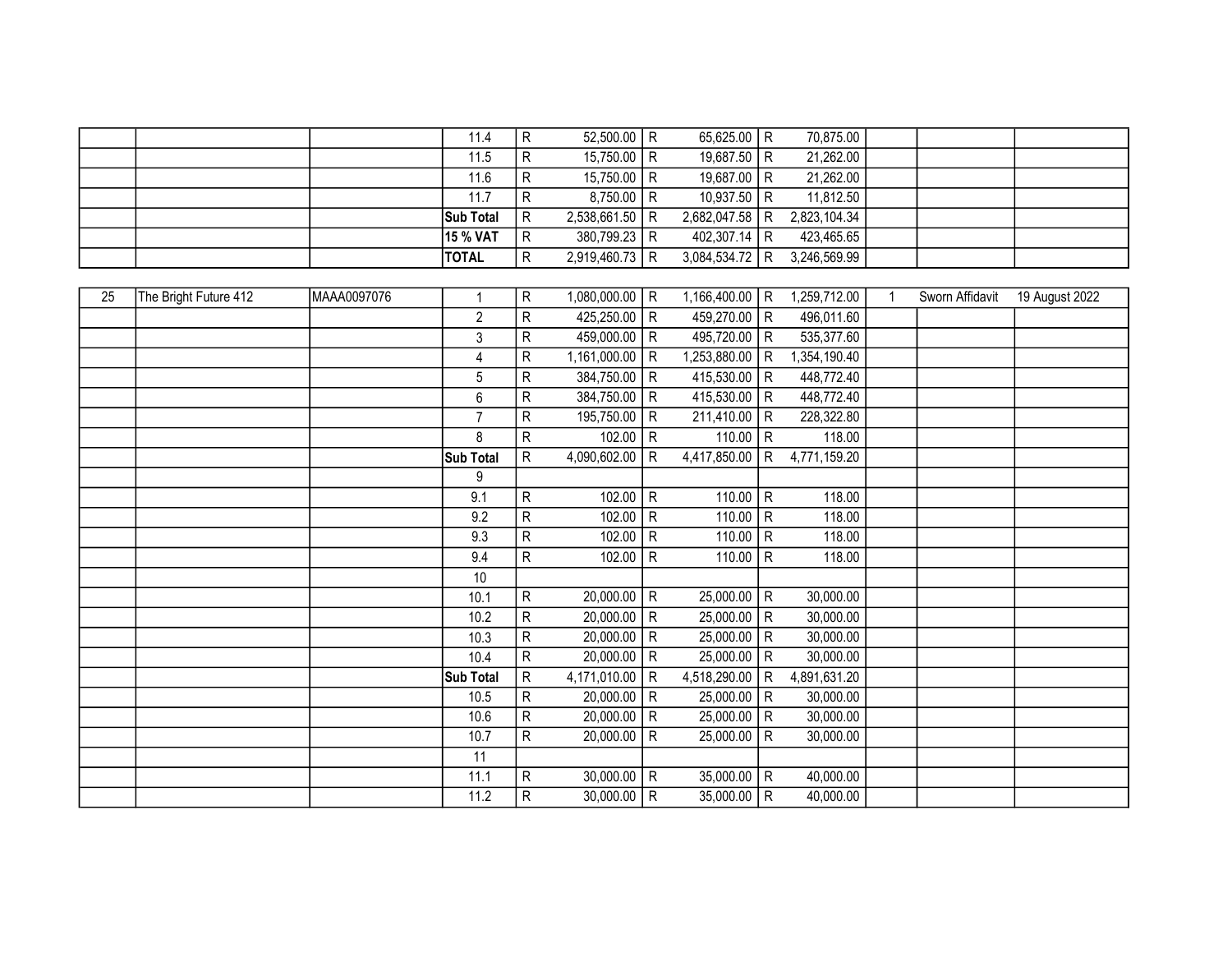|  | 11.3 |                                              |  |                                                                                                                                           | 40,000.00                                                                                                                                 |  |  |
|--|------|----------------------------------------------|--|-------------------------------------------------------------------------------------------------------------------------------------------|-------------------------------------------------------------------------------------------------------------------------------------------|--|--|
|  | 11.4 |                                              |  |                                                                                                                                           | 40,000.00                                                                                                                                 |  |  |
|  | 11.5 |                                              |  |                                                                                                                                           | 40,000.00                                                                                                                                 |  |  |
|  | 11.6 | R                                            |  |                                                                                                                                           | 40,000.00                                                                                                                                 |  |  |
|  | 11.7 |                                              |  |                                                                                                                                           | 40,000.00                                                                                                                                 |  |  |
|  |      | . R                                          |  |                                                                                                                                           | 5,261,631.00                                                                                                                              |  |  |
|  |      | R                                            |  |                                                                                                                                           | 789,244.65                                                                                                                                |  |  |
|  |      | R                                            |  |                                                                                                                                           | 6,050,875.65                                                                                                                              |  |  |
|  |      | <b>Sub Total</b><br>15 % VAT<br><b>TOTAL</b> |  | $30,000.00$ R<br>$30,000.00$ R<br>$30,000.00$ R<br>$30,000.00$ R<br>$30,000.00$ R<br>4,441,010.00   R<br>666,151.50 R<br>$5,107,161.50$ R | $35,000.00$ R<br>$35,000.00$ R<br>$35,000.00$ R<br>$35,000.00$ R<br>$35,000.00$ R<br>4,838,290.00   R<br>725,743.50 R<br>$5,564,033.50$ R |  |  |

|    | Specialised Panel |             |                  |   |                |                |                |              |              |                 |                |
|----|-------------------|-------------|------------------|---|----------------|----------------|----------------|--------------|--------------|-----------------|----------------|
| 26 | Manufacturing cc  | MAAA0094538 | 1                | R | 644,000.00   R |                | 676,000.00   R |              | 710,010.00   | Sworn Affidavit | 16 August 2022 |
|    |                   |             | $\overline{2}$   | R | 287,500.00     | R              | 301,875.00     | R            | 316,968.00   |                 |                |
|    |                   |             | 3                | R | 285,000.00     | R              | 299,250.00     | $\mathsf{R}$ | 314,212.00   |                 |                |
|    |                   |             | 4                | R | 584,250.00     | $\overline{R}$ | 613,462.00     | $\mathsf{R}$ | 644,135.00   |                 |                |
|    |                   |             | 5                | R | 360,400.00     | $\vert R$      | 378,420.00     | $\mathsf{R}$ | 397,341.00   |                 |                |
|    |                   |             | 6                | R | 366,400.00     | R              | 384,720.00     | $\mathsf{R}$ | 403,956.00   |                 |                |
|    |                   |             | $\overline{7}$   | R | 253,000.00     | R              | 265,650.00     | $\mathsf{R}$ | 278,932.00   |                 |                |
|    |                   |             | 8                | R | 345.00         | R              | 362.00         | $\mathsf{R}$ | 380.00       |                 |                |
|    |                   |             | <b>Sub Total</b> | R | 2,780,895.00   | R              | 2,919,739.00   | R            | 3,065,934.00 |                 |                |
|    |                   |             | 9                |   |                |                |                |              |              |                 |                |
|    |                   |             | 9.1              | R | 345.00         | $\vert R$      | 362.00         | $\mathsf{R}$ | 380.00       |                 |                |
|    |                   |             | 9.2              | R | 345.00         | $\mathsf{R}$   | 362.00         | $\mathsf{R}$ | 380.00       |                 |                |
|    |                   |             | 9.3              | R | 345.00         | $\mathsf{R}$   | 362.00         | $\mathsf{R}$ | 380.00       |                 |                |
|    |                   |             | 9.4              | R | 345.00         | R              | 362.00         | $\mathsf{R}$ | 380.00       |                 |                |
|    |                   |             | 10               |   |                |                |                |              |              |                 |                |
|    |                   |             | 10.1             | R | 62,500.00      | R              | 65,625.00      | $\mathsf{R}$ | 68,906.00    |                 |                |
|    |                   |             | 10.2             | R | 50,000.00      | R              | 52,500.00      | $\mathsf{R}$ | 55,125.00    |                 |                |
|    |                   |             | 10.3             | R | 121,600.00     | l R            | 127,680.00     | R            | 134,064.00   |                 |                |
|    |                   |             | 10.4             | R | 121,600.00   R |                | 127,680.00     | $\mathsf{R}$ | 134,064.00   |                 |                |
|    |                   |             | Sub Total        | R | 3,137,975.00   | R              | 3,294,672.00   | R            | 3,459,613.00 |                 |                |
|    |                   |             | 10.5             | R | 78,600.00 R    |                | 82,530.00      | $\mathsf{R}$ | 866,565.00   |                 |                |
|    |                   |             | 10.6             | R | 78,600.00 R    |                | 85,350.00      | $\mathsf{R}$ | 866,565.00   |                 |                |
|    |                   |             | 10.7             | R | 66,000.00      | l R            | 69,300.00      | $\mathsf{R}$ | 72,765.00    |                 |                |
|    |                   |             | 11               |   |                |                |                |              |              |                 |                |
|    |                   |             |                  |   |                |                |                |              |              |                 |                |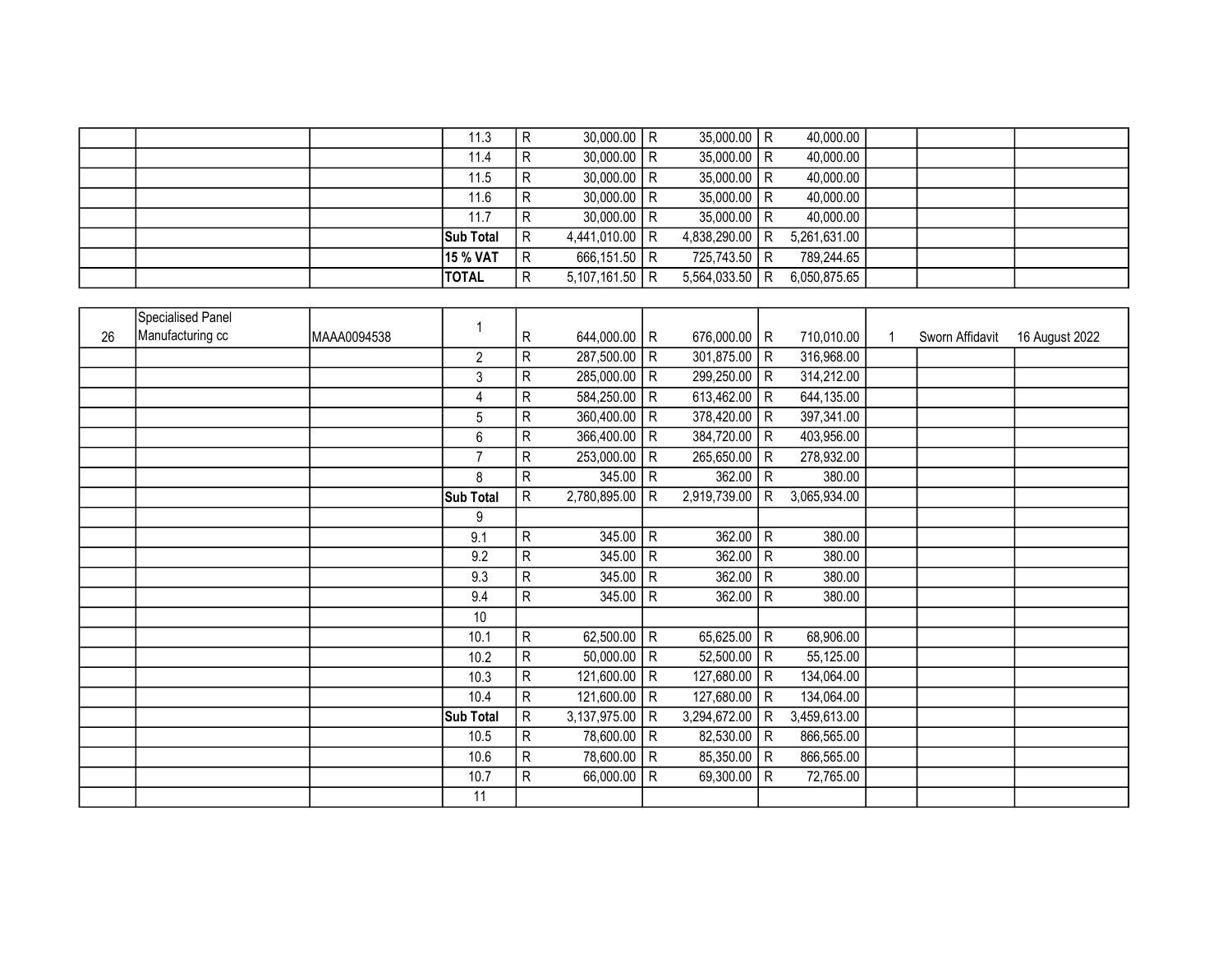|  | 11.1             |   | 62,500.00   R  | 65,625.00   R    | 68,906.00    |  |  |
|--|------------------|---|----------------|------------------|--------------|--|--|
|  | 11.2             | R | $50,000.00$ R  | $52,500.00$ R    | 55,125.00    |  |  |
|  | 11.3             | R | $50,000.00$ R  | $52,500.00$ R    | 55,125.00    |  |  |
|  | 11.4             | R | 121,600.00   R | 127,680.00 R     | 134,064.00   |  |  |
|  | 11.5             | R | 78,600.00 R    | 82,530.00 R      | 866,565.00   |  |  |
|  | 11.6             | R | 78,600.00 R    | 82,530.00 R      | 866,565.00   |  |  |
|  | 11.7             | R | 66,000.00   R  | 69,300.00   R    | 72,765.00    |  |  |
|  | <b>Sub Total</b> | R | 3,868,475.00 R | 4,061,697.00 R   | 7,384,623.00 |  |  |
|  | 15 % VAT         | R | 580,271.25 R   | 609,254.55   R   | 1,107,693.45 |  |  |
|  | <b>TOTAL</b>     | R | 4,448,746.25 R | 4,670,951.55   R | 8,492,316.45 |  |  |

| $\sim$ | tv)l tr<br>ISet.<br>"<br><b>UW</b><br>vıv | <b>IMAAA</b><br>. <i>. .</i><br>AUTOOO4 |  | १ RECEIVED<br>------<br><b></b><br>$\sim$ 100<br>- RRI<br>ำพ∪<br>-NIU.<br>. | $\overline{a}$<br>^†fidavit<br>Swor | 0.004<br>በ5  <br>، Iaramhar<br>7 ZUZ<br><u>u.,</u><br>. |
|--------|-------------------------------------------|-----------------------------------------|--|-----------------------------------------------------------------------------|-------------------------------------|---------------------------------------------------------|
|--------|-------------------------------------------|-----------------------------------------|--|-----------------------------------------------------------------------------|-------------------------------------|---------------------------------------------------------|

|    |                           |             |                  |              |              |              |                |              |              |   | AuditEx(SA)        |                  |
|----|---------------------------|-------------|------------------|--------------|--------------|--------------|----------------|--------------|--------------|---|--------------------|------------------|
|    | Container Consumables and |             | 1                |              |              |              |                |              |              |   | dti certficate not |                  |
| 28 | Industrial Supplies cc    | MAAA0231369 |                  | R            | 596,263.50   | R            | 632,039.31   R |              | 669,961.67   | 1 | included           | 07 February 2022 |
|    |                           |             | 2                | R            | 262,027.50   | R            | 277,749.15     | R            | 294,414.09   |   |                    |                  |
|    |                           |             | 3                | R            | 225,055.00   | $\mathsf{R}$ | 238,558.30     | $\mathsf{R}$ | 252,871.80   |   |                    |                  |
|    |                           |             | 4                | R            | 594,550.00   | R            | 630,223.00     | R            | 668,036.38   |   |                    |                  |
|    |                           |             | 5                | R            | 156,802.50   | $\mathsf{R}$ | 166,210.65     | $\mathsf{R}$ | 176, 183.29  |   |                    |                  |
|    |                           |             | 6                | R            | 159,217.50   | $\mathsf{R}$ | 168,770.55     | R            | 178,896.78   |   |                    |                  |
|    |                           |             | $\overline{7}$   | R            | 259,555.00   | R            | 275,128.30     | R            | 291,636.00   |   |                    |                  |
|    |                           |             | 8                | R            | 35.00        | R            | 40.00          | R            | 45.00        |   |                    |                  |
|    |                           |             | <b>Sub Total</b> | R            | 2,253,471.00 | R            | 2,388,676.16   | R            | 2,538,000.00 |   |                    |                  |
|    |                           |             | 9                |              |              |              |                |              |              |   |                    |                  |
|    |                           |             | 9.1              | R            | 26,400.00    | R            | 33,000.00      | R            | 39,600.00    |   |                    |                  |
|    |                           |             | 9.2              | $\mathsf{R}$ | 23,200.00    | R            | 29,000.00      | R            | 34,800.00    |   |                    |                  |
|    |                           |             | 9.3              | R            | 24,000.00    | R            | 30,000.00      | R            | 36,000.00    |   |                    |                  |
|    |                           |             | 9.4              | R            | 14,800.00    | $\mathsf{R}$ | 18,500.00      | $\mathsf{R}$ | 22,200.00    |   |                    |                  |
|    |                           |             | 10               |              |              |              |                |              |              |   |                    |                  |
|    |                           |             | 10.1             | R            | 150,000.00   | R            | 165,000.00     | R            | 181,100.00   |   |                    |                  |
|    |                           |             | 10.2             | R            | 40,000.00    | R            | 44,000.00      | R            | 48,000.00    |   |                    |                  |
|    |                           |             | 10.3             | $\mathsf{R}$ | 40,000.00    | R            | 44,000.00      | R            | 48,000.00    |   |                    |                  |
|    |                           |             | 10.4             | R            | 110,000.00   | R            | 121,000.00     | R            | 133,100.00   |   |                    |                  |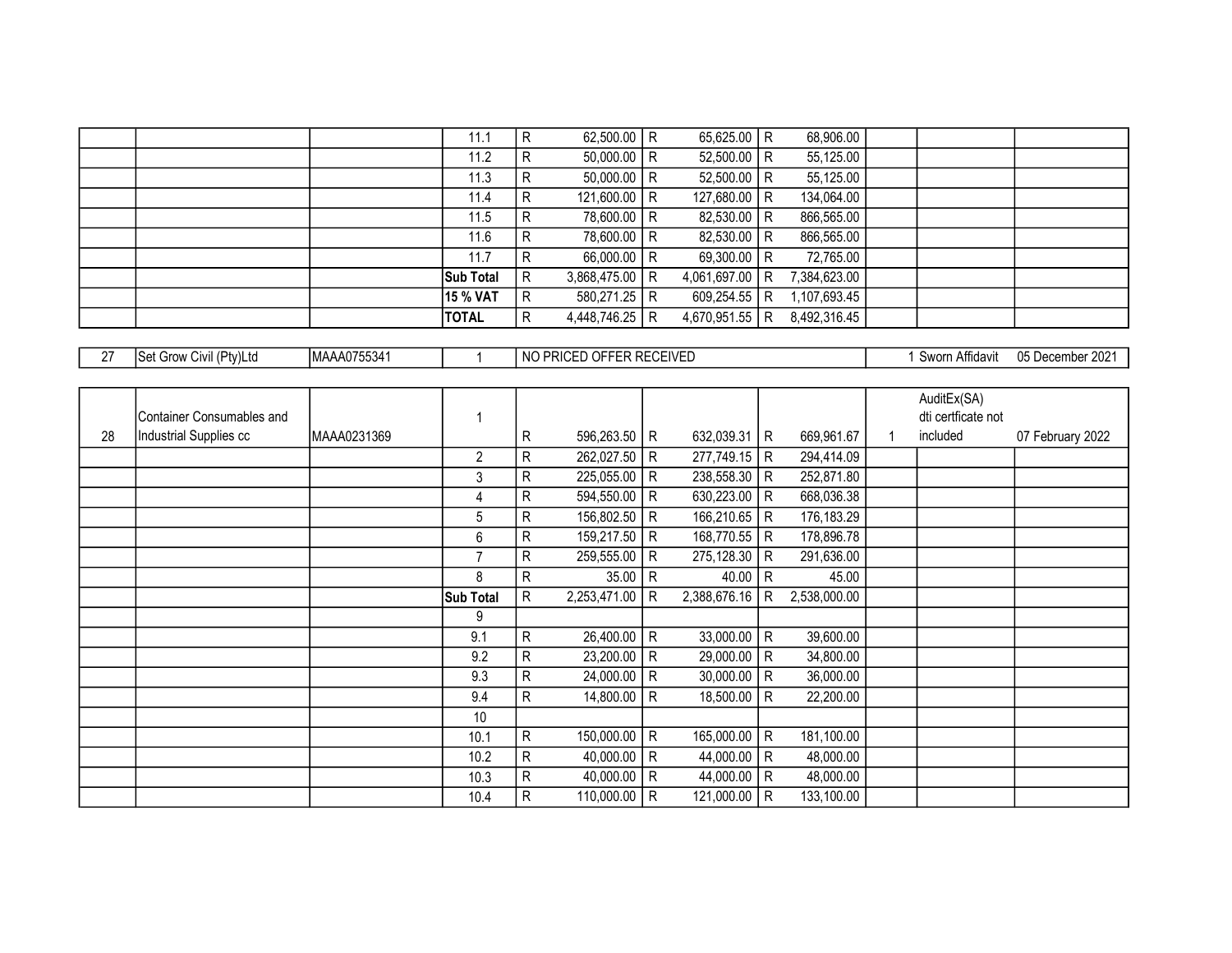|    |                                |             | <b>Sub Total</b> |                         |                      |                |              |                |              |              |     |                   |
|----|--------------------------------|-------------|------------------|-------------------------|----------------------|----------------|--------------|----------------|--------------|--------------|-----|-------------------|
|    |                                |             | 10.5             | ${\sf R}$               | $30,000.00$ R        |                | 33,000.00    | R              | 36,300.00    |              |     |                   |
|    |                                |             | 10.6             | ${\sf R}$               | $30,000.00$ R        |                | 33,000.00    | R              | 36,300.00    |              |     |                   |
|    |                                |             | 10.7             | $\overline{\mathsf{R}}$ | 30,000.00            | R              | 33,000.00    | $\mathsf{R}$   | 36,300.00    |              |     |                   |
|    |                                |             | 11               |                         |                      |                |              |                |              |              |     |                   |
|    |                                |             | 11.1             | ${\sf R}$               | $150,000.00$ R       |                | 165,000.00   | R              | 181,500.00   |              |     |                   |
|    |                                |             | 11.2             | ${\sf R}$               | 40,000.00            | $\overline{R}$ | 44,000.00    | $\mathsf{R}$   | 48,400.00    |              |     |                   |
|    |                                |             | 11.3             | $\overline{R}$          | $40,000.00$ R        |                | 44,000.00    | R              | 48,400.00    |              |     |                   |
|    |                                |             | 11.4             | $\overline{R}$          | 110,000.00           | $\overline{R}$ | 121,000.00   | R              | 133,100.00   |              |     |                   |
|    |                                |             | 11.5             | $\overline{R}$          | 30,000.00            | R              | 33,000.00    | R              | 36,300.00    |              |     |                   |
|    |                                |             | 11.6             | ${\sf R}$               | 30,000.00            | R              | 33,000.00    | R              | 36,300.00    |              |     |                   |
|    |                                |             | 11.7             | ${\sf R}$               | 40,000.00            | l R            | 44,000.00    | R              | 48,400.00    |              |     |                   |
|    |                                |             | <b>Sub Total</b> | ${\sf R}$               | $3,211,871.00$ R     |                | 3,456,176.16 | $\overline{R}$ | 3,722,100.00 |              |     |                   |
|    |                                |             | 15 % VAT         | $\overline{R}$          | 481,780.65           | $\overline{R}$ | 518,426.43   | $\overline{R}$ | 558,315.00   |              |     |                   |
|    |                                |             | <b>TOTAL</b>     | R                       | 3,693,651.65         | $\mathsf{R}$   | 3,974,602.59 | $\mathsf{R}$   | 4,280,415.00 |              |     |                   |
|    |                                |             |                  |                         |                      |                |              |                |              |              |     |                   |
| 29 | Thokozani Inkululeko (Pty) Ltd | MAAA0204747 | $\mathbf{1}$     | R                       | 781,569.80 R         |                | 844,095.38   | R              | 911,623.01   | $\mathbf{1}$ | DTI | 18 September 2021 |
|    |                                |             | $\overline{2}$   | $\overline{\mathsf{R}}$ | 395,314.36           | $\overline{R}$ | 426,939.51   | l R            | 461,094.68   |              |     |                   |
|    |                                |             | $\mathbf{3}$     | ${\sf R}$               | 232,894.18           | $\vert R$      | 251,525.71   | R              | 271,647.77   |              |     |                   |
|    |                                |             | $\overline{4}$   | ${\sf R}$               | 825,687.00           | R              | 891,741.96   | R              | 963,081.32   |              |     |                   |
|    |                                |             | 5                | $\overline{R}$          | 212,689.00           | $\overline{R}$ | 229,704.12 R |                | 248,080.45   |              |     |                   |
|    |                                |             | $6\phantom{a}$   | ${\sf R}$               | 210,357.00           | $\vert R$      | 227, 185.56  | R              | 245,360.40   |              |     |                   |
|    |                                |             | $\overline{7}$   | ${\sf R}$               | $215,816.00$ R       |                | 233,081.28   | R              | 251,727.78   |              |     |                   |
|    |                                |             | 8                | $\mathsf R$             | $\overline{65.77}$ R |                | 71.03        | R              | 76.72        |              |     |                   |
|    |                                |             | <b>Sub Total</b> | $\overline{\mathsf{R}}$ | 2,874,393.12         | $\mathsf{R}$   | 3,104,344.57 | R              | 3,352,692.13 |              |     |                   |
|    |                                |             | 9                |                         |                      |                |              |                |              |              |     |                   |
|    |                                |             | 9.1              | ${\sf R}$               | $71.03$ R            |                | 76.71        | $\overline{R}$ | 82.85        |              |     |                   |
|    |                                |             | 9.2              | ${\sf R}$               | $68.40$ R            |                | 73.87        | $\mathsf{R}$   | 79.78        |              |     |                   |
|    |                                |             | 9.3              | $\overline{R}$          | $68.40$ R            |                | 73.87        | $\mathsf{R}$   | 79.78        |              |     |                   |
|    |                                |             | 9.4              | $\overline{R}$          | 65.77                | $\overline{R}$ | 71.03        | $\overline{R}$ | 76.71        |              |     |                   |
|    |                                |             | 10               |                         |                      |                |              |                |              |              |     |                   |
|    |                                |             | 10.1             | ${\sf R}$               | 156,313.96           | $\vert R$      | 168,819.08   | l R            | 182,324.60   |              |     |                   |
|    |                                |             | 10.2             | ${\sf R}$               | 79,062.87            | R              | 85,387.90    | $\mathsf{R}$   | 92,218.94    |              |     |                   |
|    |                                |             | 10.3             | $\overline{R}$          | 79,062.87 R          |                | 85,387.90    | $\overline{R}$ | 92,218.94    |              |     |                   |
|    |                                |             |                  |                         |                      |                |              |                |              |              |     |                   |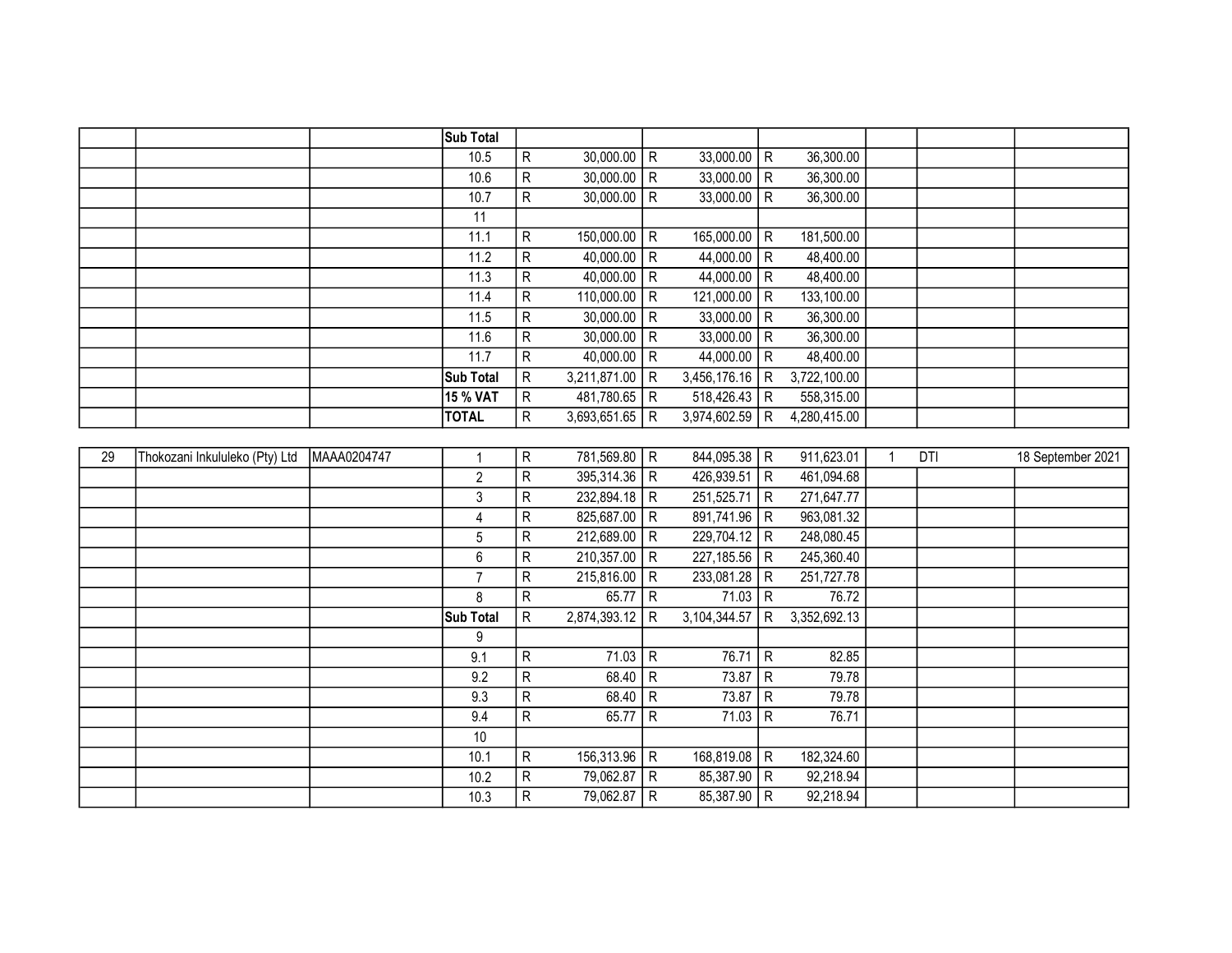|  | 10.4     | $\mathsf{R}$                         |              |     |                                                                                                                                                                                                                     |     | 192,616.26                                                                                                                                                                                                                         |  |  |
|--|----------|--------------------------------------|--------------|-----|---------------------------------------------------------------------------------------------------------------------------------------------------------------------------------------------------------------------|-----|------------------------------------------------------------------------------------------------------------------------------------------------------------------------------------------------------------------------------------|--|--|
|  |          | $\mathsf{R}$                         |              | R   |                                                                                                                                                                                                                     | R   | 3,912,390.00                                                                                                                                                                                                                       |  |  |
|  | 10.5     | $\mathsf{R}$                         |              | l R |                                                                                                                                                                                                                     |     | 496,616.09                                                                                                                                                                                                                         |  |  |
|  | 10.6     | $\mathsf{R}$                         |              |     |                                                                                                                                                                                                                     |     | 49,072.08                                                                                                                                                                                                                          |  |  |
|  | 10.7     | R.                                   |              | R   |                                                                                                                                                                                                                     | l R | 50,345.56                                                                                                                                                                                                                          |  |  |
|  | 11       |                                      |              |     |                                                                                                                                                                                                                     |     |                                                                                                                                                                                                                                    |  |  |
|  | 11.1     | $\mathsf{R}$                         |              |     |                                                                                                                                                                                                                     |     | 319,068.06                                                                                                                                                                                                                         |  |  |
|  | 11.2     | R.                                   |              | R   |                                                                                                                                                                                                                     | l R | 161,383.14                                                                                                                                                                                                                         |  |  |
|  | 11.3     | $\mathsf{R}$                         |              |     |                                                                                                                                                                                                                     |     | 161,383.14                                                                                                                                                                                                                         |  |  |
|  | 11.4     | $\mathsf{R}$                         |              |     |                                                                                                                                                                                                                     | R   | 337,078.46                                                                                                                                                                                                                         |  |  |
|  | 11.5     | $\mathsf{R}$                         |              | R   |                                                                                                                                                                                                                     | l R | 86,828.16                                                                                                                                                                                                                          |  |  |
|  | 11.6     | R                                    |              | R   |                                                                                                                                                                                                                     |     | 85,876.14                                                                                                                                                                                                                          |  |  |
|  | 11.7     | $\mathsf{R}$                         |              | R   |                                                                                                                                                                                                                     |     | 88,104.72                                                                                                                                                                                                                          |  |  |
|  |          | R                                    | 4,544,877.86 | R   |                                                                                                                                                                                                                     | R   | 5,301,145.54                                                                                                                                                                                                                       |  |  |
|  | 15 % VAT | R.                                   |              | R   |                                                                                                                                                                                                                     | l R | 795,171.83                                                                                                                                                                                                                         |  |  |
|  | TOTAL    | $\mathsf{R}$                         |              | R   |                                                                                                                                                                                                                     | R   | 6,096,317.38                                                                                                                                                                                                                       |  |  |
|  |          | <b>Sub Total</b><br><b>Sub Total</b> |              |     | $165, 137.40$ R<br>3,354,243.82<br>42,537.80<br>42,071.40   R<br>43,163.20<br>$273,549.43$ R<br>138,360.03<br>$138,360.03$ R<br>288,990.45   R<br>74,441.15<br>73,624.95<br>75,535.60<br>681,731.68<br>5,226,609.54 |     | 178,348.38 R<br>3,622,583.31<br>45,940.82   R<br>$45,437.11$ R<br>46,616.26<br>295,433.38 R<br>149,428.83<br>149,428.83 R<br>312,109.69<br>80,396.44<br>79,514.95 R<br>$81,578.45$ R<br>4,908,468.07<br>736,270.21<br>5,644,738.28 |  |  |

|    | Abacus Space Solutions /  |               |                  |    |                |                |   |              |                      |                 |                |
|----|---------------------------|---------------|------------------|----|----------------|----------------|---|--------------|----------------------|-----------------|----------------|
|    | Leano Construction (Joint | MAAA0144461 / |                  |    |                |                |   |              |                      |                 |                |
| 30 | Venture)                  | MAAA0089144   |                  | R  | 758,339.00 R   | 803,839.34   R |   | 852,069.70   | $\mathbf{2}^{\circ}$ | Sworn Affidavit | 16 August 2022 |
|    |                           |               | $\overline{2}$   | R. | $306,172.00$ R | $324,542.32$ R |   | 344,014.86   |                      |                 |                |
|    |                           |               | 3                | R. | 226,230.00 R   | 239,803.80 R   |   | 254,192.03   |                      |                 |                |
|    |                           |               | 4                | R  | 679,710.00   R | 720,492.60 R   |   | 763,722.16   |                      |                 |                |
|    |                           |               | 5                | R. | $219,525.00$ R | 232,696.50 R   |   | 246,658.29   |                      |                 |                |
|    |                           |               | 6                | R. | $224,146.00$ R | 237,594.76 R   |   | 251,850.45   |                      |                 |                |
|    |                           |               | $\overline{7}$   | R. | 248,758.00 R   | 263,683.48   R |   | 279,504.49   |                      |                 |                |
|    |                           |               | 8                | R  | 42.50 R        | 45.05   R      |   | 47.75        |                      |                 |                |
|    |                           |               | <b>Sub Total</b> | R  | 2,905,922.50 R | 3,080,277.85   | R | 3,265,094.52 |                      |                 |                |
|    |                           |               | 9                |    |                |                |   |              |                      |                 |                |
|    |                           |               | 9.1              | R  | $38,270.00$ R  | 40,566.70   R  |   | 43,000.17    |                      |                 |                |
|    |                           |               | 9.2              | R  | $8,262.00$ R   | $8,757.72$ R   |   | 9,283.18     |                      |                 |                |
|    |                           |               | 9.3              | R. | $24,395.00$ R  | 25,858.70 R    |   | 27,410.22    |                      |                 |                |
|    |                           |               | 9.4              | R  | $23,885.00$ R  | $25,318.10$ R  |   | 26,837.19    |                      |                 |                |
|    |                           |               | $10$             |    |                |                |   |              |                      |                 |                |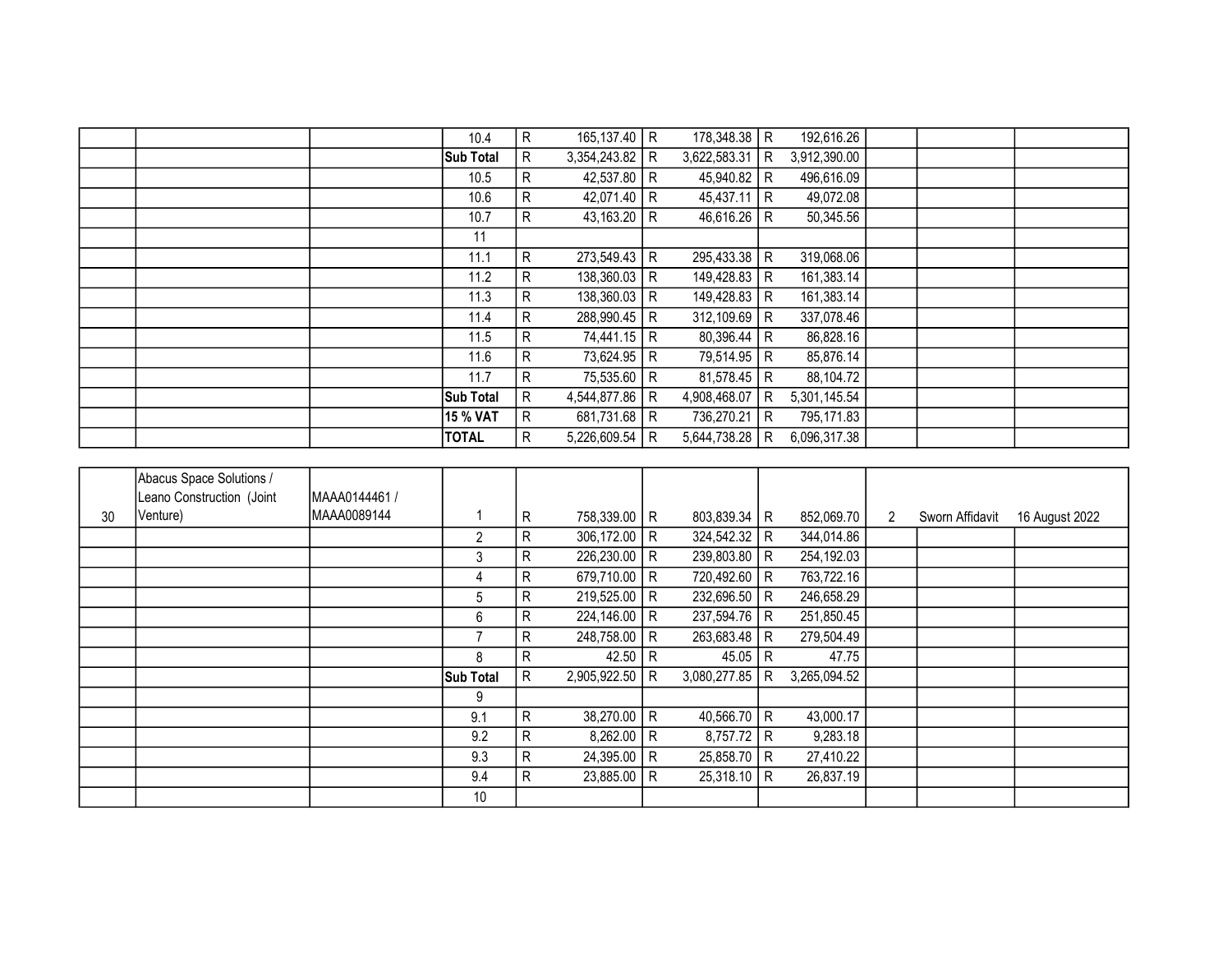|  | 10.1             | R            | 25,500.00    | R  | $27,030.00$ R  |                | 28,651.80    |  |  |
|--|------------------|--------------|--------------|----|----------------|----------------|--------------|--|--|
|  | 10.2             | R            | 12,000.00    | R. | 12,720.00   R  |                | 13,483.20    |  |  |
|  | 10.3             | R            | 10,000.00    | R  | 10,600.00      | R              | 11,236.00    |  |  |
|  | 10.4             | R            | 25,500.00    | R  | 27,030.00      | R              | 28,651.80    |  |  |
|  | <b>Sub Total</b> | R            | 3,073,734.50 | R  | 3,258,158.57   | R              | 3,453,648.08 |  |  |
|  | 10.5             | R            | 6,500.00     | R. | 6,890.00       | R              | 7,303.40     |  |  |
|  | 10.6             | R            | 6,500.00     | R  | 6,890.00       | R              | 7,303.40     |  |  |
|  | 10.7             | R            | 10,000.00    | R  | 10,600.00      | R              | 11,236.00    |  |  |
|  | 11               |              |              |    |                |                |              |  |  |
|  | 11.1             | R            | 27,500.00    | R  | 29,150.00      | R              | 30,899.00    |  |  |
|  | 11.2             | R            | 12,000.00    | R  | 12,720.00      | $\overline{R}$ | 13,483.20    |  |  |
|  | 11.3             | $\mathsf{R}$ | 12,000.00    | R  | 12,720.00      | R              | 13,483.20    |  |  |
|  | 11.4             | R            | 27,500.00    | R  | 29,150.00      | R              | 30,899.00    |  |  |
|  | 11.5             | R            | 6,500.00     | R  | 6,890.00   R   |                | 7,303.40     |  |  |
|  | 11.6             | R            | 6,500.00     | R  | 6,890.00       | R              | 7,303.00     |  |  |
|  | 11.7             | $\mathsf{R}$ | 10,000.00    | R  | 10,600.00      | R              | 11,236.00    |  |  |
|  | <b>Sub Total</b> | R            | 3,198,734.50 | R. | 3,390,658.57   | R              | 3,594,098.08 |  |  |
|  | <b>15 % VAT</b>  | $\mathsf{R}$ | 479,810.18 R |    | $508,598.79$ R |                | 539,114.71   |  |  |
|  | <b>TOTAL</b>     | R            | 3,678,544.68 | R  | 3,899,257.36   | R              | 4,133,212.80 |  |  |
|  |                  |              |              |    |                |                |              |  |  |

| 31 | Pro Power Group (Pty) Ltd                        | MAAA0023068 |                  |    | NO PRICED OFFER RECEIVED |     |                |     |              | Sanas           | 25 February 2022 |
|----|--------------------------------------------------|-------------|------------------|----|--------------------------|-----|----------------|-----|--------------|-----------------|------------------|
|    |                                                  |             |                  |    |                          |     |                |     |              |                 |                  |
|    | Dawaila Trading Enterprise                       |             |                  |    |                          |     |                |     |              |                 |                  |
|    | (Pty) Ltd / Theko Holdings (Pty)   MAAA0175595 / |             |                  |    |                          |     |                |     |              |                 |                  |
| 32 | ∣Ltd                                             | MAAA0600068 |                  | R  | $685,703.03$ R           |     | 740,559.27   R |     | 799,804.01   | Sworn Affidavit | 17 August 2022   |
|    |                                                  |             | $\overline{2}$   | R. | $312,831.63$ R           |     | 337,858.16   R |     | 364,886.81   |                 |                  |
|    |                                                  |             | 3                | R. | 287,563.25               | R   | $310,568.31$ R |     | 335,413.77   |                 |                  |
|    |                                                  |             | 4                | R. | 683,732.50 R             |     | 738,431.10   R |     | 797,505.59   |                 |                  |
|    |                                                  |             | 5                | R. | 203,322.88               | ÈR. | 219,588.71 R   |     | 237,155.80   |                 |                  |
|    |                                                  |             | 6                | R. | $194,600.13$ R           |     | $210,168.14$ R |     | 226,981.59   |                 |                  |
|    |                                                  |             |                  | R  | 321,488.25               | R   | 347,207.31     | I R | 374,983.89   |                 |                  |
|    |                                                  |             | 8                | R  | 78.20                    | R   | $84.46$ R      |     | 91.21        |                 |                  |
|    |                                                  |             | <b>Sub Total</b> | R  | 2,689,319.85             | R   | 2,904,465.44   | R   | 3,136,822.67 |                 |                  |
|    |                                                  |             | 9                |    |                          |     |                |     |              |                 |                  |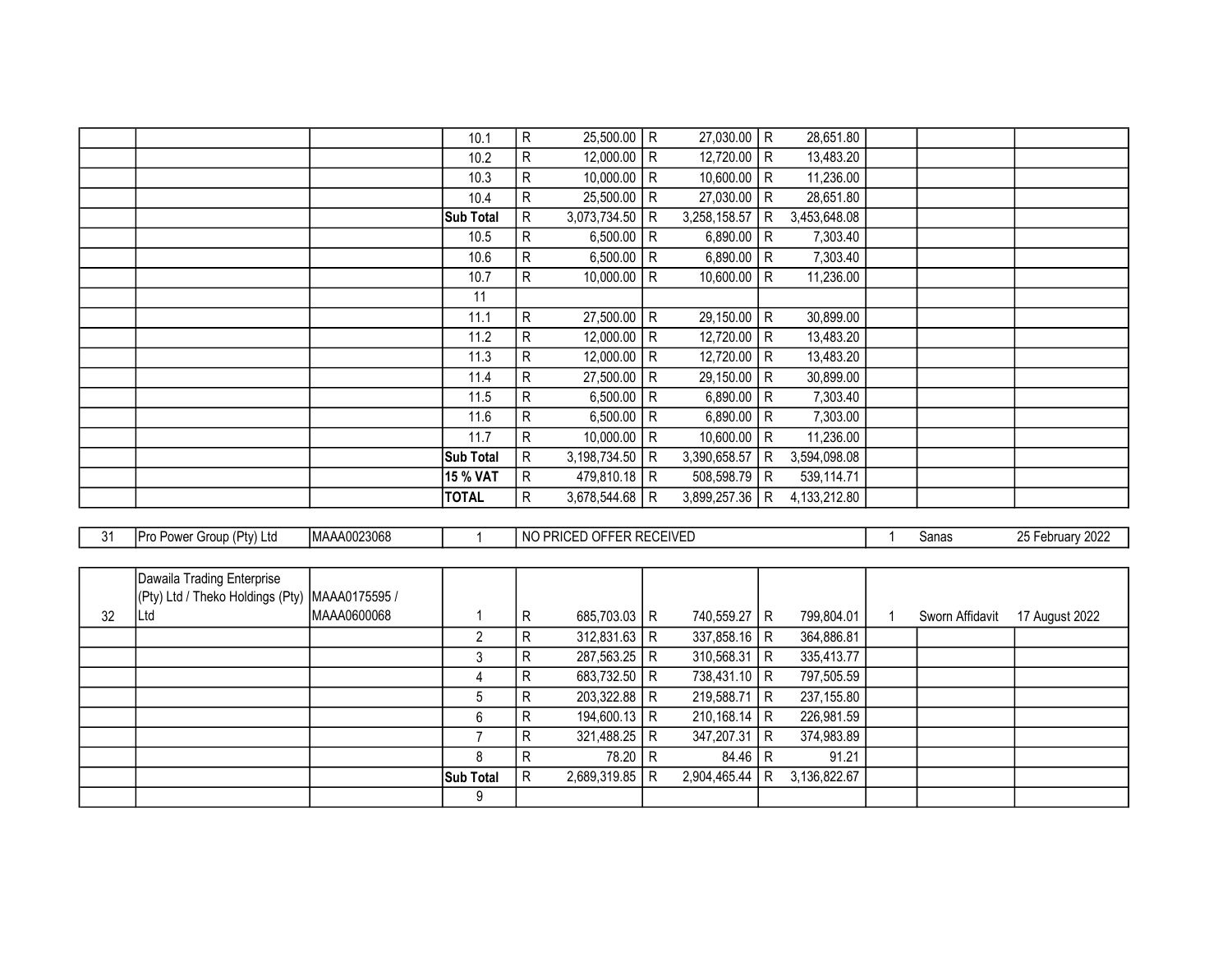|  | 9.1              | R | 28,290.00    | $\mathsf{R}$ | 30,553.20     | $\mathsf{R}$   | 32,997.46    |  |  |
|--|------------------|---|--------------|--------------|---------------|----------------|--------------|--|--|
|  | 9.2              | R | 28,290.00    | ${\sf R}$    | 30,553.20     | R              | 32,997.46    |  |  |
|  | 9.3              | R | 28,290.00    | $\mathsf{R}$ | 30,553.20     | R              | 32,997.46    |  |  |
|  | 9.4              | R | 28,290.00    | R            | 30,553.20     | R              | 32,997.46    |  |  |
|  | 10               |   |              |              |               |                |              |  |  |
|  | 10.1             | R | 61,812.50    | R            | 66,757.50     | R              | 72,098.10    |  |  |
|  | 10.2             | R | 61,812.50    | $\mathsf{R}$ | 66,757.50     | R              | 72,098.10    |  |  |
|  | 10.3             | R | 61,812.50    | $\mathsf{R}$ | 66,757.50     | R              | 72,098.10    |  |  |
|  | 10.4             | R | 61,812.50    | $\mathsf{R}$ | 66,757.50     | R              | 72,098.10    |  |  |
|  | Sub Total        | R | 3,049,729.85 | R            | 3,293,699.24  | l R            | 3,557,204.91 |  |  |
|  | 10.5             | R | 61,812.50    | $\mathsf{R}$ | 66,757.50     | R              | 72,098.10    |  |  |
|  | 10.6             | R | 61,812.50    | $\mathsf{R}$ | 66,757.50     | $\overline{R}$ | 72,098.10    |  |  |
|  | 10.7             | R | 61,812.50    | $\mathsf{R}$ | 66,757.50     | R <sup></sup>  | 72,098.10    |  |  |
|  | 11               |   |              |              |               |                |              |  |  |
|  | 11.1             | R | 63,250.00    | ${\sf R}$    | 68,310.00   R |                | 73,774.80    |  |  |
|  | 11.2             | R | 63,250.00    | $\mathsf{R}$ | 68,310.00   R |                | 73,774.80    |  |  |
|  | 11.3             | R | 63,250.00    | $\mathsf{R}$ | 68,310.00     | l R            | 73,774.80    |  |  |
|  | 11.4             | R | 63,250.00    | $\mathsf{R}$ | 68,310.00     | R              | 73,774.80    |  |  |
|  | 11.5             | R | 63,250.00    | $\mathsf{R}$ | 68,310.00     | $\overline{R}$ | 73,774.80    |  |  |
|  | 11.6             | R | 63,250.00    | ${\sf R}$    | 68,310.00     | R              | 73,774.80    |  |  |
|  | 11.7             | R | 63,250.00    | R            | 68,310.00     | $\overline{R}$ | 73,774.80    |  |  |
|  | <b>Sub Total</b> | R | 3,802,979.85 | R            | 4,107,218.24  | $\mathsf{R}$   | 4,435,795.70 |  |  |
|  | <b>15 % VAT</b>  | R | 570,446.98   | R            | 616,082.74    | $\mathsf{R}$   | 665,369.35   |  |  |
|  | <b>TOTAL</b>     | R | 4,373,426.83 | R            | 4,723,300.97  | R              | 5,101,165.05 |  |  |
|  |                  |   |              |              |               |                |              |  |  |

|    | <b>Fabricated Steel Manufacturing</b><br>Company (Pty) Ltd | MAAA0001393 |   | R | 742,141.00 R   | 797,801.00 R |            |       | 28 June 2022 |
|----|------------------------------------------------------------|-------------|---|---|----------------|--------------|------------|-------|--------------|
| 33 |                                                            |             |   |   |                |              | 857,635.00 | Sanas |              |
|    |                                                            |             |   | R | $355,954.00$ R | 382,650.00 R | 411,349.00 |       |              |
|    |                                                            |             |   |   | 241,825.00 R   | 259,962.00 R | 279,459.00 |       |              |
|    |                                                            |             |   |   | 823,274.00 R   | 885,019.00 R | 951,395.00 |       |              |
|    |                                                            |             |   |   | 249,020.00 R   | 267,696.00 R | 287,773.00 |       |              |
|    |                                                            |             | b |   | 237,483.00 R   | 255,294.00 R | 274,441.00 |       |              |
|    |                                                            |             |   | R | 129,194.00 R   | 138,883.00 R | 149,299.00 |       |              |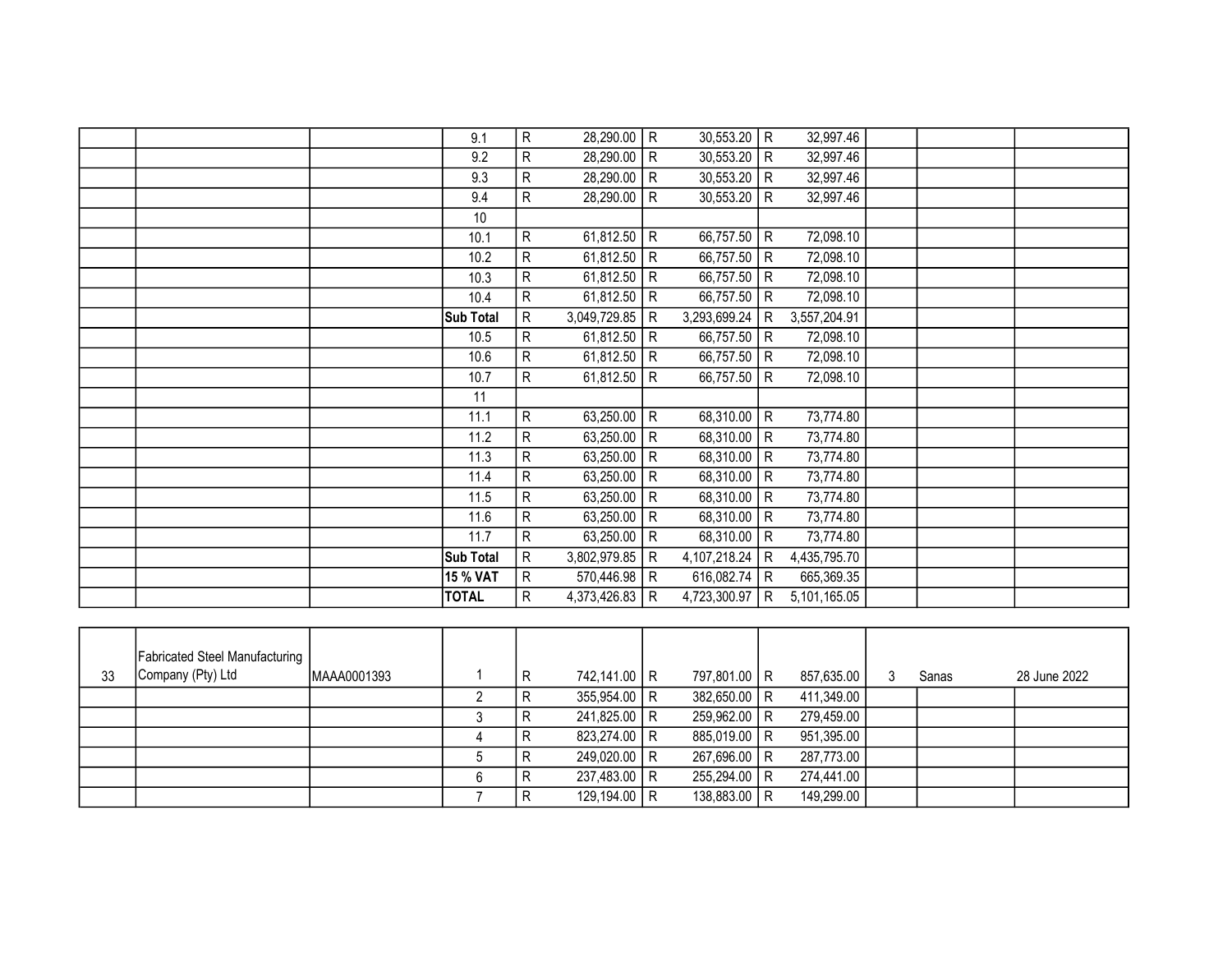|  | 8               | ${\sf R}$      | 32.85        | $\mathsf{R}$   | 35.31        | $\overline{R}$ | 37.96        |  |  |
|--|-----------------|----------------|--------------|----------------|--------------|----------------|--------------|--|--|
|  | Sub Total       | R              | 2,778,923.85 | $\mathsf{R}$   | 2,987,340.31 | R              | 3,211,388.96 |  |  |
|  | 9               |                |              |                |              |                |              |  |  |
|  | 9.1             | ${\sf R}$      | 32.85        | ${\sf R}$      | 35.31        | $\mathsf{R}$   | 37.96        |  |  |
|  | 9.2             | $\overline{R}$ | 32.85        | ${\sf R}$      | 35.31        | $\mathsf{R}$   | 37.96        |  |  |
|  | 9.3             | ${\sf R}$      | 32.85        | ${\sf R}$      | 35.31        | $\mathsf{R}$   | 37.96        |  |  |
|  | 9.4             | ${\sf R}$      | 32.85        | ${\sf R}$      | 35.31        | $\mathsf{R}$   | 37.96        |  |  |
|  | 10              |                |              |                |              |                |              |  |  |
|  | 10.1            | ${\sf R}$      | 9,000.00     | ${\sf R}$      | 9,675.00     | $\mathsf{R}$   | 10,400.00    |  |  |
|  | 10.2            | ${\sf R}$      | 9,000.00     | ${\sf R}$      | 9,675.00     | $\mathsf{R}$   | 10,400.00    |  |  |
|  | 10.3            | ${\sf R}$      | 9,000.00     | $\mathsf{R}$   | 9,675.00     | $\mathsf{R}$   | 10,400.00    |  |  |
|  | 10.4            | ${\sf R}$      | 9,000.00     | ${\sf R}$      | 9,675.00     | $\mathsf{R}$   | 10,400.00    |  |  |
|  | Sub Total       | $\mathsf{R}$   | 2,882,726.25 | $\mathsf{R}$   | 3,098,919.55 | $\mathsf{R}$   | 3,331,337.80 |  |  |
|  | 10.5            | ${\sf R}$      | 4,500.00     | $\mathsf{R}$   | 4,838.00     | R              | 5,201.00     |  |  |
|  | 10.6            | ${\sf R}$      | 4,500.00     | $\mathsf{R}$   | 4,838.00     | $\mathsf{R}$   | 5,201.00     |  |  |
|  | 10.7            | ${\sf R}$      | 4,500.00     | ${\sf R}$      | 4,838.00     | $\mathsf{R}$   | 5,201.00     |  |  |
|  | 11              |                |              |                |              |                |              |  |  |
|  | 11.1            | $\mathsf{R}$   | 9,000.00     | $\mathsf{R}$   | 9,675.00     | $\mathsf{R}$   | 10,400.00    |  |  |
|  | 11.2            | $\overline{R}$ | 9,000.00     | $\overline{R}$ | 9,675.00     | $\mathsf{R}$   | 10,400.00    |  |  |
|  | 11.3            | ${\sf R}$      | 9,000.00     | ${\sf R}$      | 9,675.00     | $\mathsf{R}$   | 10,400.00    |  |  |
|  | 11.4            | ${\sf R}$      | 9,000.00     | $\mathsf{R}$   | 9,675.00     | $\mathsf{R}$   | 10,400.00    |  |  |
|  | 11.5            | $\overline{R}$ | 4,500.00     | ${\sf R}$      | 4,838.00     | $\mathsf{R}$   | 5,201.00     |  |  |
|  | 11.6            | ${\sf R}$      | 4,500.00     | $\mathsf{R}$   | 4,838.00     | $\mathsf{R}$   | 5,201.00     |  |  |
|  | 11.7            | ${\sf R}$      | 4,500.00     | R              | 4,838.00     | R              | 5,201.00     |  |  |
|  | Sub Total       | ${\sf R}$      | 2,945,726.25 | R              | 3,166,647.55 | $\mathsf{R}$   | 3,404,143.80 |  |  |
|  | <b>15 % VAT</b> | ${\sf R}$      | 441,858.94   | $\mathsf{R}$   | 474,997.13   | $\mathsf{R}$   | 510,621.57   |  |  |
|  | <b>TOTAL</b>    | R              | 3,387,585.19 | R              | 3,641,644.68 | R              | 3,914,765.37 |  |  |
|  |                 |                |              |                |              |                |              |  |  |

| 34 | Londiwe Favoured Holdings | MAAA0807174  | l NO PRICED OFFER RECEIVED |                |  | INO BBBEE ATTACHED       |  |              |  |    |                  |
|----|---------------------------|--------------|----------------------------|----------------|--|--------------------------|--|--------------|--|----|------------------|
|    |                           |              |                            |                |  |                          |  |              |  |    |                  |
| 35 | Chelpro Bashomi (Pty) Ltd | IMAAA0536729 |                            | 9.998.550.00 R |  | $1.078.434.00 \text{ R}$ |  | 1.164.708.00 |  | DT | 11 December 2022 |
|    |                           |              |                            | 478.540.00 R   |  | 516.823.20 R             |  | 558.169.06   |  |    |                  |
|    |                           |              |                            | 410.210.00 R   |  | 442.929.60 R             |  | 477.676.00   |  |    |                  |

4 R 997,820.00 R 1,077,645.00 R 1,163,857.25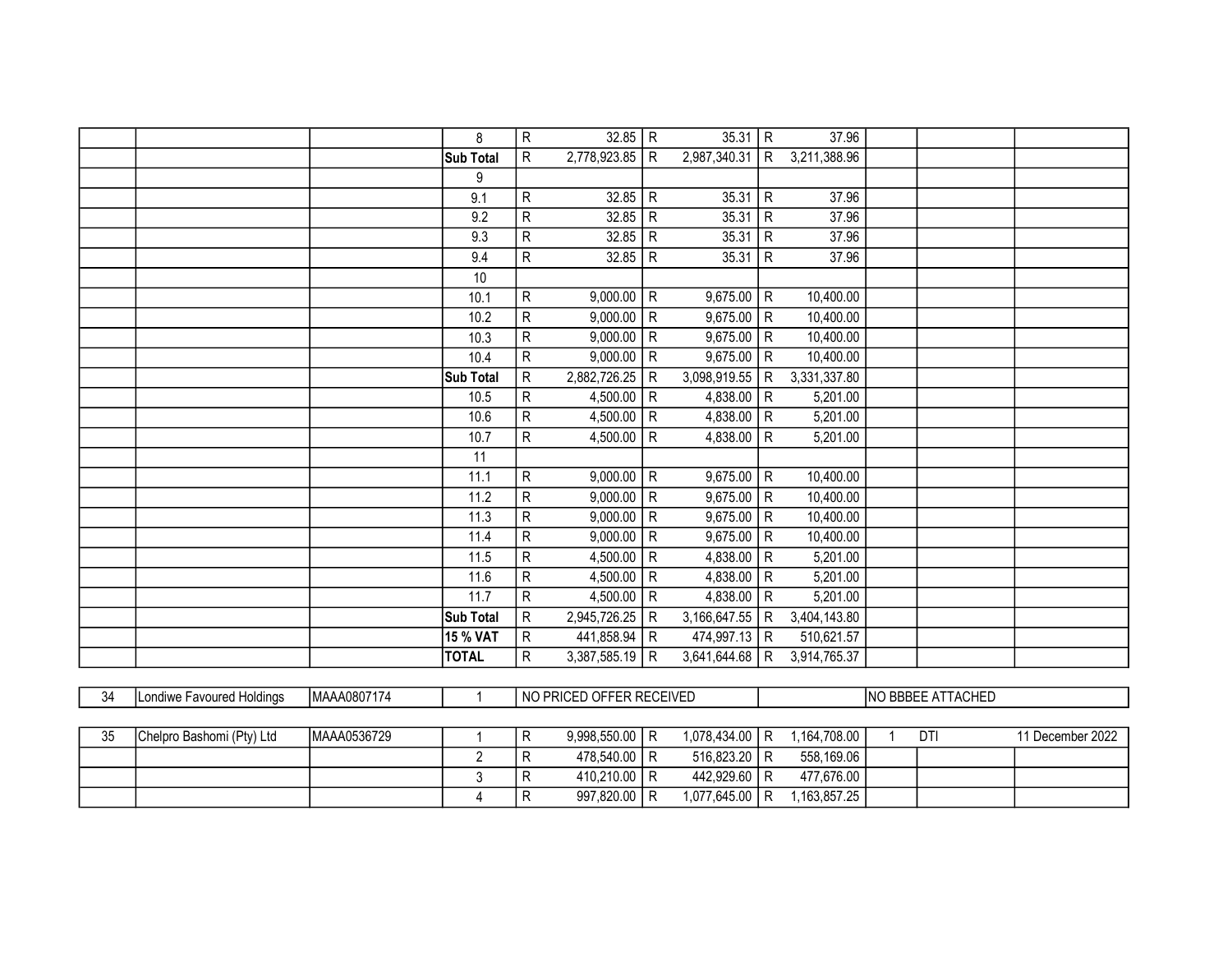|  | 5               | R                       | 299,330.00   | $\mathsf{R}$   | 323,276.40   R |                | 349,138.51   |  |  |
|--|-----------------|-------------------------|--------------|----------------|----------------|----------------|--------------|--|--|
|  | 6               | ${\sf R}$               | 298,850.00   | $\mathsf{R}$   | 322,758.00 R   |                | 348,578.64   |  |  |
|  | $\overline{7}$  | R                       | 350,410.00   | $\mathsf{R}$   | 378,442.80     | R              | 408,718.22   |  |  |
|  | 8               | R                       | 89.50        | $\mathsf{R}$   | 96.66   R      |                | 104.39       |  |  |
|  | Sub Total       | R                       | 3,833,709.50 | ${\sf R}$      | 4,140,406.26   | l R            | 4,470,950.79 |  |  |
|  | 9               |                         |              |                |                |                |              |  |  |
|  | 9.1             | R                       | 30,400.00    | $\mathsf{R}$   | 32,832.00      | R              | 35,458.56    |  |  |
|  | 9.2             | $\overline{\mathsf{R}}$ | 7,800.00     | $\mathsf{R}$   | 8,424.00       | R              | 9,097.92     |  |  |
|  | 9.3             | R                       | 19,360.00    | $\mathsf{R}$   | 20,908.80      | R              | 22,581.50    |  |  |
|  | 9.4             | R                       | 19,200.00    | ${\sf R}$      | 20,736.00      | $\mathsf{R}$   | 22,394.88    |  |  |
|  | 10              |                         |              |                |                |                |              |  |  |
|  | 10.1            | ${\sf R}$               | 19,840.00    | ${\sf R}$      | 21,427.20      | $\overline{R}$ | 23,141.38    |  |  |
|  | 10.2            | ${\sf R}$               | 9,920.00     | $\mathsf{R}$   | 10,713.60      | $\overline{R}$ | 11,570.69    |  |  |
|  | 10.3            | ${\sf R}$               | 9,920.00     | $\mathsf{R}$   | 10,713.60      | $\overline{R}$ | 11,570.69    |  |  |
|  | 10.4            | R                       | 19,840.00    | $\mathsf{R}$   | 21,427.20      | R <sup></sup>  | 23,141.38    |  |  |
|  | Sub Total       | R                       | 3,969,989.50 | ${\sf R}$      | 4,287,660.66   | $\overline{R}$ | 4,630,177.90 |  |  |
|  | 10.5            | R                       | 4,960.00     | $\mathsf{R}$   | 5,356.80       | R              | 5,785.34     |  |  |
|  | 10.6            | $\overline{R}$          | 4,960.00     | $\overline{R}$ | 5,356.80       | $\overline{R}$ | 5,785.34     |  |  |
|  | 10.7            | R                       | 9,920.00     | $\mathsf{R}$   | 10,713.60      | R              | 11,570.69    |  |  |
|  | 11              |                         |              |                |                |                |              |  |  |
|  | 11.1            | $\overline{\mathsf{R}}$ | 29,760.00    | ${\sf R}$      | 32,140.80      | $\overline{R}$ | 34,712.06    |  |  |
|  | 11.2            | R                       | 14,880.00    | $\mathsf{R}$   | 16,070.40 R    |                | 17,356.03    |  |  |
|  | 11.3            | ${\sf R}$               | 14,880.00    | ${\sf R}$      | 16,070.40      | R              | 17,356.03    |  |  |
|  | 11.4            | R                       | 29,760.00    | $\mathsf{R}$   | $32,140.80$ R  |                | 34,712.06    |  |  |
|  | 11.5            | ${\sf R}$               | 7,440.00     | $\mathsf{R}$   | 8,035.20       | R              | 8,678.02     |  |  |
|  | 11.6            | ${\sf R}$               | 7,440.00     | $\mathsf{R}$   | 8,035.20       | $\overline{R}$ | 8,678.02     |  |  |
|  | 11.7            | $\overline{R}$          | 14,880.00    | $\mathsf{R}$   | 16,070.40      | $\overline{R}$ | 17,356.03    |  |  |
|  | Sub Total       | R                       | 4,108,869.50 | R              | 4,437,651.06   | R              | 4,792,167.52 |  |  |
|  | <b>15 % VAT</b> | R                       | 616,330.43   | $\mathsf{R}$   | 665,647.66     | R              | 718,825.13   |  |  |
|  | <b>TOTAL</b>    | R                       | 4,725,199.92 | R              | 5,103,298.72   | l R            | 5,510,992.65 |  |  |
|  |                 |                         |              |                |                |                |              |  |  |